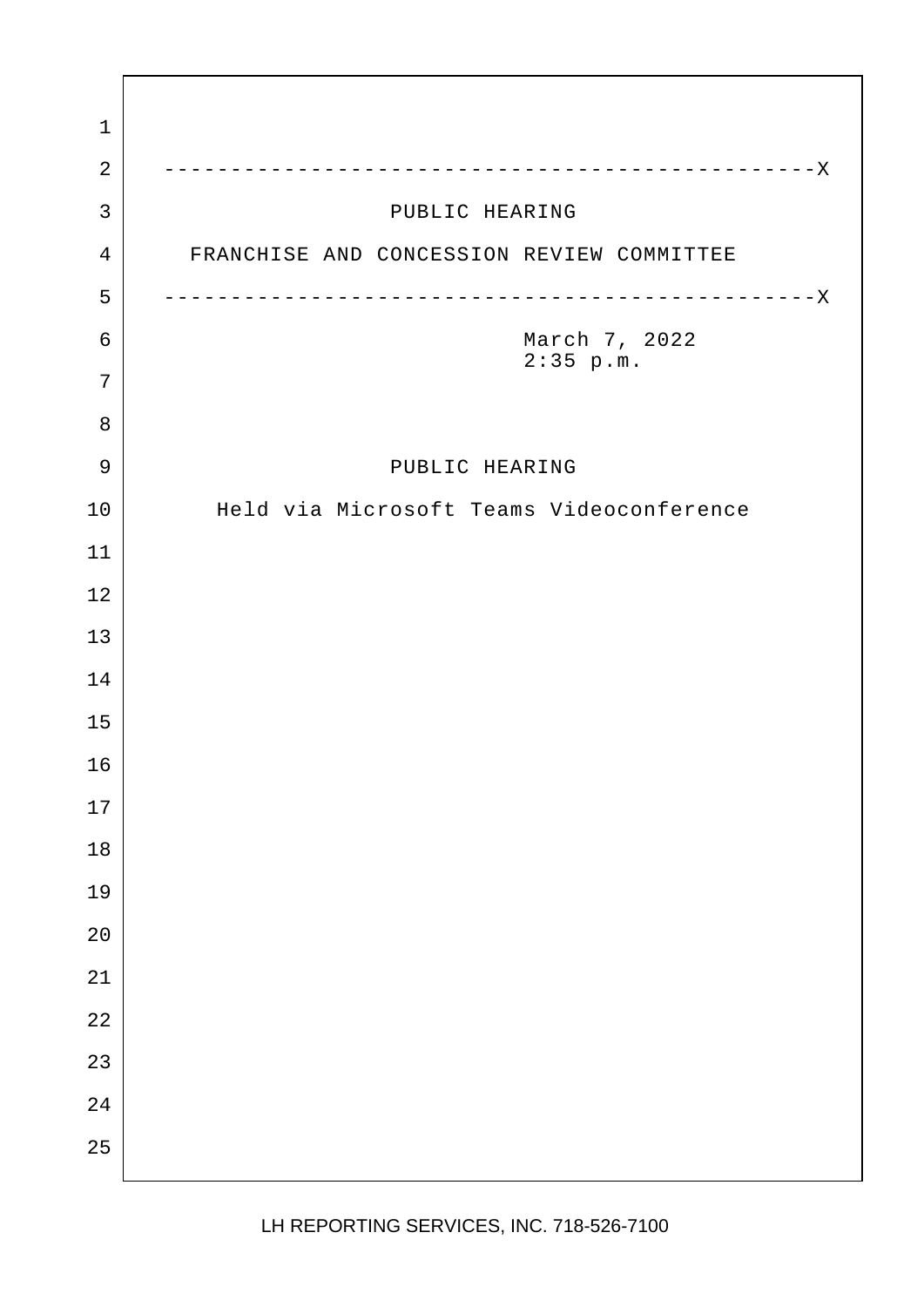1 2 APPEARANCES: 3 4 Mayor: Allison Stoddard 5 Clerk: 6 Gregg Alleyne 7 Office of the Mayor: Julie Bero 8 Corporation Counsel: 9 Kenisha Sutton 10 Office of Management and Budget: Nancy Lin 11 Comptroller: 12 John Katsorhis 13 | Borough President of Brooklyn: John Douglas 14 Borough President of the Bronx: 15 Mirtha Camille Sabio 16 | Borough President of Manhattan: Aya Keefe 17 Borough President of Queens: 18 Allan Swisher 19 20 | Borough President of Staten Island: Stephen Caracappa 21 Department of Parks and Recreation 22 Philip Abramson 23 24 25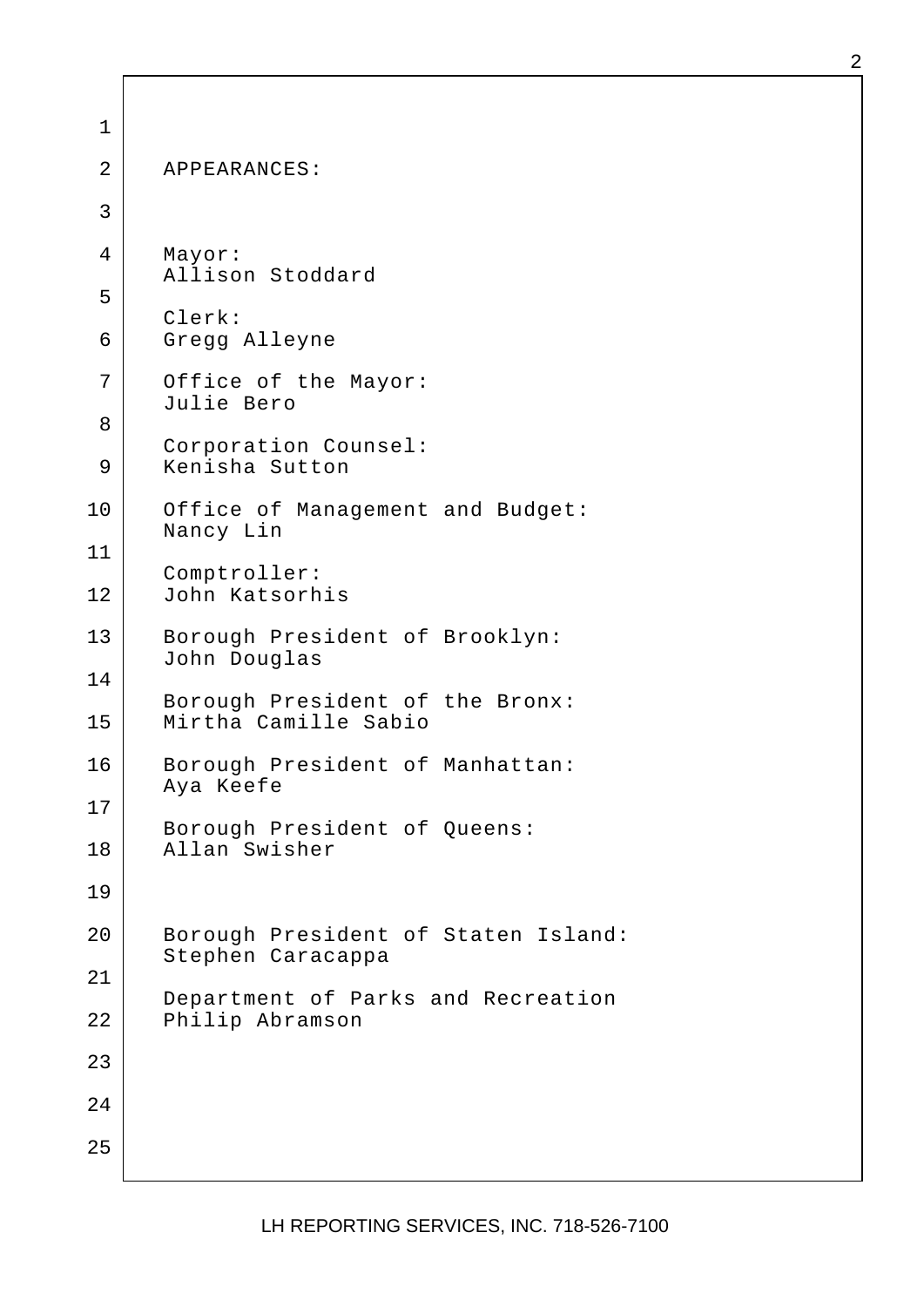1 2 3 MR. ALLEYNE: Hello and good 4 afternoon everyone. This is Gregg 5 Alleyne, Clerk for the FCRC. 6 | Sefore we get started with 7 today's proceedings, I'd like to 8 | Confirm that everyone can hear me 9 clearly? Can everybody hear me 10 clearly? 11 (Chorus of yeses.) 12 Today's hearing is being held 13 via Microsoft Teams conference call, 14 and we ask that all attendees announce 15 their name for the record each time 16 they speak on the call for ease of 17 transcription. 18 | The Vou are not speaking, we ask 19 that you mute your microphone to avoid 20 background noises during the call. 21 Only one person should be speaking at 22 any given time. Either Alex or myself 23 | will direct, should there be any 24 conflict. 25 Chair, we are ready to begin.

3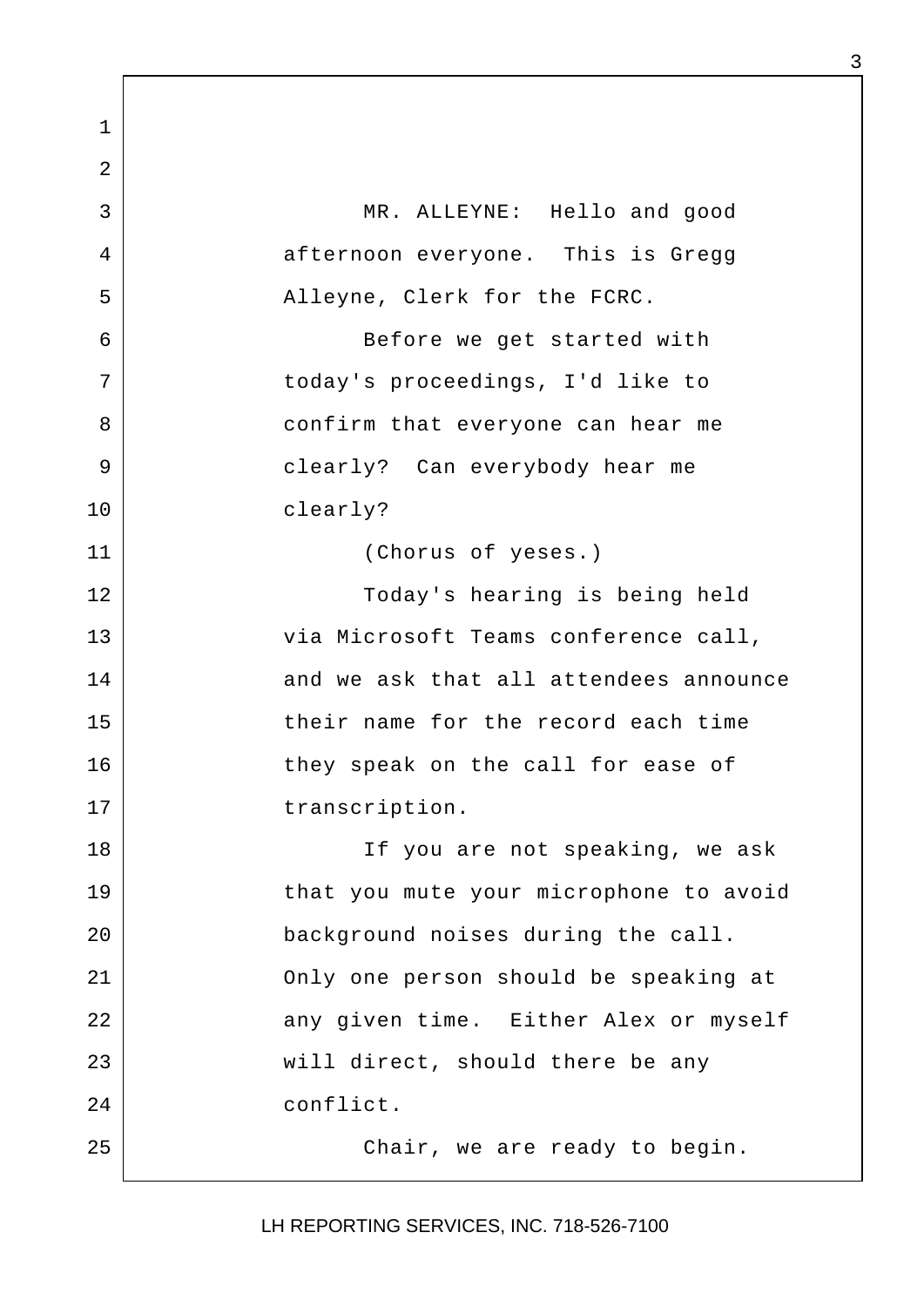1 2 MS. STODDART: Good afternoon 3 and thank you all for being here. My 4 name is Allison Stoddart, Chair of the 5 | FCRC. The Franchise and Concession 6 Review Committee will now come to 7 order. 8 Will the Clerk please call the 9 roll. 10 | MR. ALLEYNE: Mayor. 11 MS. STODDART: Here. 12 MR. ALLEYNE: Please identify 13 yourself on the record for ease of 14 transcription. 15 MS. STODDART: Sure. Here. 16 Allison Stoddart. 17 MR. ALLEYNE: Office of the 18 Mayor. 19 MS. BERO: Julie Bero, present. 20 | FEMALE SPEAKER: Here. Sorry. 21 MR. ALLEYNE: Comptroller. 22 | KR. KATSORHIS: John Katsorhis, 23 | representing Comptroller Brad Lander. 24 Here. 25 MR. ALLEYNE: Corporation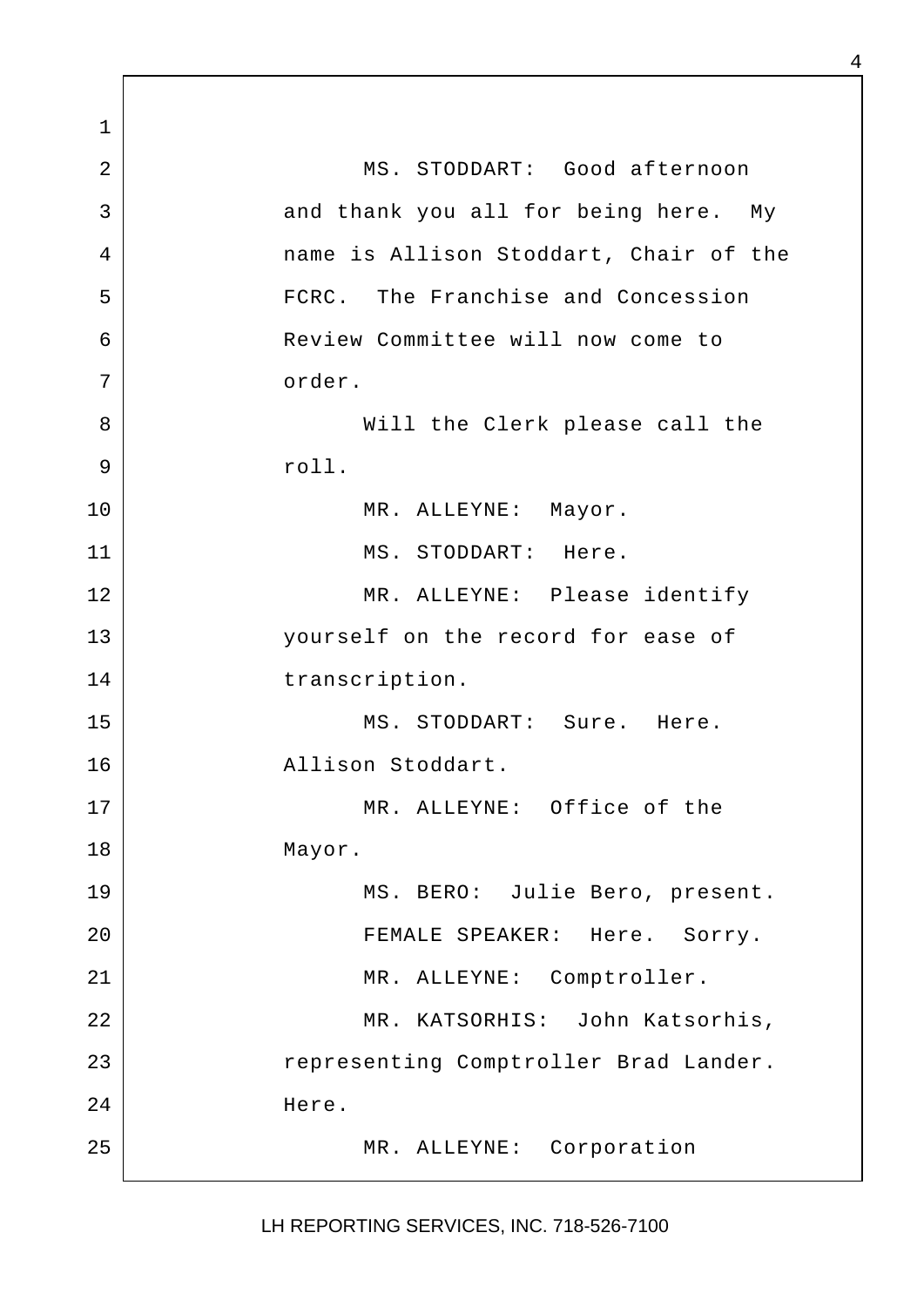1 2 Counsel. 3 MS. SUTTON: Kenisha Sutton. 4 Here. 5 MR. ALLEYNE: Office of 6 Management and Budget. 7 | MS. LIN: Here. Nancy Lin. 8 | MR. ALLEYNE: President, Borough 9 of the Bronx. 10 | MS. SABIO: Mirtha Camille 11 Sabio, here for Bronx Borough 12 | President Vanessa L. Gibson. 13 MR. ALLEYNE: President, Borough 14 of Brooklyn. 15 MR. DOUGLAS: Yes. John 16 Douglas, representing Brooklyn Borough 17 President Reynoso. 18 | MR. ALLEYNE: President, Borough 19 of Manhattan. 20 | MS. KEEFE: Here. Aya Keefe, 21 Tepresenting Manhattan Borough 22 | The President Mark Levine. 23 MR. ALLEYNE: President, 24 Borough of Queens. 25 MR. SWISHER: Allan Swisher for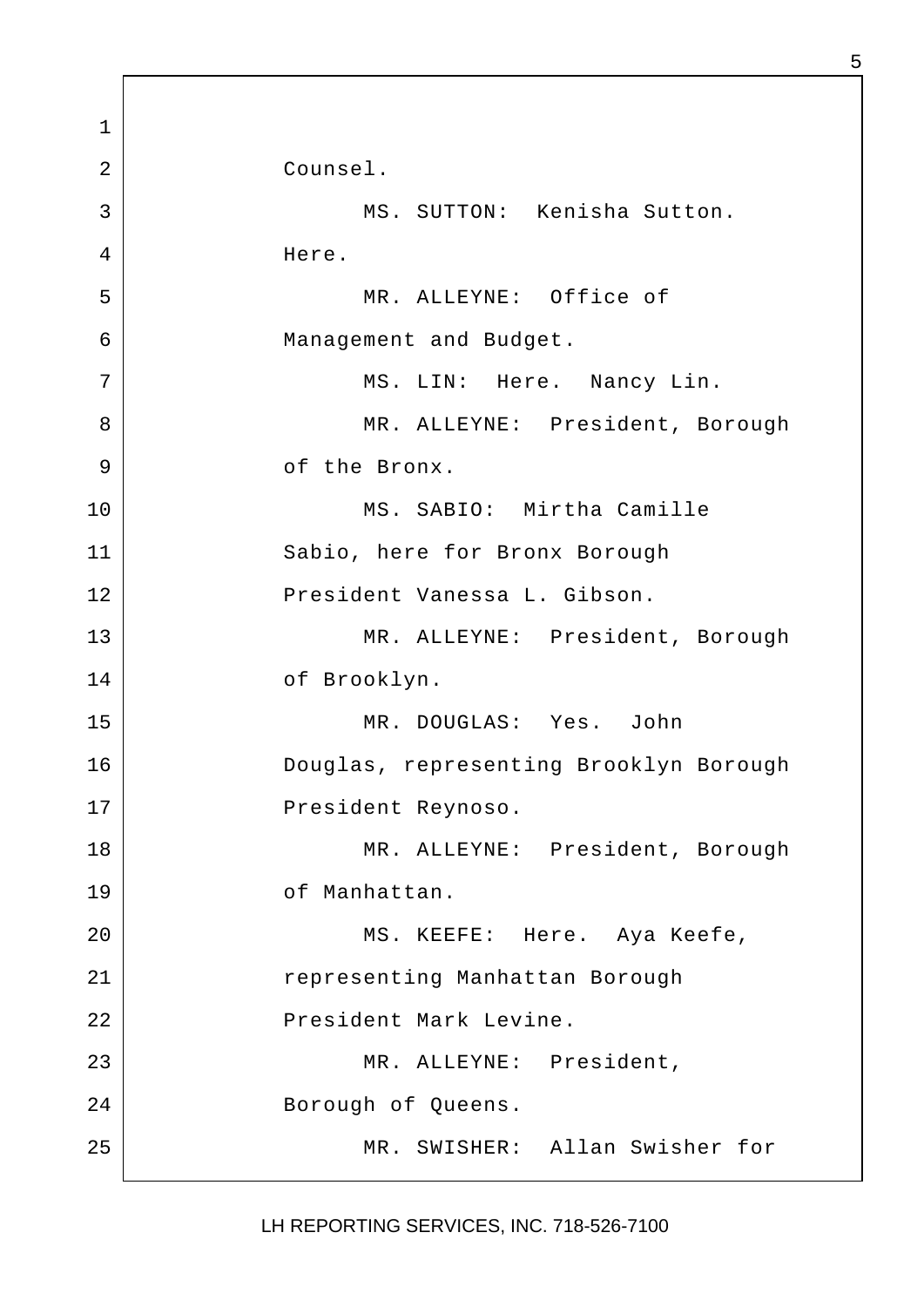1 2 Queens Borough President Donovan 3 Richards. 4 MR. ALLEYNE: And, the 5 | Tepresentative from the Department of 6 Parks and Recreation. 7 MR. ABRAMSON: Yes, Phil 8 | Recreation, Parks and Recreation. 9 MS. STODDART: Great. This is 10 Allison Stoddart again. 11 Welcome to this remote public 12 hearing of the Franchise and 13 Concession Review Committee. The 14 hearing being conducted today has been 15 publicly advertised in accordance with 16 the New York Charter and Concession 17 | Rules of the City of New York. 18 | We want to be sure that anyone 19 desiring to be heard has an 20 **phone** opportunity to do so. All persons 21 wishing to speak must provide their 22 | mame, affiliation, indicate which 23 calendar item, or items, they wish to 24 | testify on and whether they are for or 25 against said item to the Clerk at this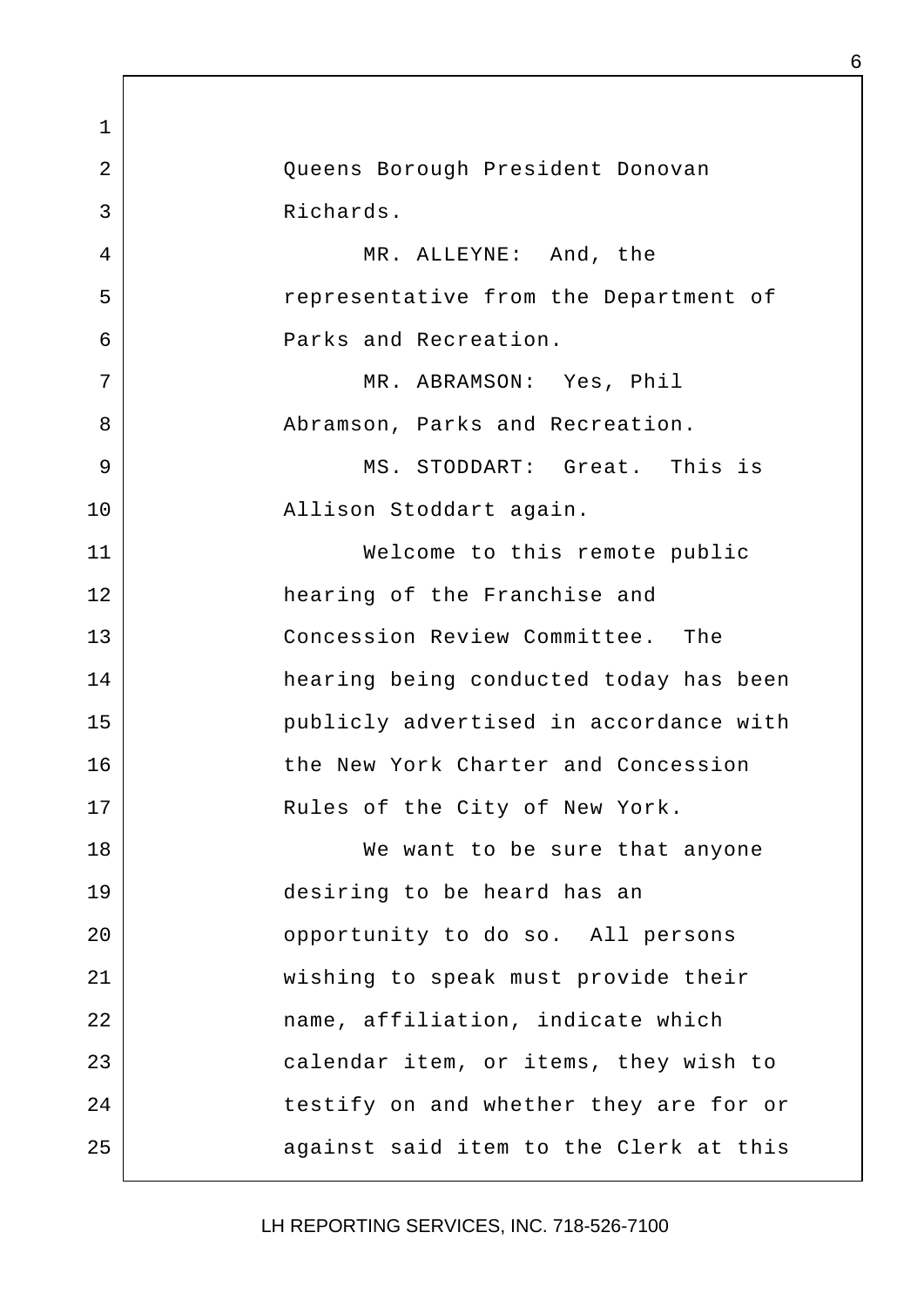1 2 time. 3 Gregg, can I ask you to go 4 through the list that you have so far? 5 MR. ALLEYNE: Okay. So, so 6 far -- this is Greg Alleyne, Clerk for 7 the FCRC. 8 | So far I have Ronald Columbus, 9 | Paulette Osborne, Wendy Poulis, Bonnie 10 | Zomasco Roth (phonetic), Lori 11 Beckelman, Jeffrey Simon, Linda Vogal 12 Kaplan, Brenda Johnson, Michelle 13 Vargas, Marietta Lasargue, and Gin Su 14 Ro (phonetic). 15 MS. STODDART: Thanks. 16 | Kanad Gregg, do you need to ask 17 every, each of those people which item 18 they're testifying for? 19 MR. STAMOULIS: For simplicity's 20 sake, this is Alex Stamoulis with 21 MOCS, does anyone wish to testify on 22 Calendar Item Number 1, which is the 23 Pier I Cafe in Riverside Park? 24 (chorus of yeses.) 25 MR. STAMOULIS: Okay. So I'm

7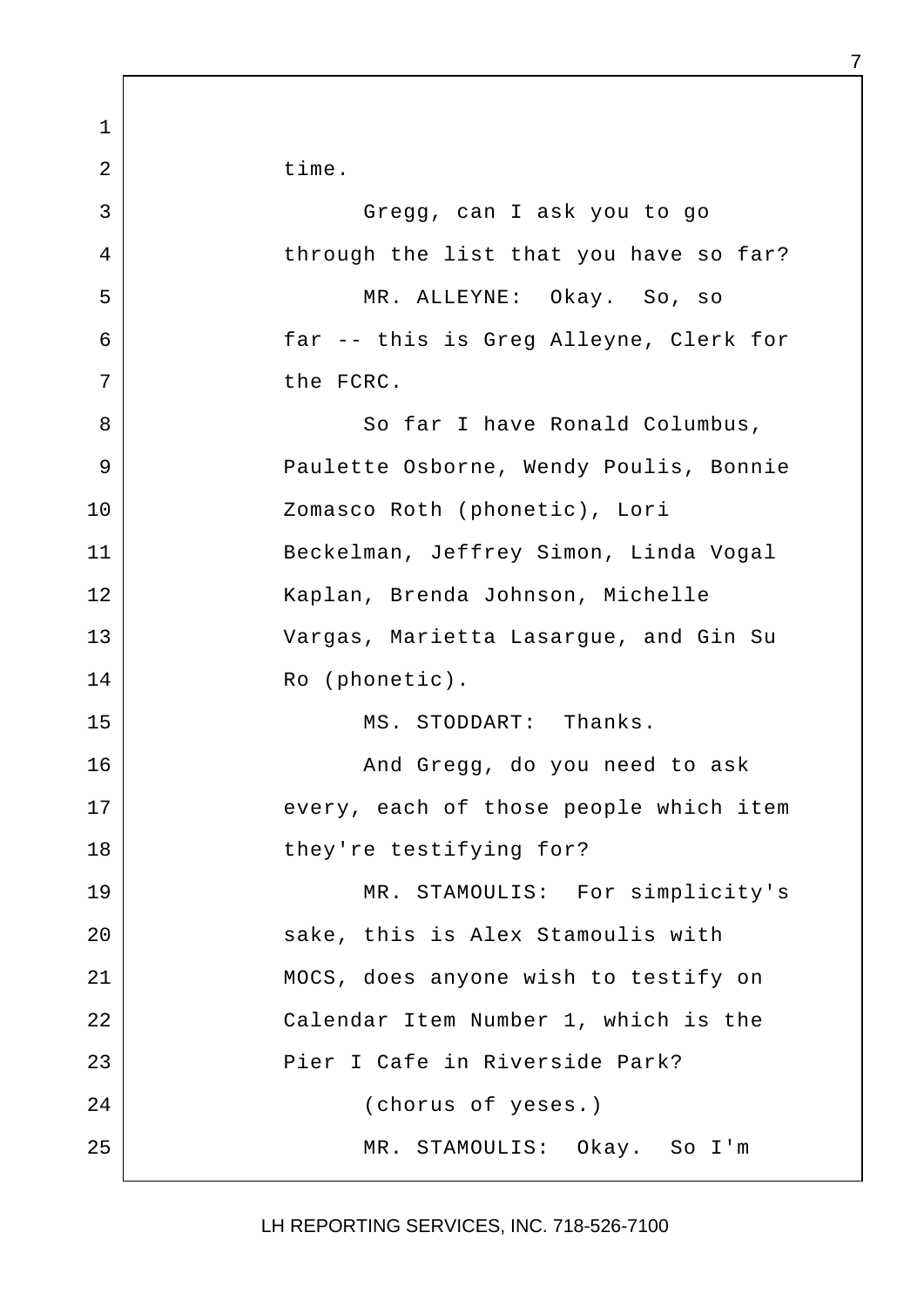1  $2$  |  $\qquad \qquad$  going to --3 MR. COLUMBUS: Seems like 4 everyone wants to testify. Pardon me. 5 MR. STAMOULIS: Does anyone here 6 want to testify for Item Number 2, the 7 | Arcade and Rotunda in Riverside Park? 8 (No response.) 9 | Chay. And, lastly, does anyone 10 want to testify for the Bonnefont, 11 | LLC, also known as the Pandering Pig 12 at Fort Tryon? 13 (No response.) 14 | MR. CARACAPPA: Gregg, Allison, 15 I need to note my attendance for the 16 call. This is Stephen Caracappa from 17 the Staten Island Borough President's 18 Office. 19 I think I was jumped during the 20 roll. 21 MR. ALLEYNE: Apologies, 22 Stephen. 23 MR. CARACAPPA: That's fine. I 24 | iust wanted it noted. 25 MR. ALLEYNE: Please amend the

LH REPORTING SERVICES, INC. 718-526-7100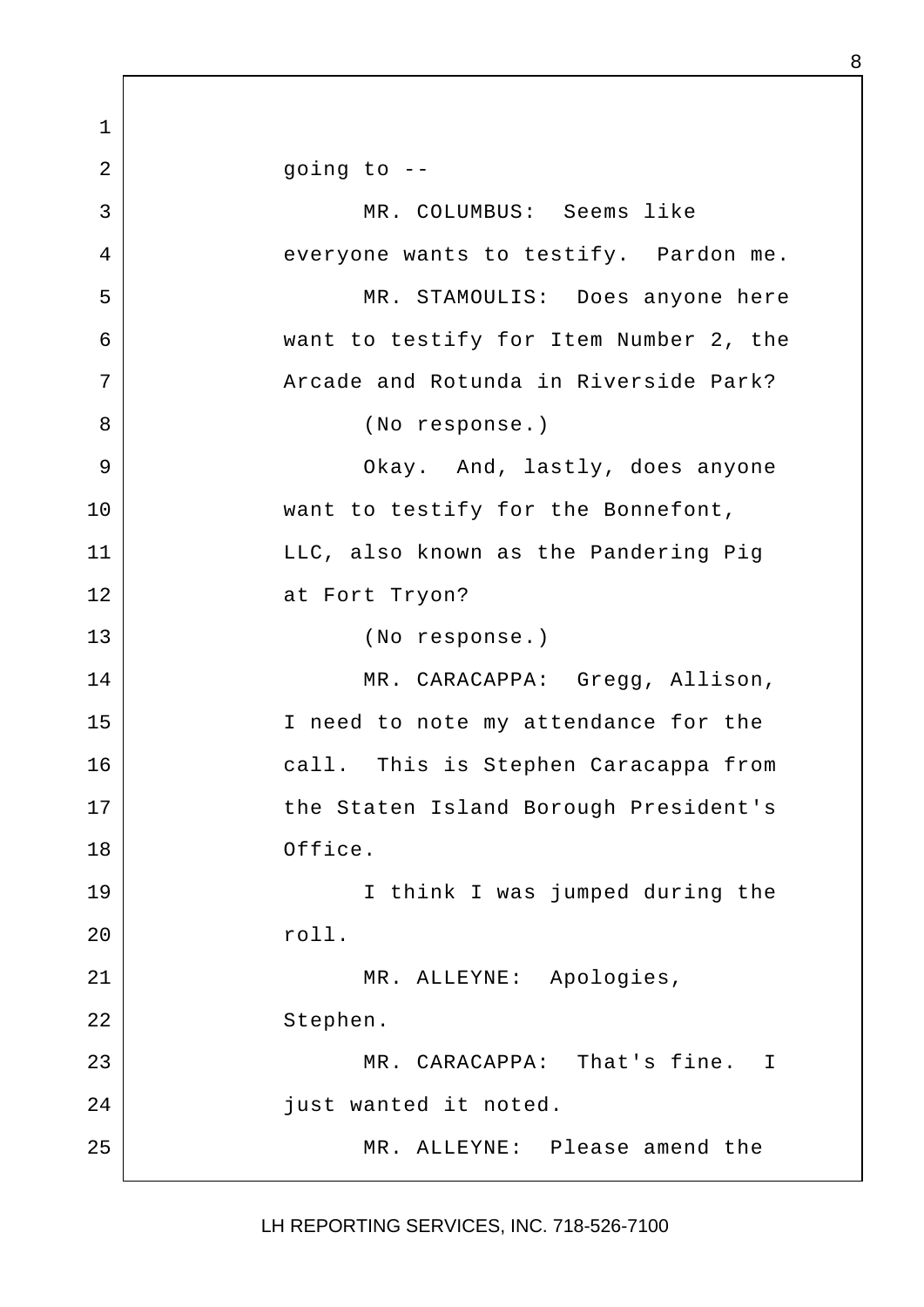1 2 record to reflect that the Staten 3 Island Borough president is present at 4 today's remote public hearing. 5 | MR. SIMON: Can you also --6 excuse me. Can you also amend the 7 | Tecord, my name Jeffrey Simon, 8 | S-I-M-O-N, not stein. 9 MR. STAMOULIS: Simon, sorry I 10 apologize about that. 11 MR. SIMON: It's okay. 12 MR. STAMOULIS: So I believe, 13 based on the record, everyone here is 14 here to testify for Calendar Item 15 Number 1. We have no one here 16 testifying for Calendar Item Number 2 17 or Calendar Item Number 3. 18 MR. KATSORHIS: This is John 19 Katsorhis, I just have a statement to 20 make for Calendar Item Number 3, but 21 before we go into it, that's fine. 22 MR. STAMOULIS: Okay. We will 23 have an opportunity for each committee 24 member to speak after each calendar 25 item is read into the record.

LH REPORTING SERVICES, INC. 718-526-7100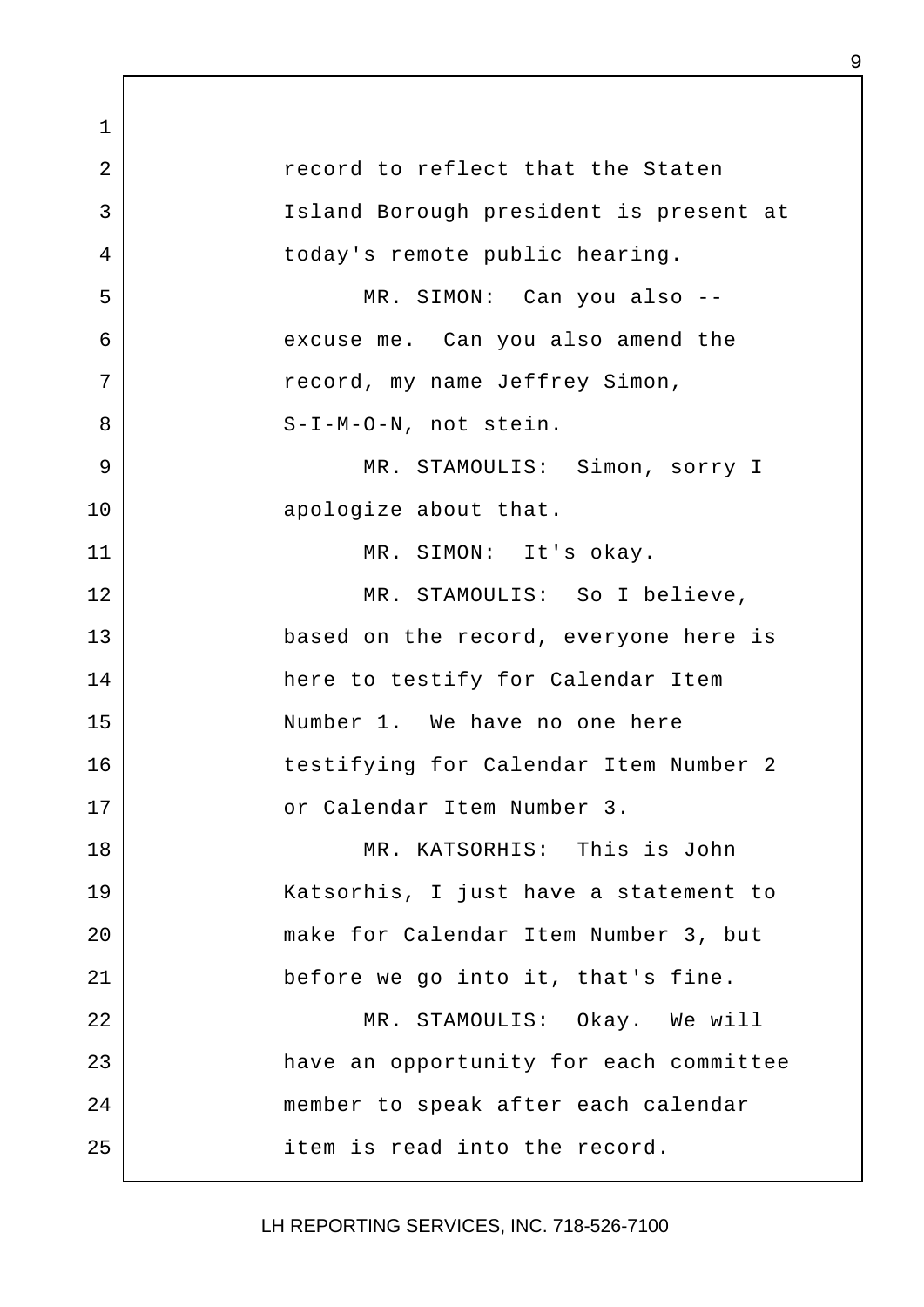1 2 MR. KATSORHIS: Thank you. 3 MR. ALLEYNE: Does anyone else 4 wish to testify at today's hearing? 5 (No response.) 6 MS. DUCHNIK: Does anybody else 7 | Get to speak? 8 MR. ALLEYNE: Only persons who 9 are --10 MS. DUCHNIK: I'm on -- 11 MR. ALLEYNE: Only persons who 12 are giving testimony will be speaking 13 at today's hearing. If you would like 14 to speak on a particular calendar 15 item, you should register to give 16 testimony. 17 MS. DUCHNIK: Okay. This is my 18 first time in this kind of forum, I'm 19 on my phone, so -- 20 I just want to support Pier One 21 (sic) -- 22 | MR. ALLEYNE: Please, please, 23 please -- 24 | MR. COLUMBUS: Everybody does. 25 MR. ALLEYNE: Please identify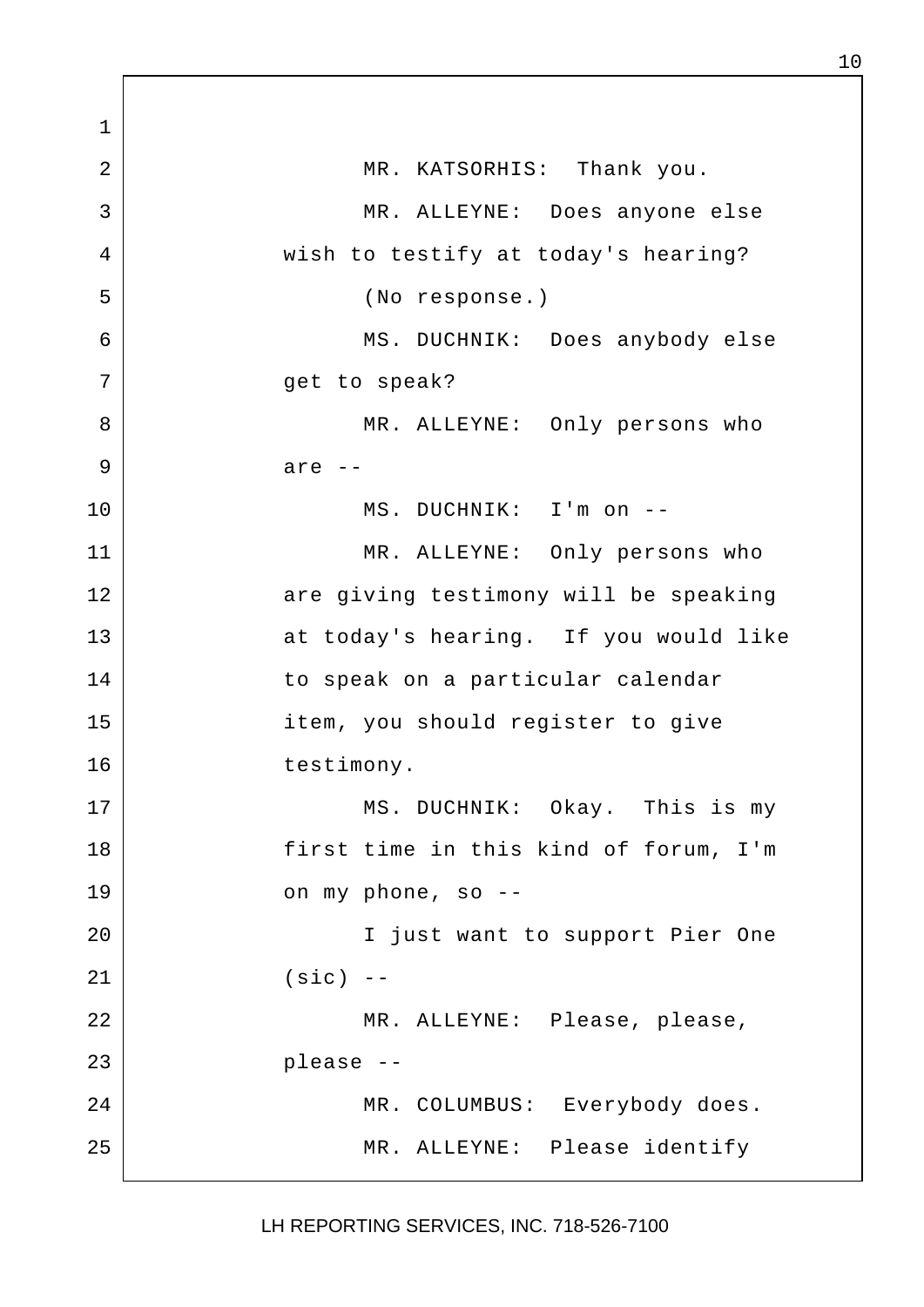2 yourself and then we will call you in 3 order.

1

4 MS. DUCHNIK: My name is Diane 5 Duchnik. I apologize for the 6 interruption, but I actually have 7 another meeting to attend. My name is 8 Diane Duchnik, D-U-C-H-N-I-K. I live 9 | The neighborhood of Pier One --10 | MR. ALLEYNE: Okay, Ms. Duchnik, 11 thank you. We will call you in order 12 of the registered persons. 13 MS. DUCHNIK: Okay. I just want 14 | to show my support, and for the 15 other -- I think she is the Frying 16 Pan, also, she is involved in this 17 lovely woman, and I apologize but I  $18$  have  $-$ 19 MR. STAMOULIS: Thank you very 20 much. We'll have to -- 21 MR. ALLEYNE: Thank you very 22 much. 23 | MS. DUCHNIK: Thank you. I may 24 not be available. Thank you, though. 25 | MALE SPEAKER: Bye. Bye.

LH REPORTING SERVICES, INC. 718-526-7100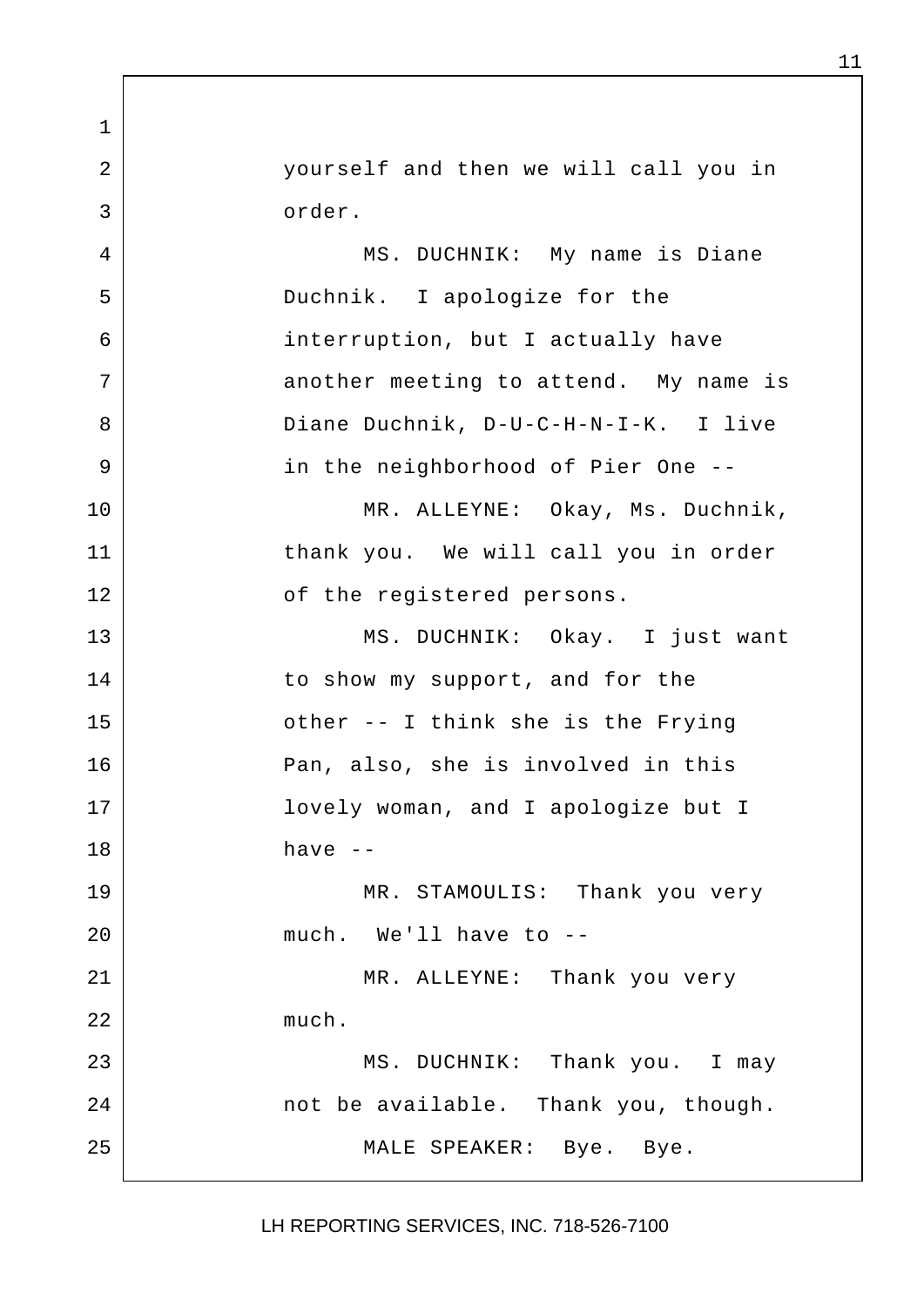1 2 MS. DUCHNIK: Okay. I'm in so  $3$  much  $-$ 4 MR. ALLEYNE: Does anyone else 5 | wish to testify at today's hearing? 6 (No response.) 7 Does anyone else wish to testify 8 at today's hearing? 9 FEMALE SPEAKER: Are you talking 10 about Item Number 1 or in general? 11 MR. ALLEYNE: In general, any 12 item. 13 FEMALE SPEAKER: I think we're 14 all here in reference to Pier I, so 15 you let us know when you want us to 16 start. 17 MR. ALLEYNE: Okay. So it 18 appears that no one else from the 19 public wishes to testify at today's 20 hearing. 21 MS. STODDART: Each speaker --22 Sorry Alex, what were you saying? 23 MR. STAMOULIS: No, I think 24 | vou're about to say exactly what I was 25 | external going to say, so go ahead.

LH REPORTING SERVICES, INC. 718-526-7100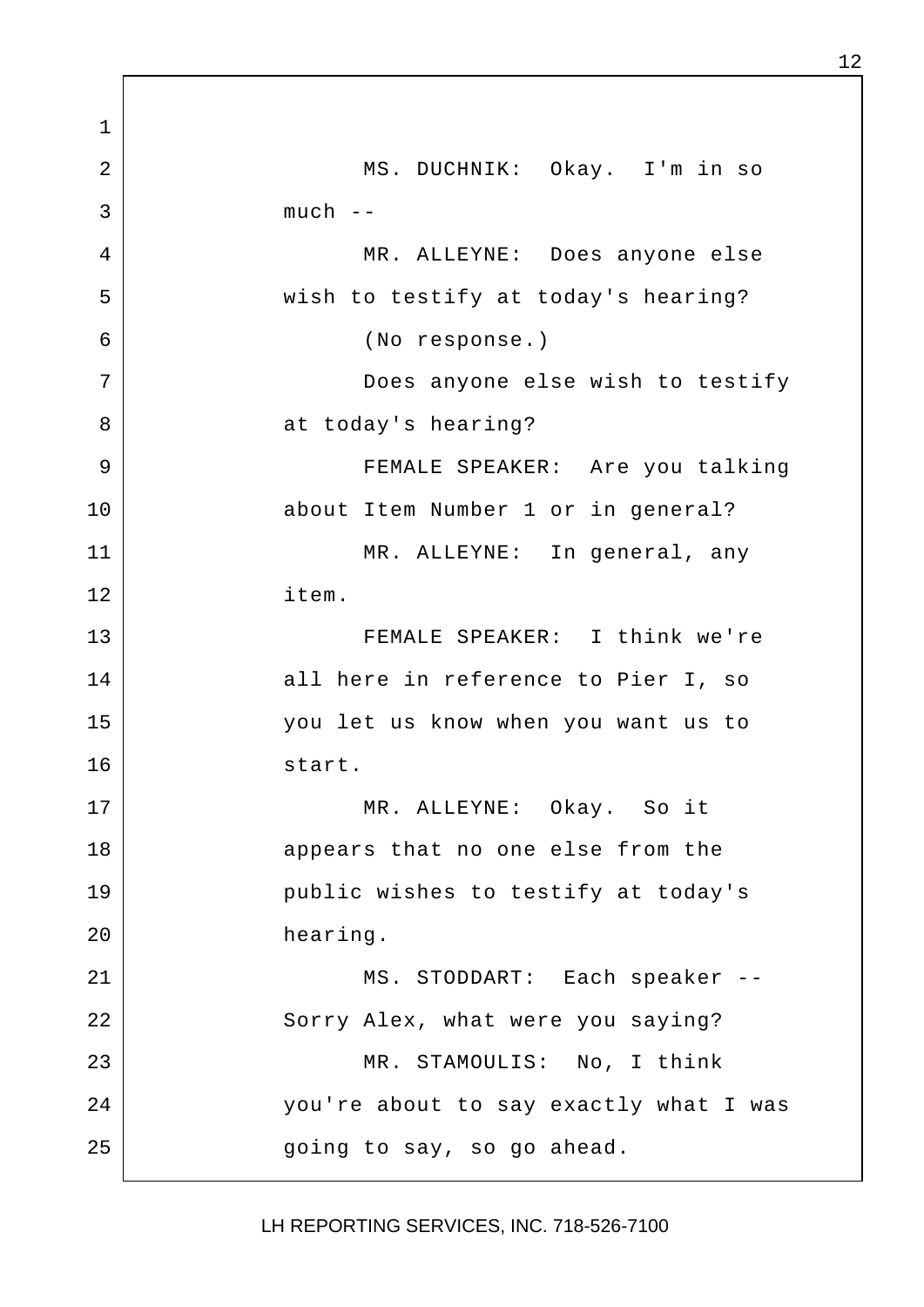1 2 | MS. STODDART: Each speaker will 3 be allotted approximately three 4 minutes. When you testify, please 5 | Testate your name and affiliation, if  $6$  any. 7 You may also submit written 8 stestimony to the Clerk, which will be 9 | made part of the record. Any written 10 | Submissions must be given to the Clerk 11 before the close of this remote public 12 hearing via e-mail to 13 fcrc@mocs.nyc.gov, and will be 14 provided to the Committee after the 15 hearing. 16 Will the Clerk please call the 17 first calendar item. 18 | MR. ALLEYNE: New York City 19 Department of Parks and Recreation, 20 Calendar Item Number 1, in the matter 21 of the intent to award a concession 22 agreement to Pier I Cafe, Inc. for the 23 | Tenovation, operation, and maintenance 24 **1** of an outdoor cafe with the option to 25 | Comperate up to two mobile food units at

LH REPORTING SERVICES, INC. 718-526-7100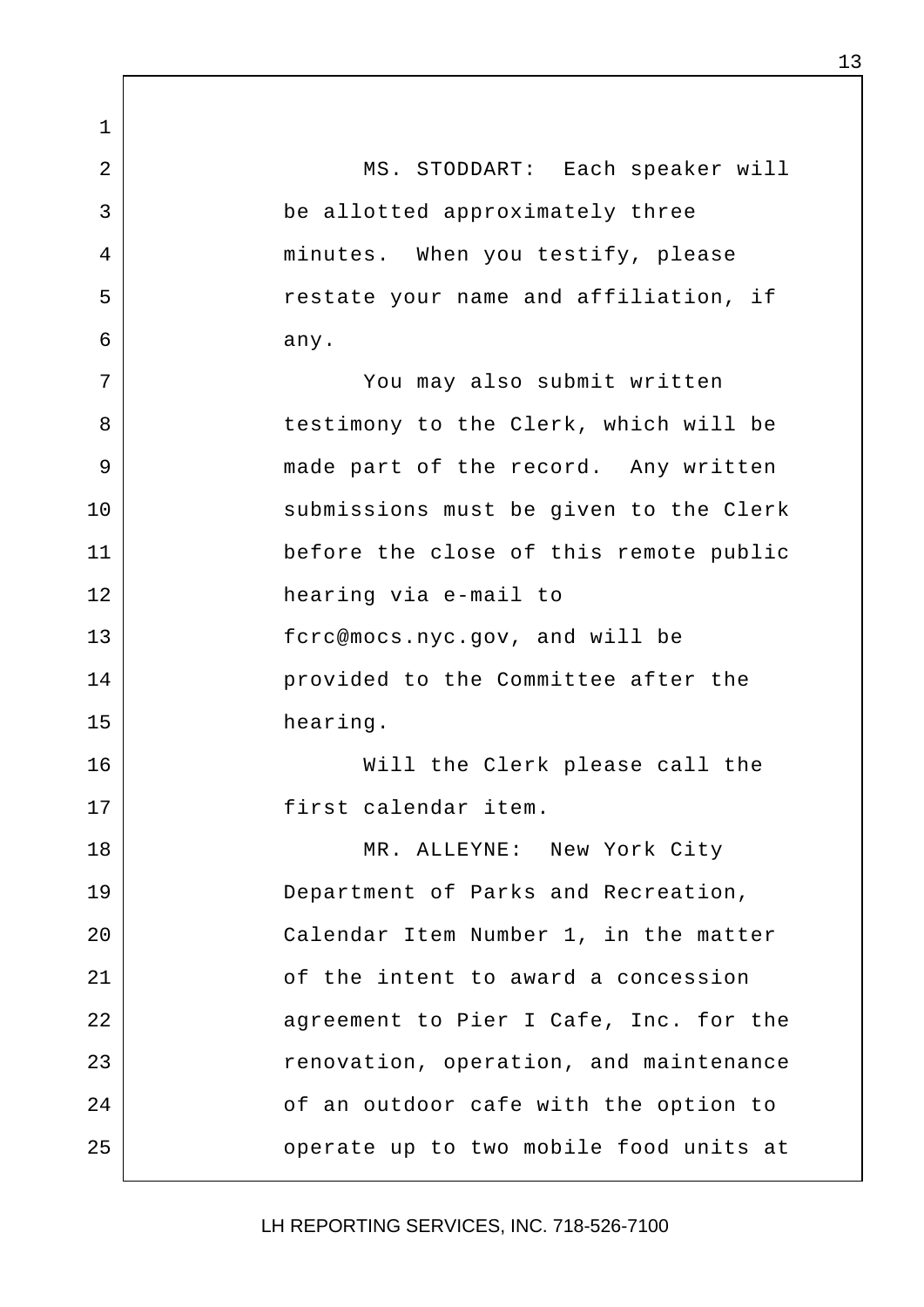1 2 Pier I at West 70th Street, Riverside 3 Park South, Manhattan for an 18-year 4 term. 5 MS. STODDART: We will take 6 testimony from the public, but first 7 | T'd like to ask the members of the 8 Committee if they have any statements. 9 (No response.) 10 | MS. STODDART: Not hearing any, 11 will the Clerk please call the next 12 person who wishes to testify. 13 MR. ALLEYNE: Ronald Columbus. 14 MR. COLUMBUS: Yes. 15 MR. ALLEYNE: Please provide 16 your full name and affiliation for the 17 record. 18 MR. COLUMBUS: Ronald Columbus, 19 a co-op owner of 320 West 76th Street 20 for about 30, 40 years. 21 MR. ALLEYNE: Thank you. 22 | MR. COLUMBUS: I'm calling - go  $23$  ahead. 24 MR. ALLEYNE: You may provide 25 your testimony.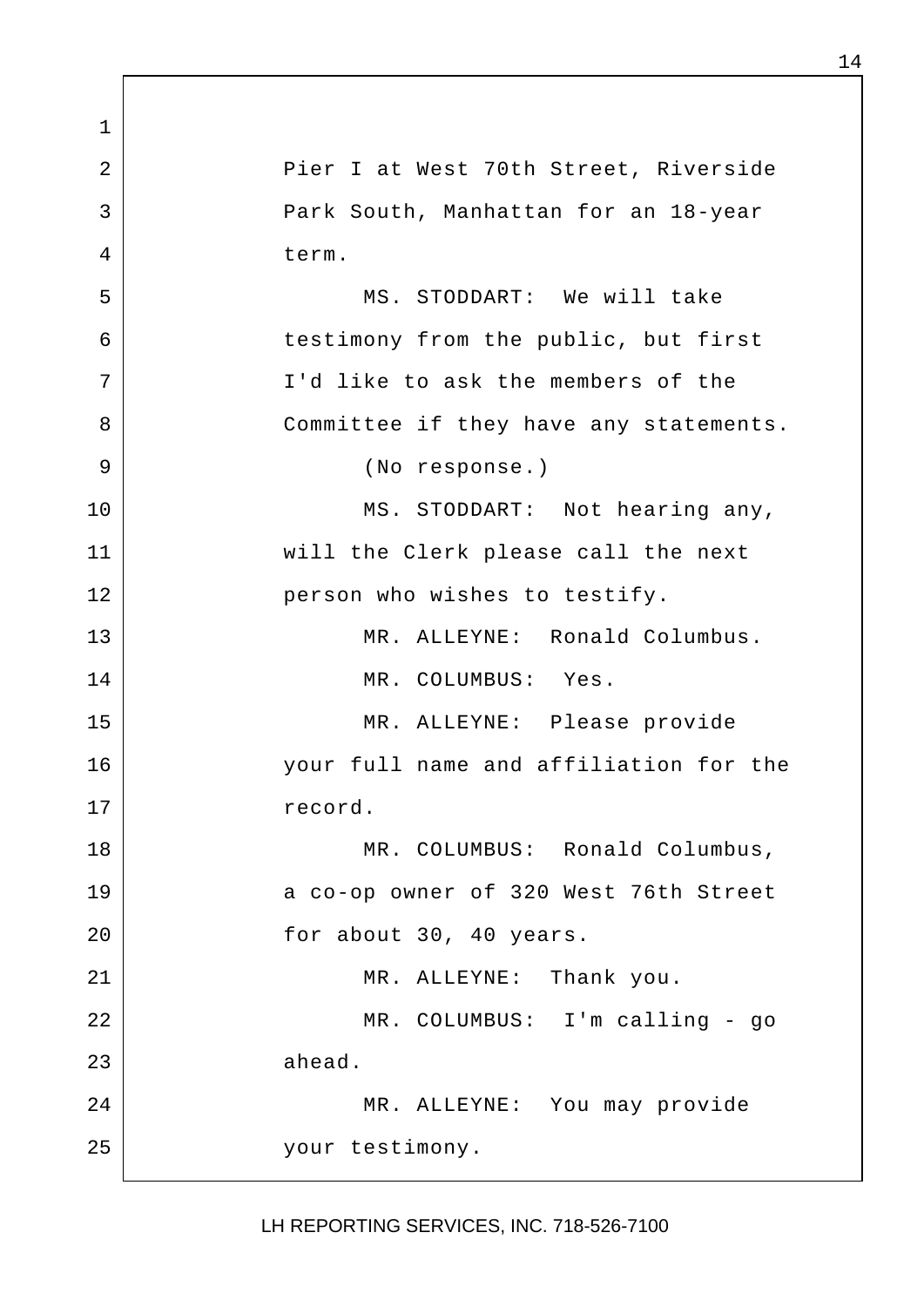1 2 | MR. COLUMBUS: I'm calling 3 because I have been delighted by the 4 addition of Pier I Cafe to the 5 Westside, Riverside Drive, and the 6 view of the Hudson, and providing 7 | excellent food. I like the 8 spaciousness of it, the umbrella 9 seating, the conglomeration of young, 10 | cld, workers, retirees, et cetera. 11 The food is excellent, I must 12 say, I particularly like the 13 hamburgers, salads are great, coffee 14 | is terrific and wholly enjoyable being 15 | Coutside and enjoying the Hudson, and 16 having good, efficient, courteous 17 service. 18 | Tt's really something that I 19 envisioned for the Westside many, 20 many, many years ago, and then it came 21 into being, so I thank everybody for 22 | Pier One and hope it continues for 23 many years to come. 24 Thank you. 25 | MR. ALLEYNE: Paulette Osbourne,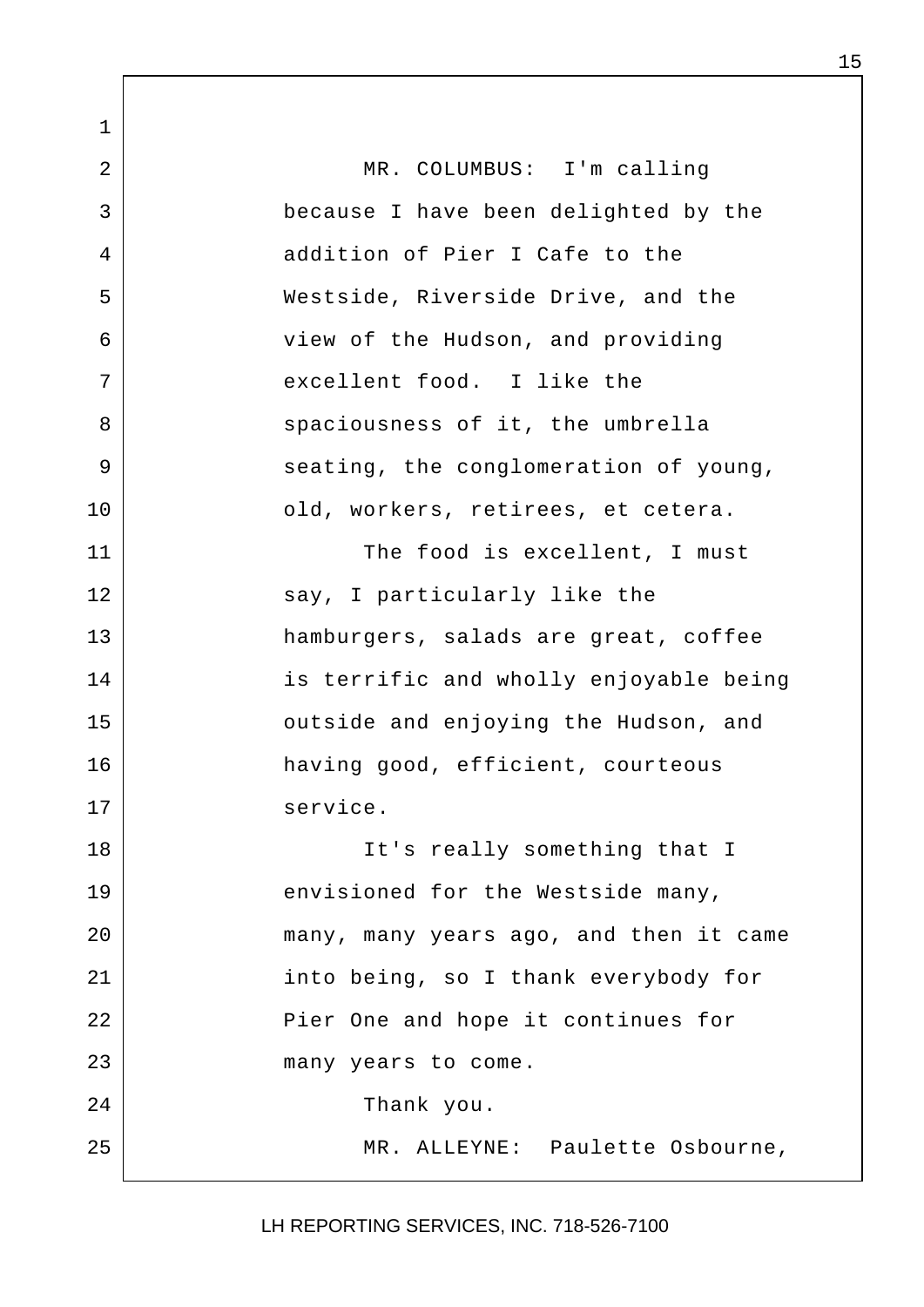1 2 | please provide your full name and 3 affiliation for the record. 4 MS. OSBOURNE: Hi. Paulette 5 Osbourne. I am calling in for Pier I 6 because I -- first of all, I have been 7 a long -- I've known Angela for 8 | external probably, I don't know how many years, 9 | 40 years. I know her -- I know --10 have a dear friend who works there, 11 | I'd like to keep him employed. 12 | Think that they have done an 13 amazing job. The fact that they were 14 able to survive the pandemic, I think, 15 is a real credit to them. 16 | Thave celebrated almost every 17 birthday in the last ten years --18 MALE SPEAKER: Hello. 19 MS. OSBOURNE: -- there, and 20 | T've taken friends there. If somebody 21 comes to the City, it's one of my 22 | first stops, after the High Line. 23 It's just -- it's an amazing 24 **place.** The food is great. The 25 ambiance. Just being on the water.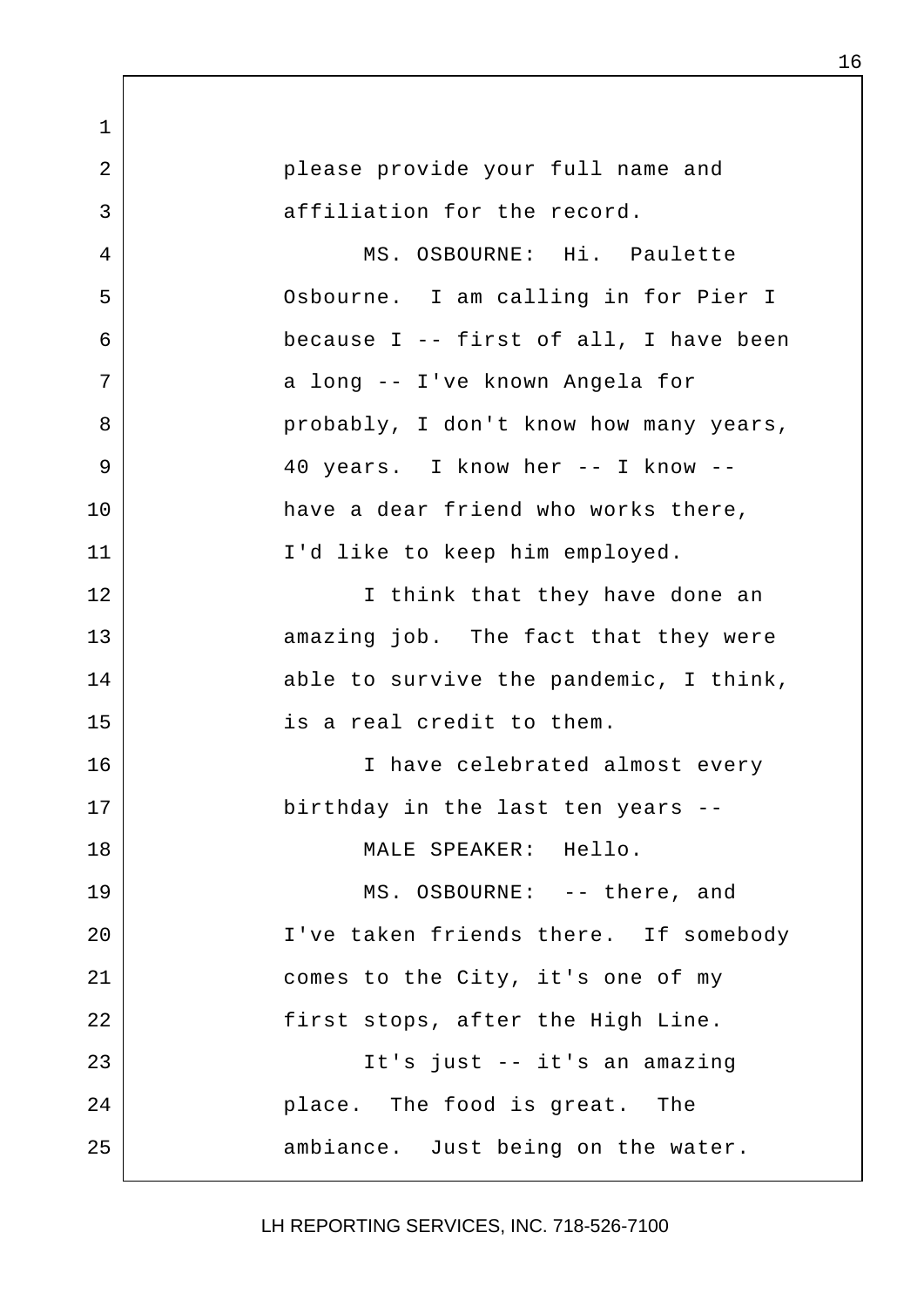1 2 They often have entertainment on the 3 | pier with dancing and bands and things 4 like that. But it's very low-key, 5 and, you know, it's just so pleasant 6 to sit there and watch that and enjoy  $7$  a drink, or have a, just a coffee. 8 | Construction and it's just a very important 9 | Part of that community. So I just 10 don't understand why -- I mean, I know 11 their lease was up and that they won 12 the proposal. I don't quite 13 understand why this has to be done, 14 but I'm calling in, and I just really 15 | Support keeping this Pier I open. 16 MR. ALLEYNE: Thank you. 17 MR. COLUMBUS: Pardon me. This 18 | is Ron Columbus again. 19 MR. ALLEYNE: I'm sorry only 20 individuals -- 21 MR. COLUMBUS: Can I continue --22 | MR. ALLEYNE: I'm sorry. We 23 have to allow the other individuals 24 who have registered to speak. Each 25 person --

LH REPORTING SERVICES, INC. 718-526-7100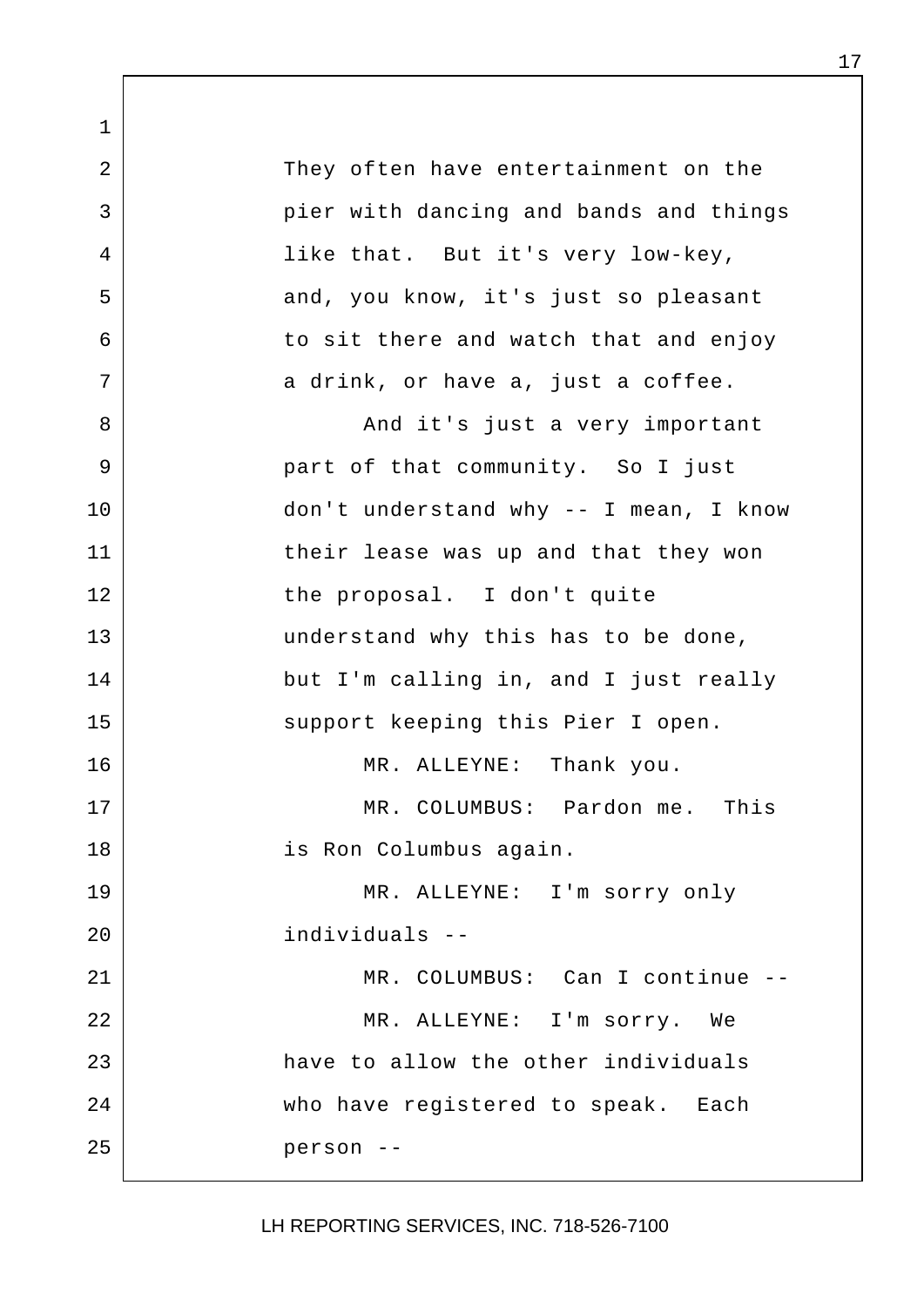1 2 MR. COLUMBUS: May I leave? Do 3 you need me anymore? 4 MR. ALLEYNE: No, thank you. 5 | MR. COLUMBUS: Thank you very 6 much. Let's hope it's Pier One for 7 | many years to come. Thank you again. 8 | MR. ALLEYNE: Thank you, Mr. 9 Columbus. 10 Wendy. 11 MS. POULIS: Hi, Wendy Poulis. 12 | Think the spelling was an error.  $13$  It's P-O-U-L-I-S. 14 MR. ALLEYNE: Thank you for  $15$  that. 16 MS. POULIS: Okay. I have been 17 | living in the neighborhood now for 18 18 years, and have loved going down to 19 | Pier I on many, many different 20 **casions.** It's very relaxing and 21 | Triendly. I feel it's an asset to the 22 community. It's very oriented to 23 family, couples, all dimensions of 24 | The state of people. The food 25 is always fresh. The venue has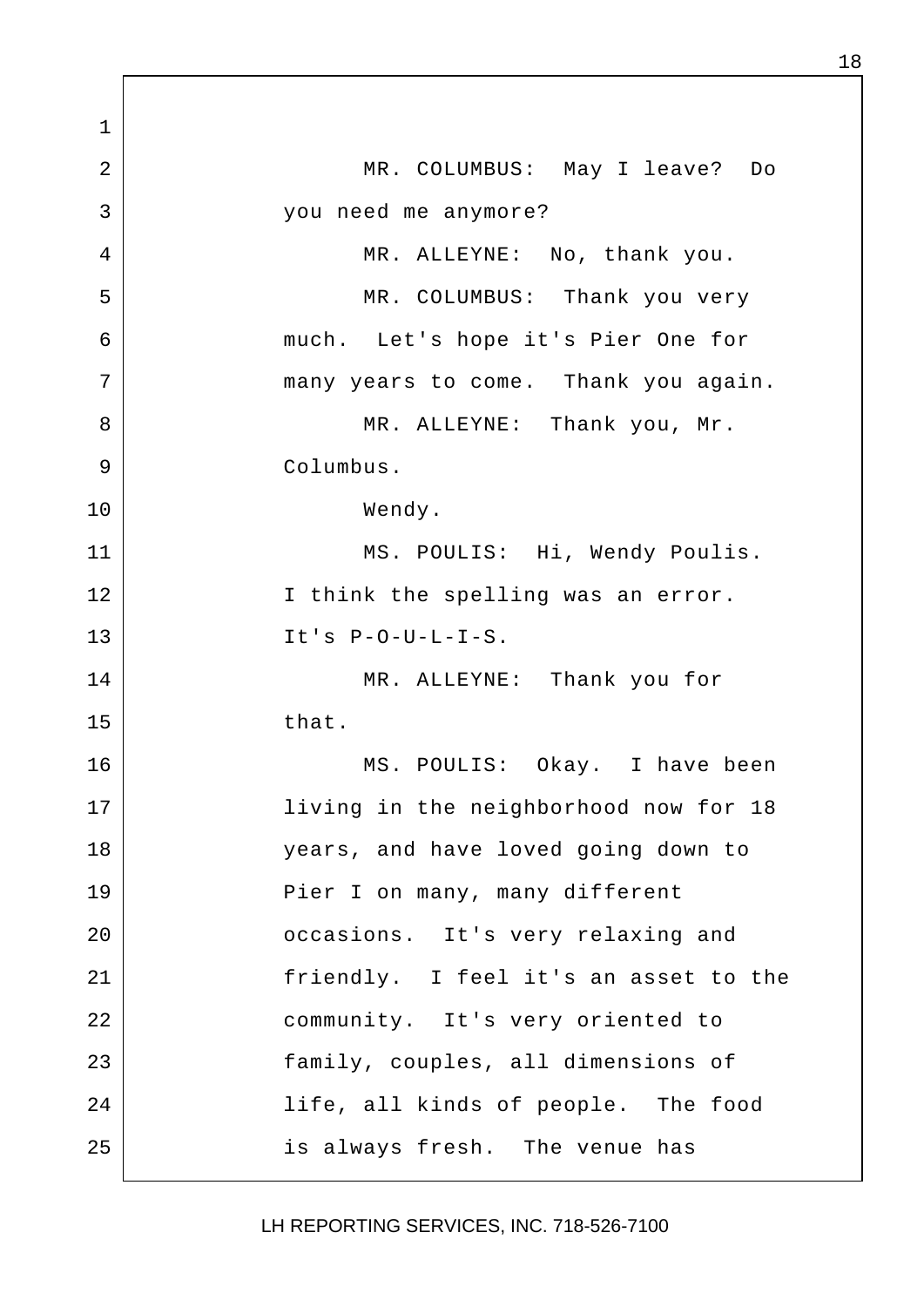1 2 | wonderful sunsets. And in the summer, 3 | the music playing adds to the 4 ambiance of the area. The lighting is 5 enjoyable. 6 I couldn't find a better place. 7 | The I look forward to it every season, and 8 | Thope to see it for many more years 9 to come. 10 That's it. 11 MR. ALLEYNE: Thank you. 12 Lori Beckman. 13 MS. BECKELMAN: It's Lori 14 Beckelman, B as in Boy,  $15$   $E-C-K-E-L-M-A-N$ . 16 | MR. ALLEYNE: Thank you. 17 MS. BECKELMAN: I live on 70th 18 Street, right by the river. I have 19 watched the Westside change over 30 20 years. 21 I think this is one of the most 22 extraordinary amenities in the City, 23 and what I love about it, besides 24 | waing it every single, a few times a 25 week, when it's opened, is that the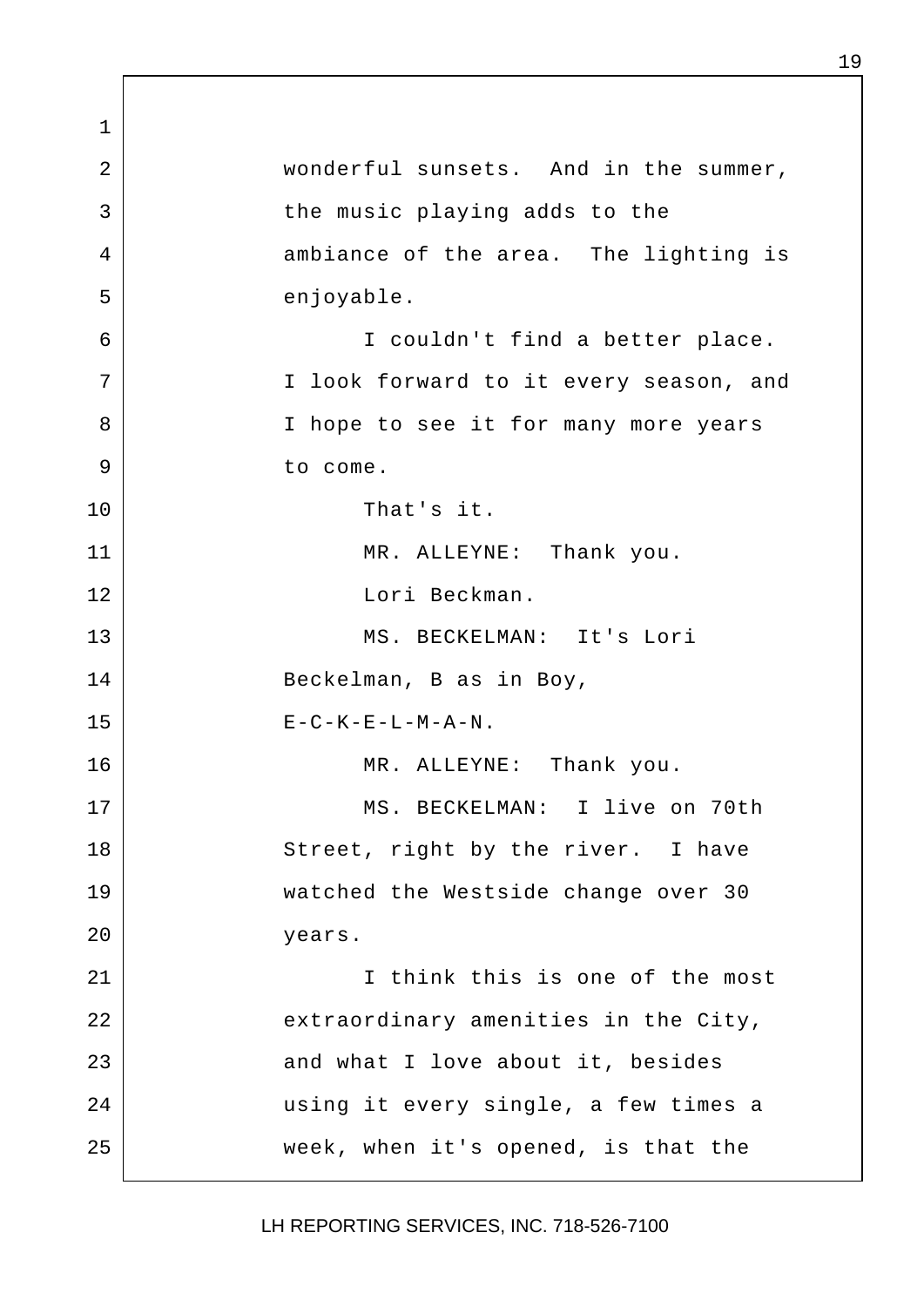1 2 quality of the people that work there, 3 bhe entire staff, I think is 4 remarkable. 5 | Some But what I so appreciate, and 6 I've spent a lot of time in different 7 parts and other places is that, to see 8 | People coming from all different parts 9 | cf the City to use it, all different 10 ages is really an extraordinary thing 11 for the City. 12 | Rand I'm so grateful that I will 13 have an opportunity to continue to go 14 there. And I'm so glad to know that 15 it's an 18-year lease. They have done 16 a remarkable job always and I'm so 17 | grateful. 18 Thank you. 19 MR. ALLEYNE: Thank you for your 20 testimony. 21 | Jeffrey Simon, please provide 22 your full name and affiliation for the 23 record. 24 MR. SIMON: Hi. My name is 25 Jeffrey Simon. I live on West 81st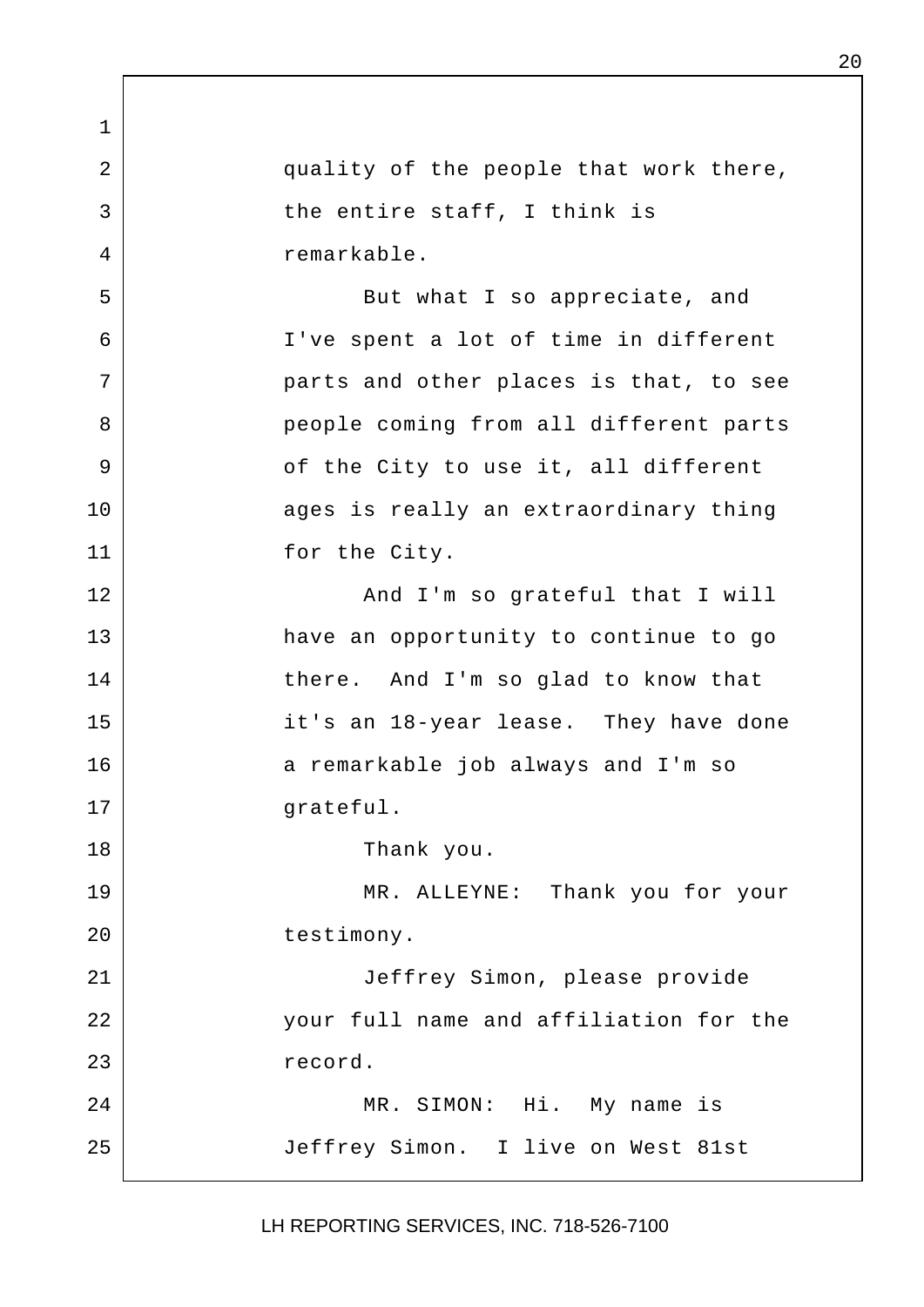1 2 Street. I've been an Upper Westside 3 and 3 resident for 17 years. 4 I would also like to introduce 5 my wife. 6 | KS. VARGAS: Michelle Vargas. 7 | MR. SIMON: -- further down on 8 the list. 9 We've been going to Pier I for 10 the last five, six, seven years. It 11 is an amazing place. It is pet 12 | Triendly. It is people friendly. It 13 | is food friendly. We look forward to 14 going there. 15 I just want to echo previous 16 sentiments and give a testament to the 17 work that Eric Bean (phonetic) and his 18 | Staff puts on at that venue. 19 Everything is clean. Everything is 20 | Triendly. Everybody is nice. It is a 21 safe establishment, and it's the 22 | cornerstone of our Upper Westside 23 experience during the nice weather, 24 and it would be a shame if this lease 25 was not renewed.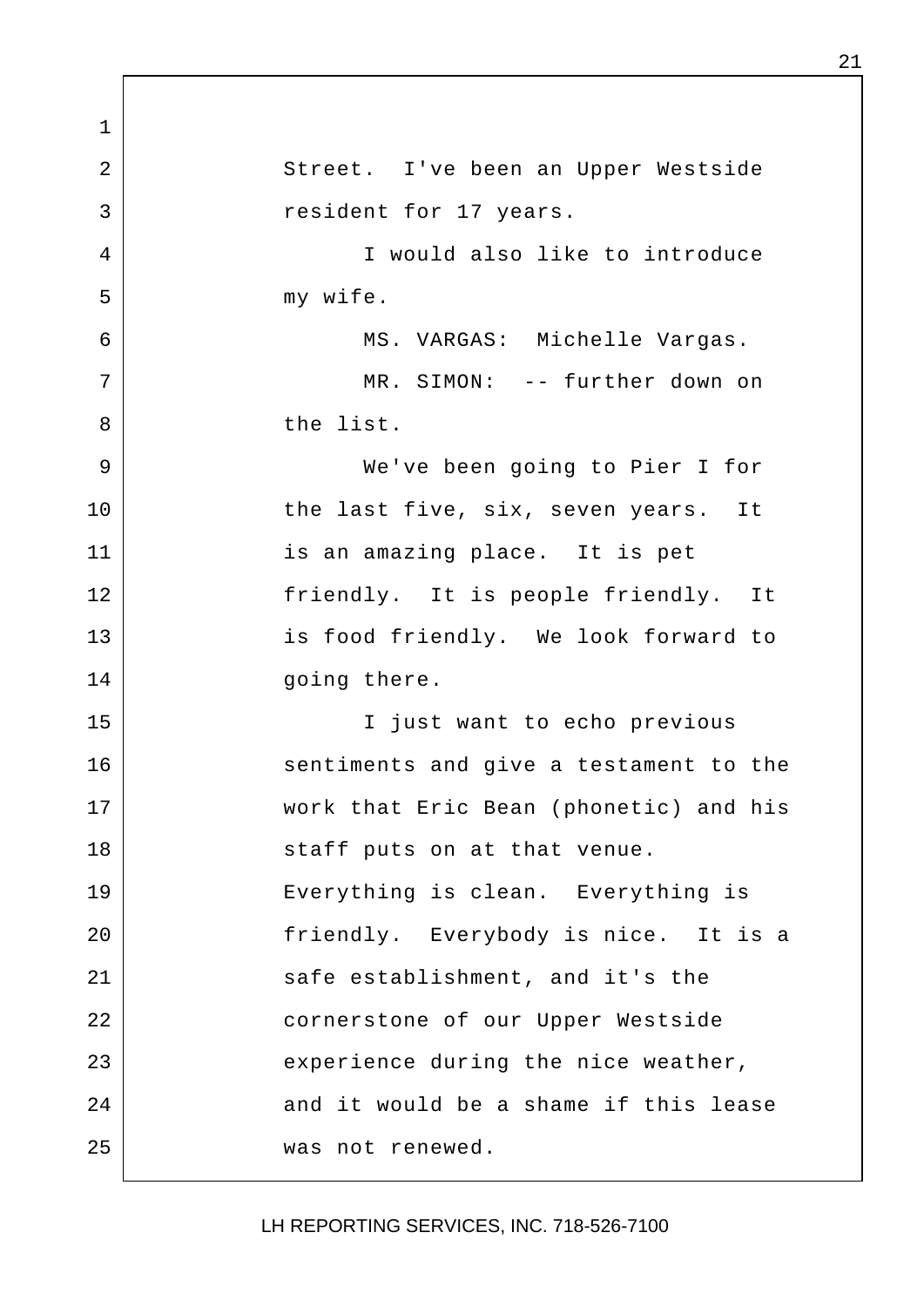1 2 MS. VARGAS: Yeah. 3 MR. ALLEYNE: Thank you for your 4 bestimony. 5 Brenda Johnson, please provide 6 your full name and affiliation for the 7 record. 8 | MS. JOHNSON: My name is Brenda 9 Johnson, and I'm a resident in the 10 | meighborhood. And I very much enjoy 11 being able to go down to Pier I, and 12 | they have almost created an atmosphere 13 like, part of it is it's an extension 14 of one's own apartment. So you go 15 someplace and feel comfortable. The 16 staff is very kind and generous in 17 | spirit. They're helpful. They say 18 hello, good morning, how are you? Is 19 everything okay? They're like family. 20 | Richard Mand well-behaved dogs are very 21 welcome there. They have a water 22 cooler -- 23 (Background noise, reporter was 24 unable to hear.) 25 The food is, I find to be,

LH REPORTING SERVICES, INC. 718-526-7100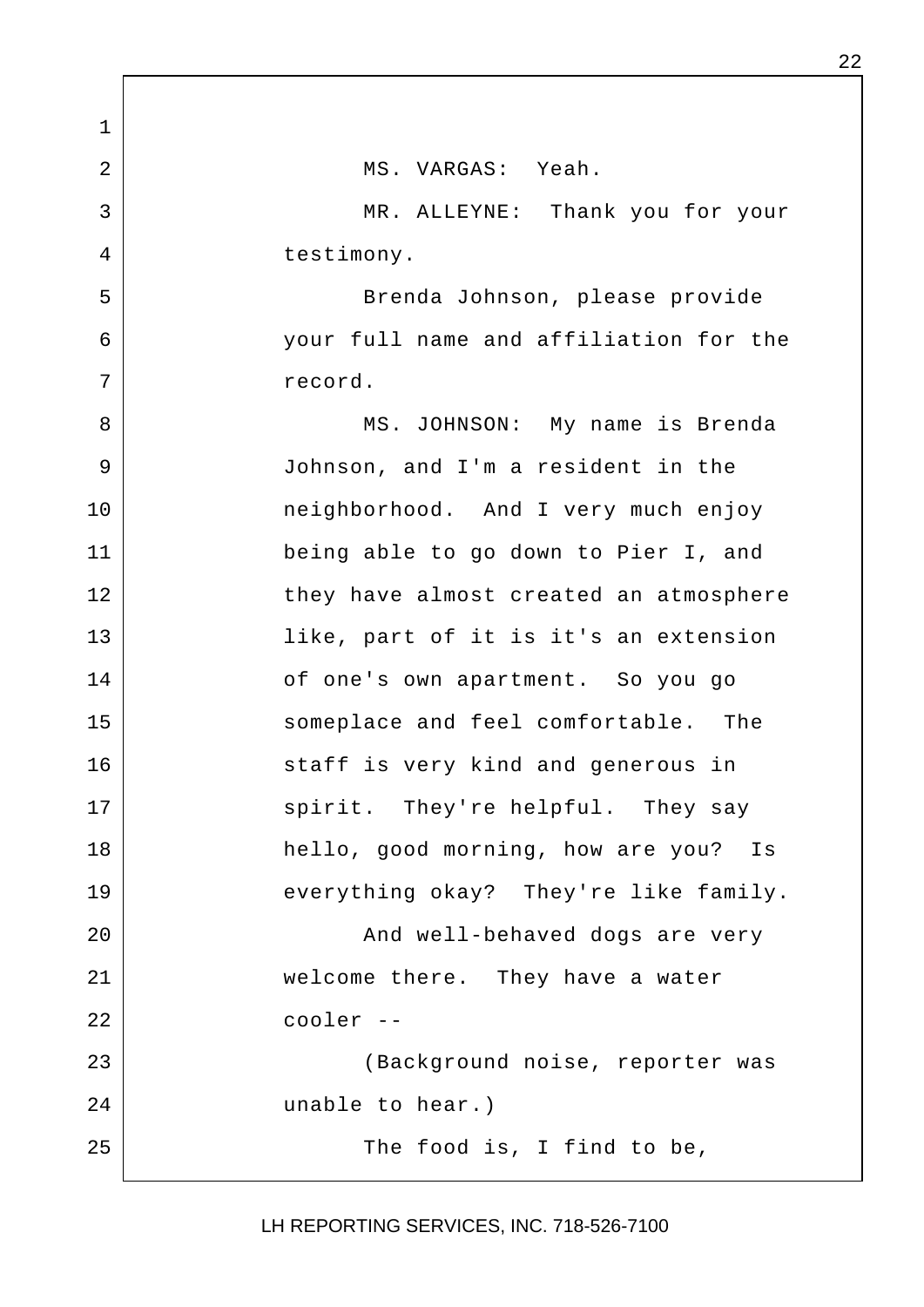1 2 exceedingly clean, well organized, and 3 I feel like I'm somewhere that cares a 4 lot about what they're feeding people 5 and how they're taking care of us. 6 The atmosphere is just 7 delightful. You can have a small 8 | qroup of friends, a large group of 9 | Triends, or you can take a space and 10 they rope it off and have an 11 anniversary party or charity event. 12 They created such a --13 | (Background noise, reporter was 14 unable to hear.) 15 -- down there maybe a couple 16 times a day for a cup of coffee, meet 17 a friend for breakfast, or just enjoy 18 | the view and that day. 19 But thank you very much, and I'm 20 | So happy that Pier I is going to be 21 around for a while more. 22 MR. ALLEYNE: Thank you for your 23 destimony. 24 (Reporter interjects concern 25 about background noise.)

LH REPORTING SERVICES, INC. 718-526-7100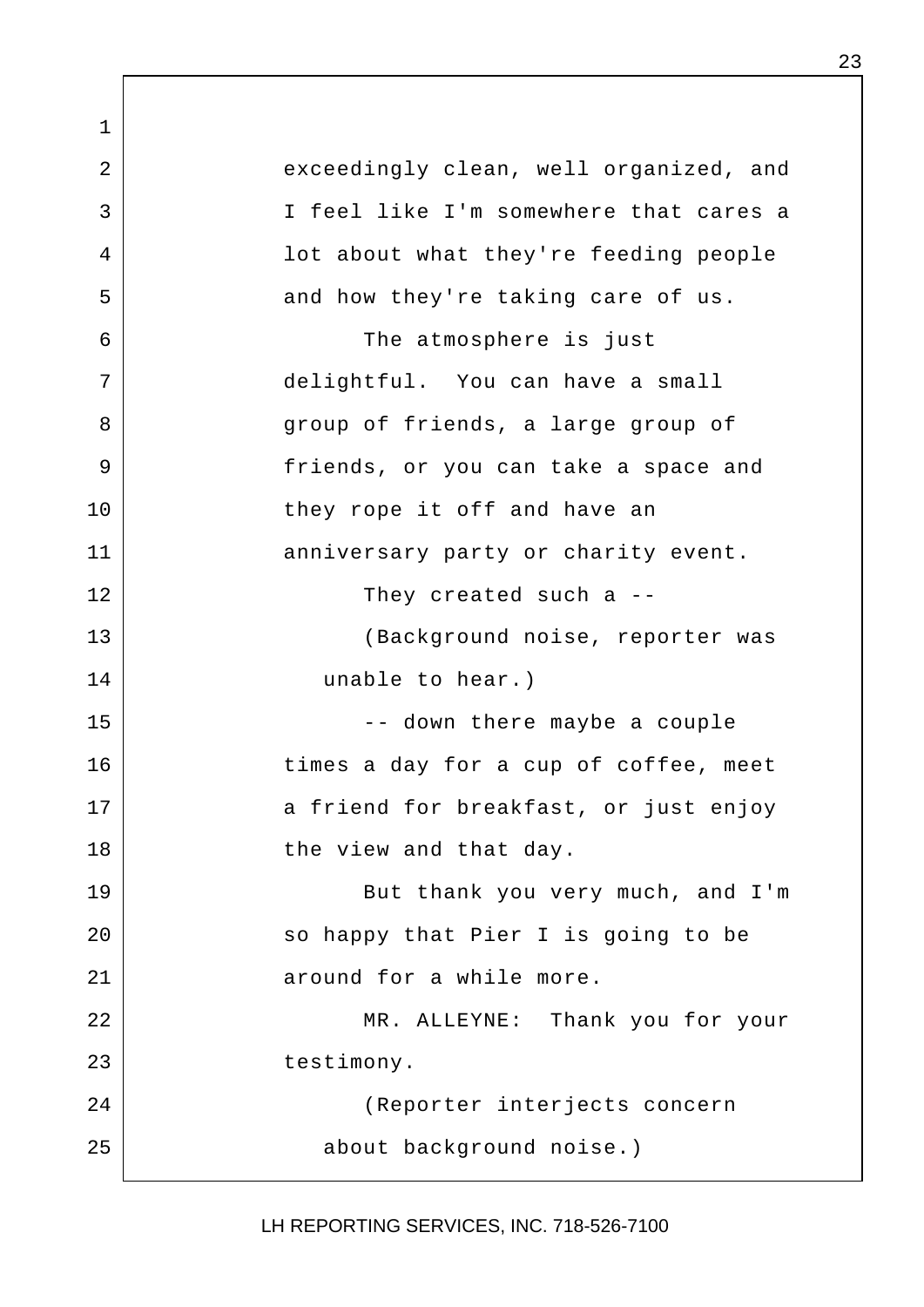1 2 MR. STAMOULIS: Yes, please. 3 | Everyone, if you're not speaking, 4 please mute yourself. I have tried to 5 | mute background noise where I can. 6 If you have been muted and 7 you're called upon to speak, you can 8 unmute yourself by hitting star 6, but 9 | Cherwise, if you have been muted for 10 background noise, I ask that you 11 respect that. 12 | Regain, please try to mute 13 yourselves as well to help us go 14 forward smoothly. 15 MR. ALLEYNE: Michelle Vargas, 16 please provide your full name and 17 affiliation for the record. 18 | MS. VARGAS: Michelle Vargas, 19 and I live on the Upper Westside, 81st 20 and Westend. Okay. 21 MR. ALLEYNE: You may proceed 22 with your testimony. 23 | MS. VARGAS: I just want to 24 | Teiterate what everyone prior has 25 said. The Pier is a wonderful,

LH REPORTING SERVICES, INC. 718-526-7100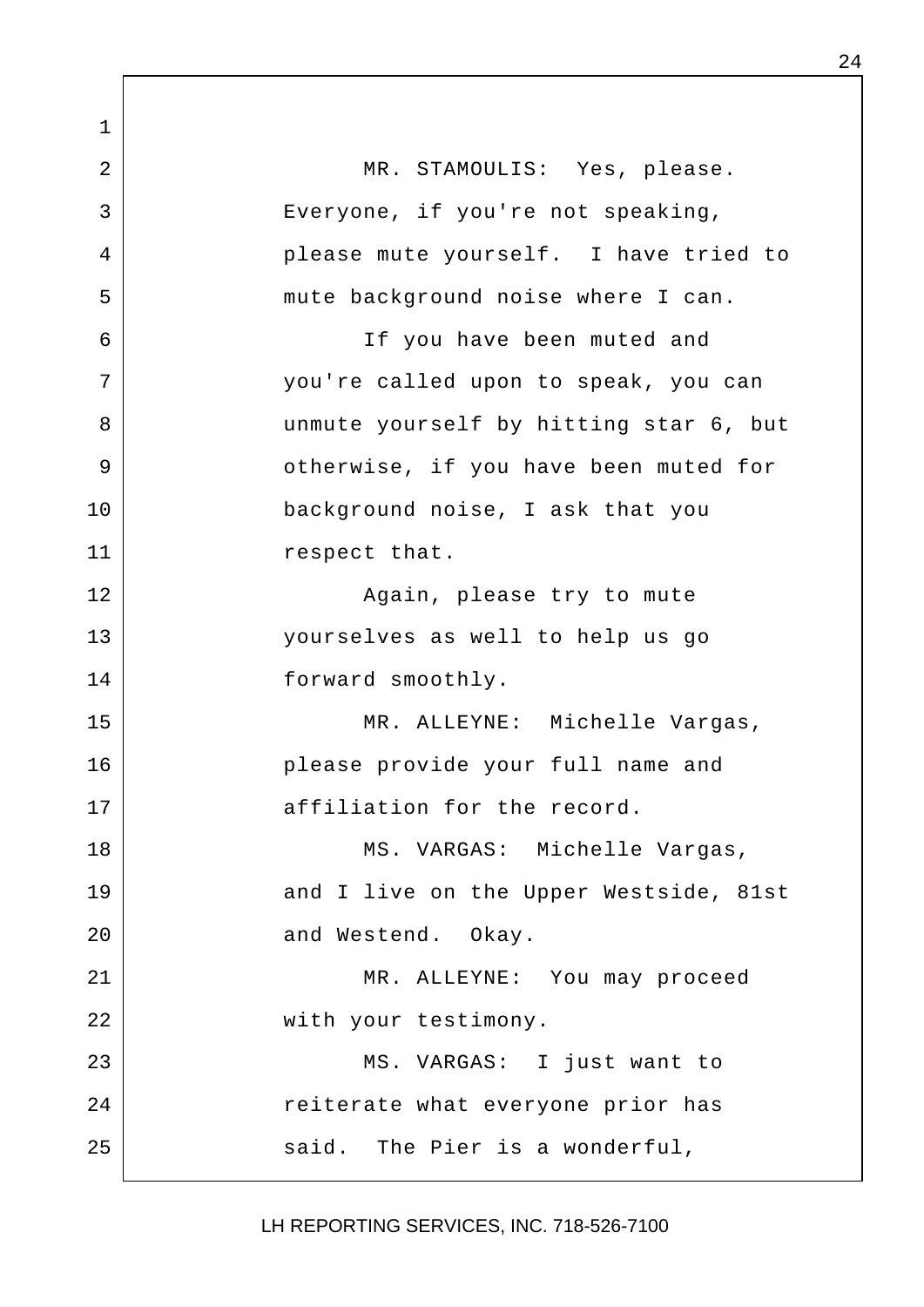2 wonderful place. We look forward to 3 it every single day.

1

4 The people are wonderful. Eric 5 is lovely. We've met his family. The 6 events that they have there, with 7 disco and other musicians and dances, 8 | it's just such a delightful area, and 9 | The people are lovely. The food is 10 delicious. Everybody that works there 11 is incredibly friendly.

12 | They did a wonderful, wonderful 13 | job during the pandemic. We felt very 14 safe. As, you know, people have 15 mentioned before, it's dog friendly. 16 We have two dogs, on a gorgeous day, 17 you can just go there and pretty much 18 | Sit near the water all day long and 19 people watch, dog watch, just, it's a 20 wonderful, wonderful place and we do 21 hope that it's around for many years 22 | to come because it truly is an asset 23 | to our neighborhood. 24 Thank you. 25 MR. ALLEYNE: Thank you for your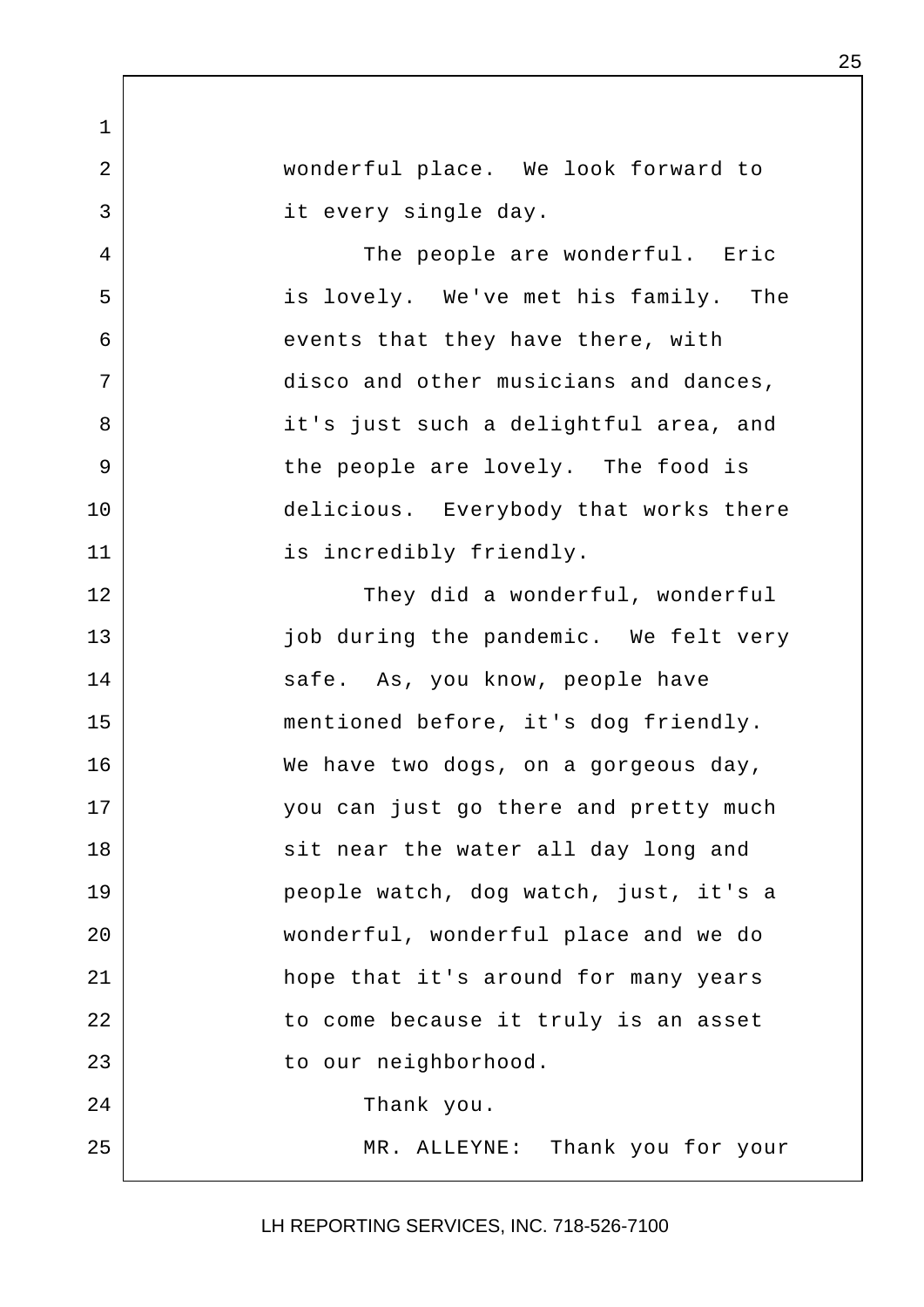1 2 | testimony. 3 | Marietta Lasarque. 4 MS. LASARGUE: Marietta 5 Lasargue, L-A-S-A-R-G-U-E. Thank You. 6 MR. ALLEYNE: Thank you. 7 | MS. LASARGUE: I think that Pier 8 | Tis an incredible place. I am a 9 friend of Paulette Osbourne. We 10 celebrate her birthdays there every 11 year. It would be criminal to close 12 it and not be able to go there again. 13 The food is wonderful. The 14 people are lovely. The wait staff is 15 very, very friendly, and it's one of 16 the best places in town, and I have 17 | lived in Manhattan for the past 60 18 years, so I should know. 19 MR. ALLEYNE: Thank you for your 20 | testimony. 21 Gin Su Ro, please provide your 22 | Tull name and affiliation for the 23 record. 24 MR. RO: Sure. Gin Su Ro, and 25 | I'm a resident in the neighborhood.

LH REPORTING SERVICES, INC. 718-526-7100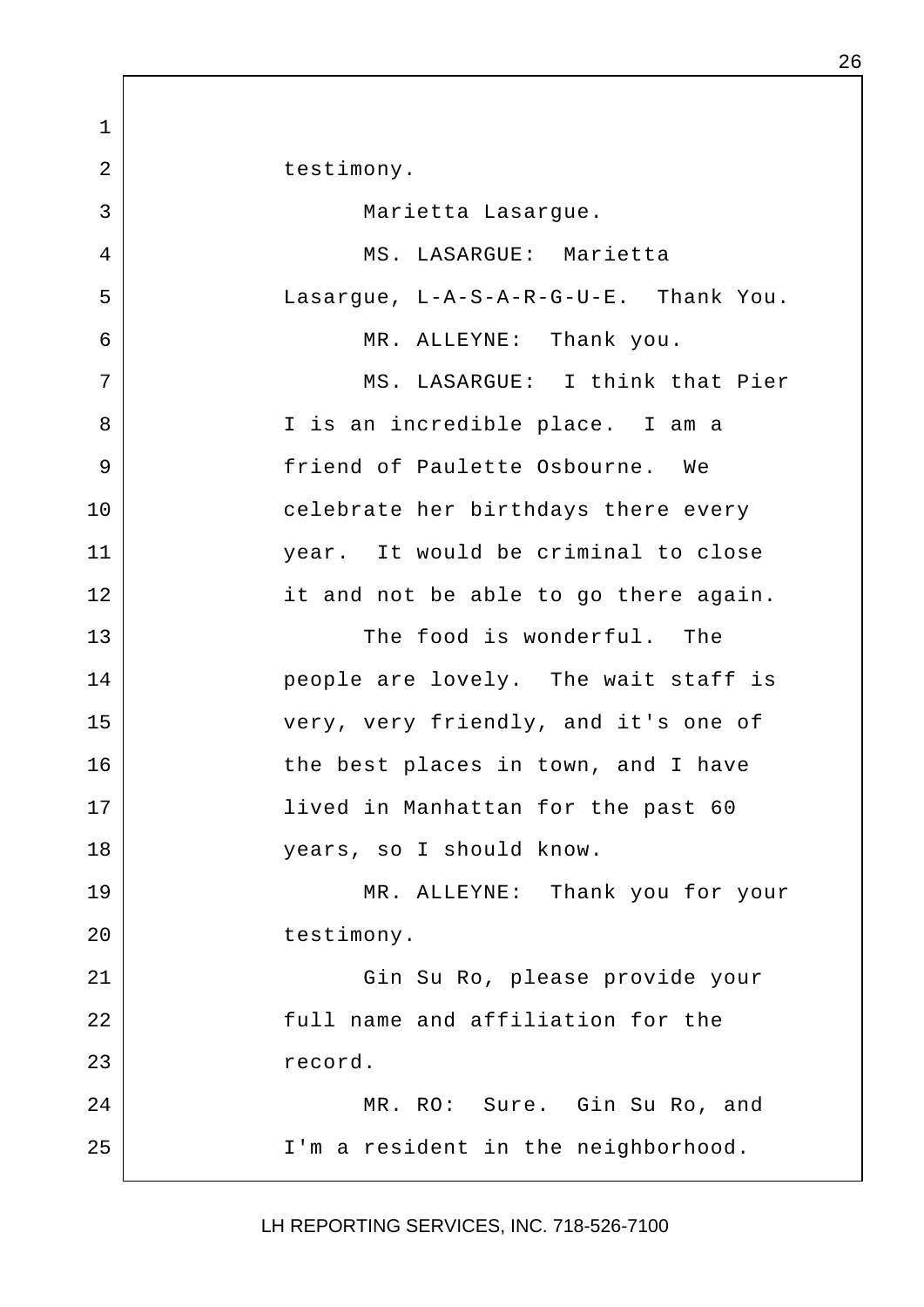1 2 I've lived at 78th and Riverside for 3 nearly 15 years and, like everybody 4 else on this call, I've been a huge 5 fan of Pier Cafe. I've gotten to know 6 b the staff and neighbors who live 7 | there, who live in the neighborhood 8 a sther, and it is a wonderful 9 experience, and it truly does add to 10 | the community, and I'm very pleased to 11 | know that it will be there another 18 12 years. 13 MR. ALLEYNE: Thank you for your 14 testimony. 15 Diane Duchnik, please provide 16 your full name and affiliation for the 17 record. 18 MS. OSBOURNE: Hi. This is 19 Paulette Osbourne, I think -- Diane 20 | texted me, she had to leave. 21 MR. ALLEYNE: Thank you. 22 MS. OSBOURNE: She had another 23 meeting. Sorry. 24 | MS. VOGAL: May I interrupt 25 because my name was on the list before

LH REPORTING SERVICES, INC. 718-526-7100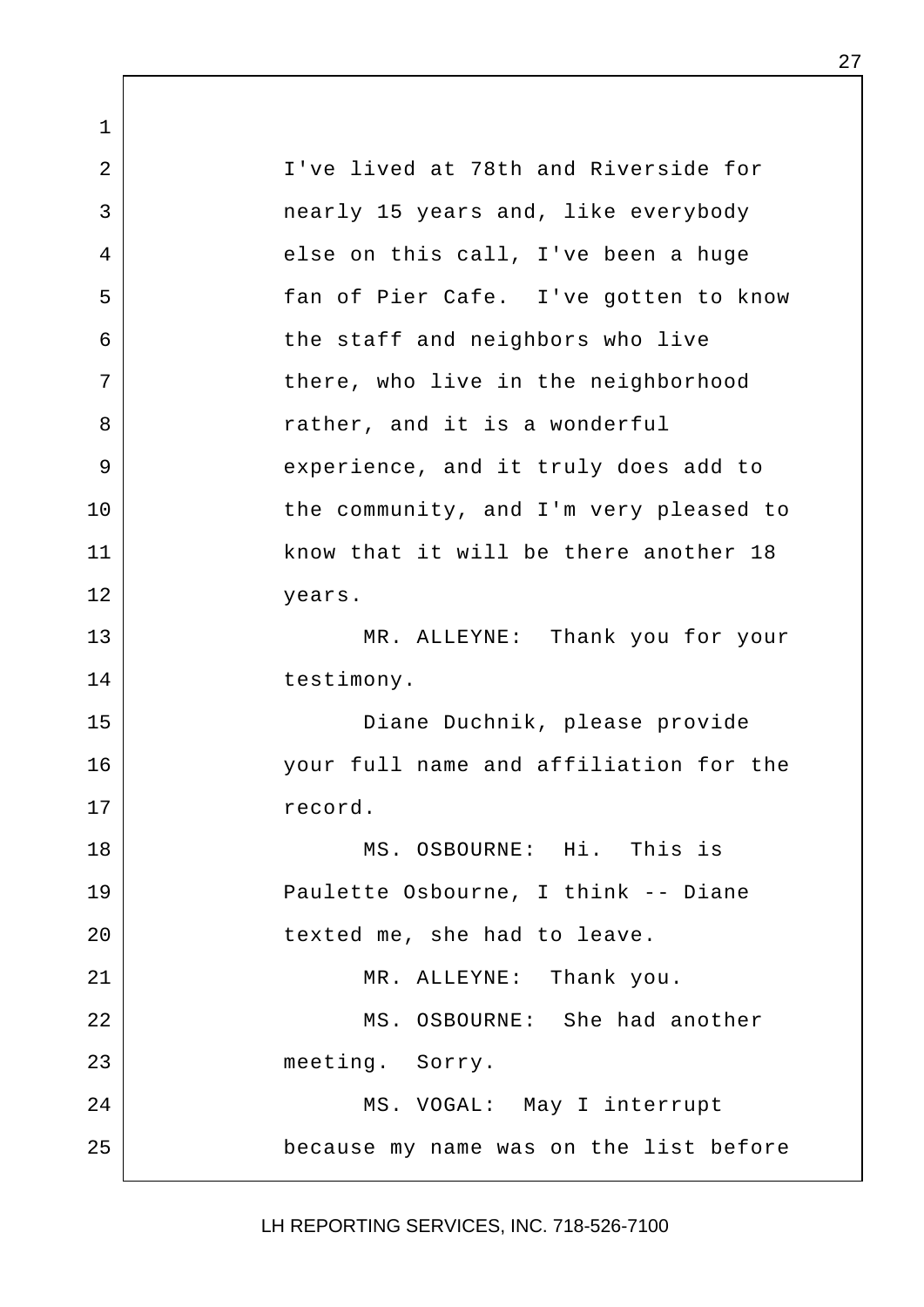1 2 Brenda Johnson and you've not called 3 me yet? 4 MR. ALLEYNE: Please provide 5 your full name and affiliation for the 6 record. 7 | MS. VOGAL-KAPLAN: Linda Voqal 8 | Kaplan. 9 MR. ALLEYNE: I believe I called 10 Linda Vogal, but I may have missed 11 that name. Sorry. 12 | Kaplan, you may 13 | proceed with your testimony. 14 MS. VOGAL-KAPLAN: Thank you. 15 | This is Linda Vogal-Kaplan, I am 16 a resident. I literally live across 17 | the street from Pier I. I've grown up 18 | Conthe Upper Westside for the past 70 19 years. 20 | Pier I is the best thing that's 21 ever happened to this neighborhood. I 22 walk -- I have a dog. I walk my dog 23 at 7 o'clock in the morning, and the 24 Staff is already out there cleaning up 25 and they're all saying hello to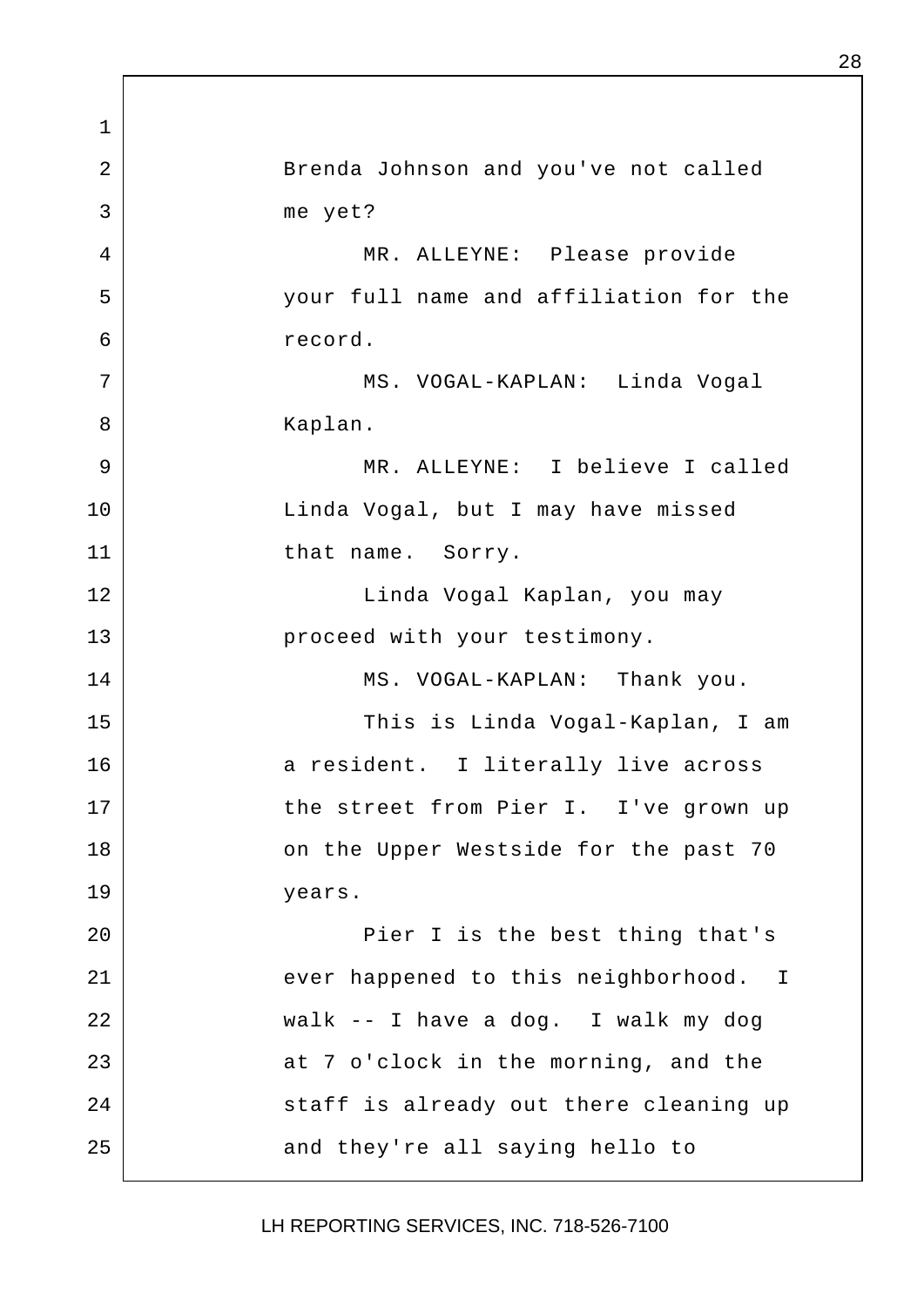1 2 everybody. 3 I hold all of my business 4 meetings there during the time that 5 | they are open from whatever in March 6 to October. 7 | The is family friendly. It is 8 | eople friendly. The food is good. 9 The service is excellent. It's 10 wonderful to have a place, certainly 11 during this pandemic, they made sure 12 that every single table and chair was 13 cleaned every single time somebody got 14 up, and the tables as well. 15 They have just taken such good 16 care of all of us that live here. I 17 think we're all just fans of Maggie 18 and Eric and everybody that works 19 there. 20 | Thank you for renewing them. 21 That's it. 22 MR. ALLEYNE: Thank you. 23 Does anyone else wish to testify 24 on this calendar item? 25 MS. ZAMOSKI-ROSS: Yes, please.

LH REPORTING SERVICES, INC. 718-526-7100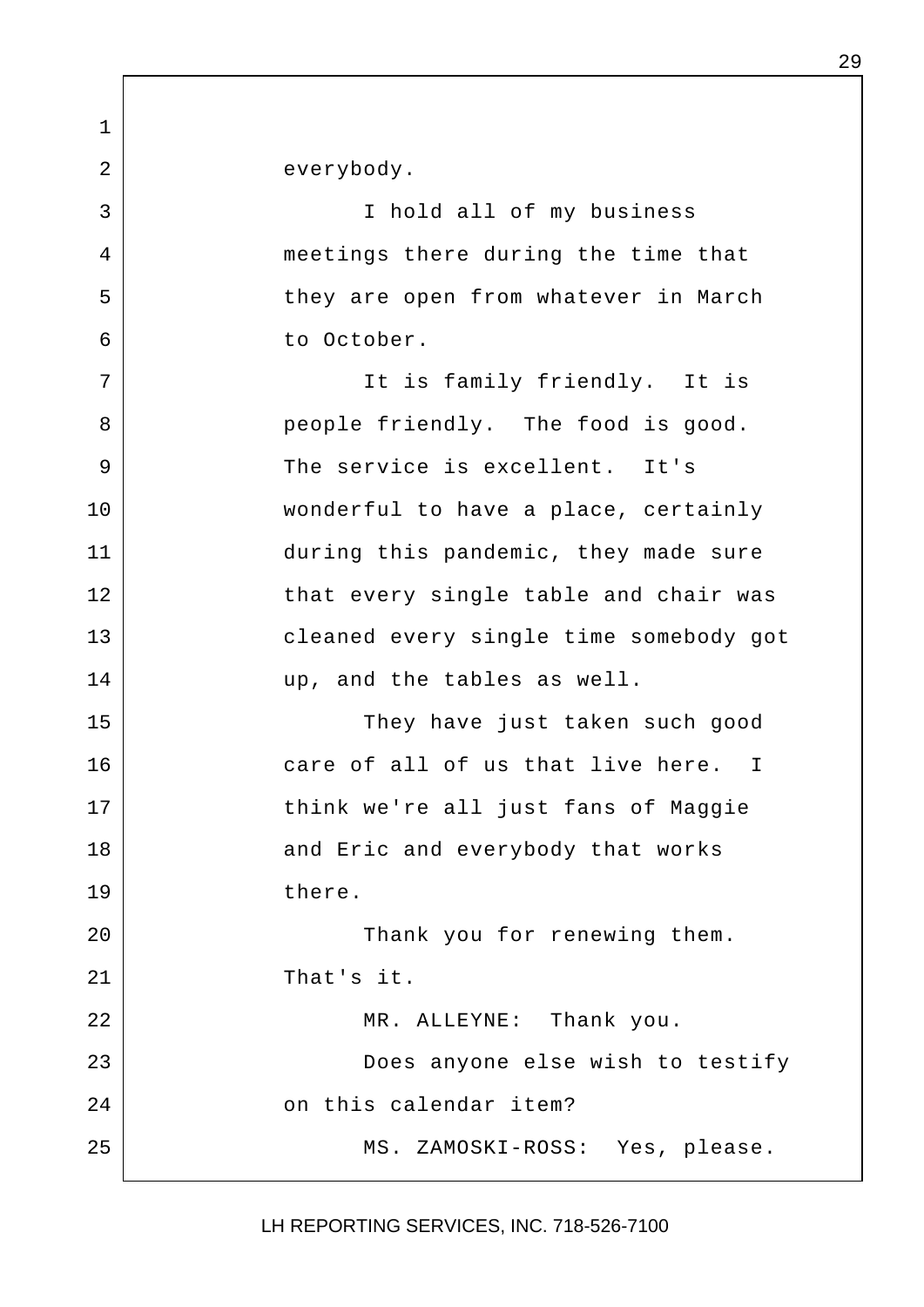1 2 MR. ALLEYNE: Please provide 3 your full name and affiliation for the 4 record. 5 MS. ZAMOSKI-ROSS: Bonnie 6 Zamoski-Ross (phonetic). I am a 7 | Tesident nearby and was first 8 | Southern Louis Counter Louis and Southern Town T 9 used to walk my dog down there, but I 10 never really stopped, I just kind of 11 knew it was there. And then several, 12 several summers ago, a group of us 13 started getting together there on 14 Sunday evenings, and then it just kind 15 **15** of became more and more and more and 16 we would just meet whoever was 17 available. And I go down there in the 18 warm weather and just sit and have 19 something to drink and read a book and 20 |  $just$  -- The environment is fantastic, 21 the staff, as everybody has said, is 22 amazing. 23 and Angela, who, you know, runs 24 the whole thing, she's a friend, but 25 aside from that, she's just amazing.

LH REPORTING SERVICES, INC. 718-526-7100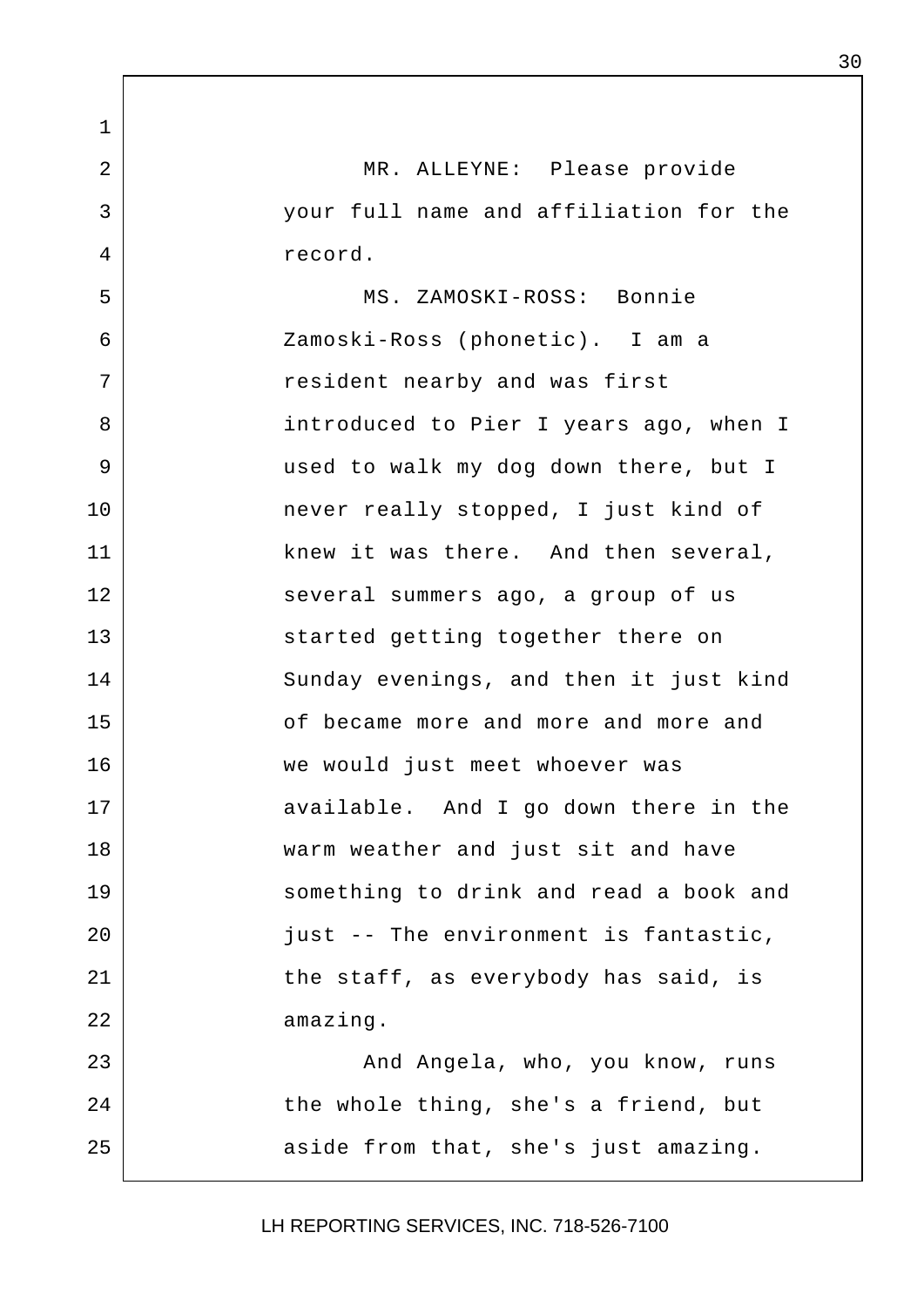2 She's put together an incredible staff 3 that has been with, you know, been 4 there for quite a while and, as 5 | everybody has said, they treat you 6 wonderfully, they're very open to 7 suggestions.

1

8 | Not only do I think it's the gem 9 | Construct the Upper Westside, I really think 10 it's the gem of the City of Manhattan.

11 | T'm so happy that Pier I will be 12 around for years to come. Thank you.

13 MR. STAMOULIS: I'm sorry. This 14 is Alex Stamoulis with the FCRC. Just 15 as a quick reminder, if you have 16 already testified, have already been 17 called to testify, we have on record. 18 We're just asking folks now who have 19 | The not had an opportunity to testify to 20 | Speak up. Okay. Thank you all. 21 (No response.)

22 MR. ALLEYNE: We have now heard 23 all testimony on this calendar item. 24 | MS. STODDART: Will the Clerk 25 please call the next calendar item.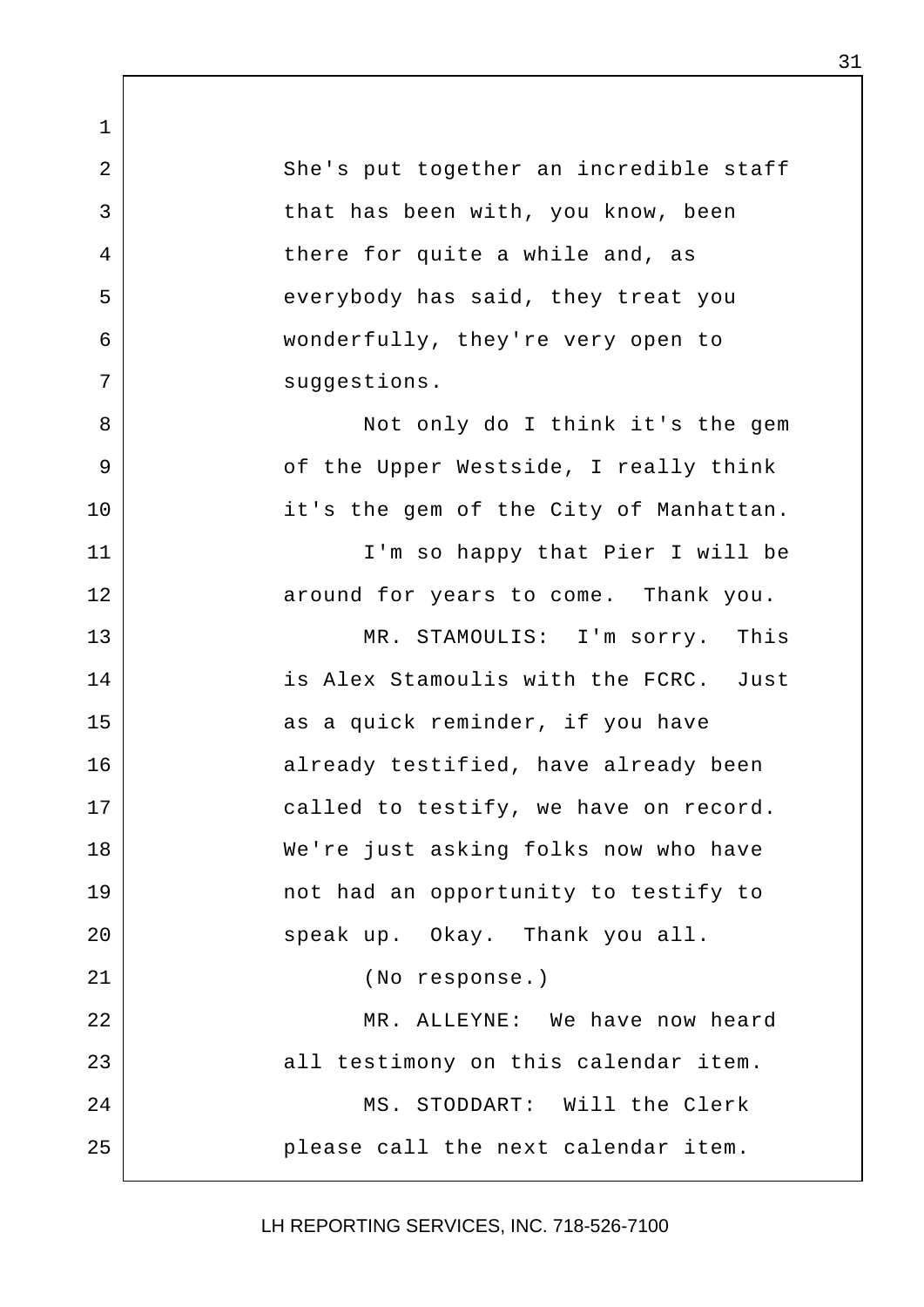1 2 FEMALE SPEAKER: Can we get off 3 bthe phone if we're done? 4 MS. STODDART: Yes. 5 FEMALE SPEAKER: Thank you very  $6 \mid$  much. 7 | MR. ALLEYNE: New York City, 8 Department Parks and Recreation, 9 Calendar Item Number 2. In the matter 10 of the intent to award a concession 11 | agreement to the Gateway 151, LLC for 12 the development, operation, and 13 maintenance of a food service facility 14 and up to two mobile food units at the 15 Arcade and Rotunda at West 151st 16 Street, Riverside Park. The license 17 aqreement is for a 20-year term. 18 MS. STODDART: We will take 19 testimony from the public, but first 20 I'd like to ask the members of the 21 Committee if they have any statements. 22 (No response.) 23 MS. STODDART: Will the Clerk 24 please call the next person who wishes 25 to testify.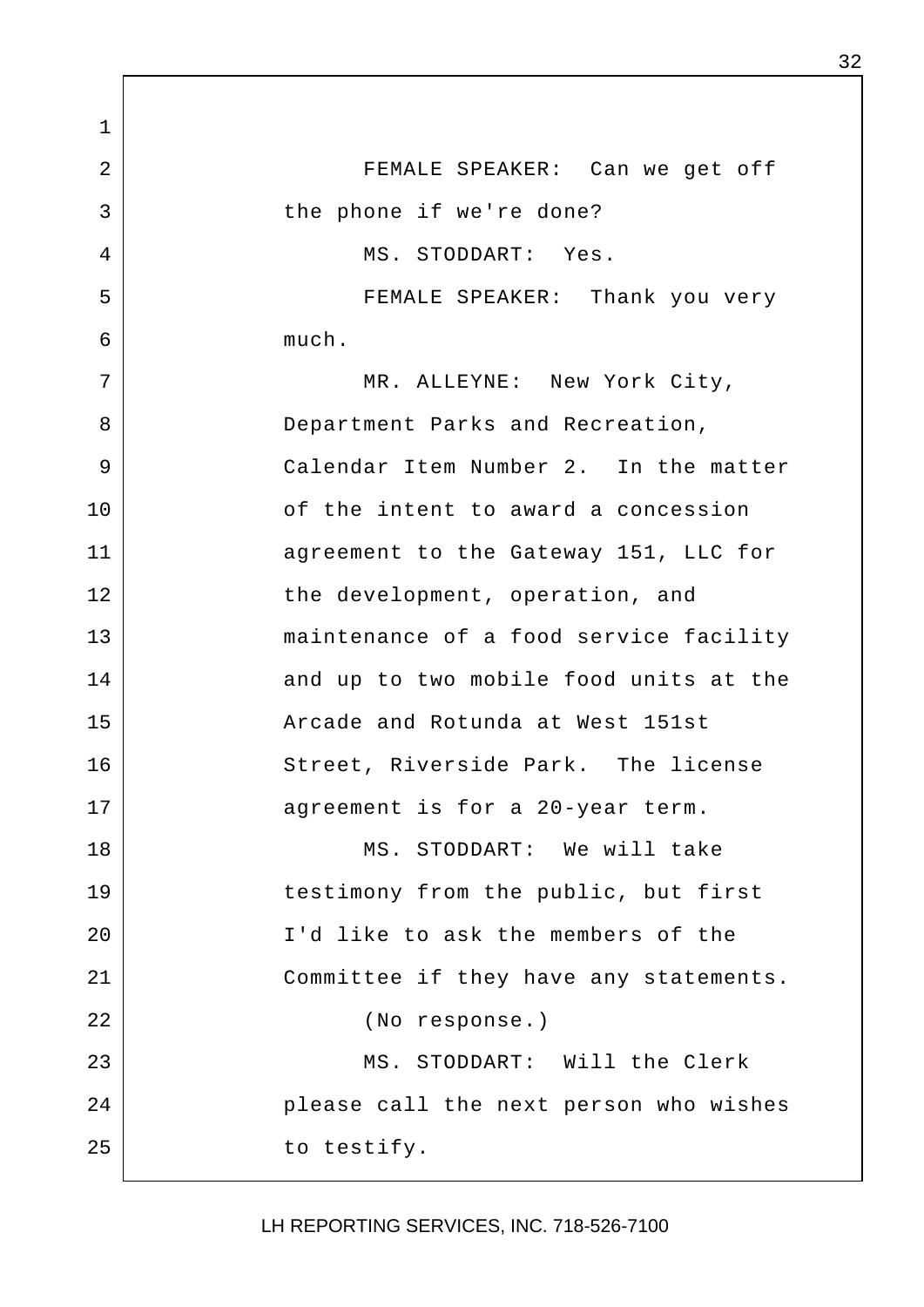1 2 MR. ALLEYNE: We have now heard 3 all testimony on this calendar item. 4 MS. STODDART: Okay. Will the 5 Clerk please call the next calendar 6 item. 7 MR. ALLEYNE: New York City 8 Department of Parks and Recreation, 9 Calendar Item Number 3, in the matter 10 of the intent to award a concession 11 aqreement to the Bonnefont, LLC for 12 the renovation, operation, and 13 maintenance of a restaurant at Fort 14 Tryon Park, Manhattan. The license 15 agreement is for a 20-year term. 16 Changes to the concession 17 document have been distributed to the 18 Committee and so the Department of 19 Parks and Recreation will read those 20 changes into the record.  $21$  Phil. 22 MS. STODDART: I can't hear. 23 MR. ALLEYNE: Phil, are you on 24 the call? Are you speaking? 25 MR. ABRAMSON: Can you hear me?

LH REPORTING SERVICES, INC. 718-526-7100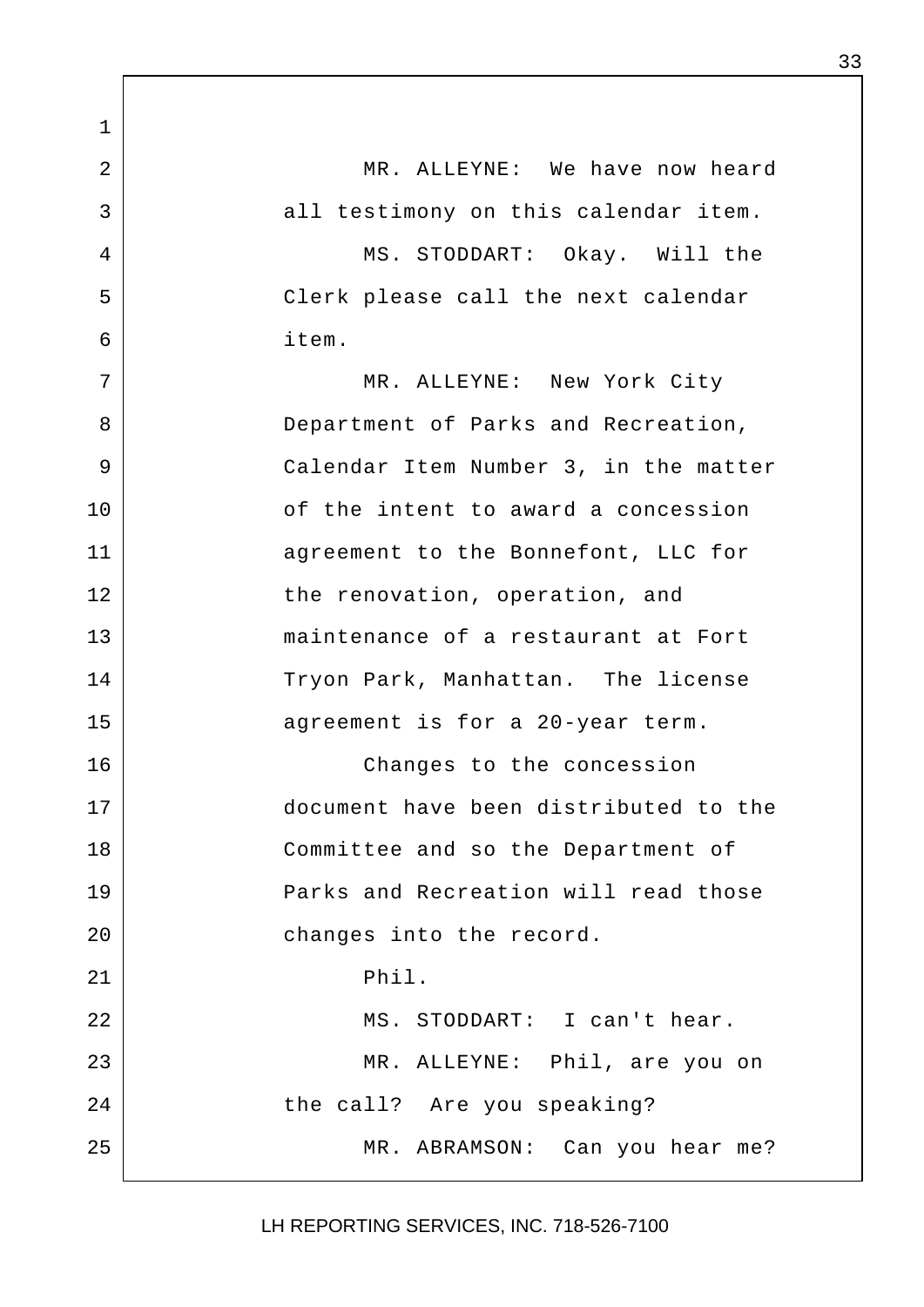1 2 MR. ALLEYNE: We can hear you 3 now. 4 MR. ABRAMSON: Please note that 5 | the second page of the RFA memo --6 MR. STAMOULIS: Phil, I'm sorry. 7 This is Alex. You're very faint. Is 8 | There any possibility you can speak 9 more closely to the microphone or 10 | ctherwise go on a different line. 11 MR. ALLEYNE: I'm trying from a 12 colleague's phone, is this any better? 13 MR. STAMOULIS: That's much 14 better. Thank you very much. 15 If you can identify yourself on 16 the record and then read in your 17 statement. 18 MR. ABRAMSON: Thank you. This 19 is Phil Abramson. New York City Parks 20 and Recreation. 21 | Please note that the second page 22 of the RFA memo in section C was 23 corrected to note that best and final 24 **b** offers were requested from four 25 **proposers** instead of five, as was

LH REPORTING SERVICES, INC. 718-526-7100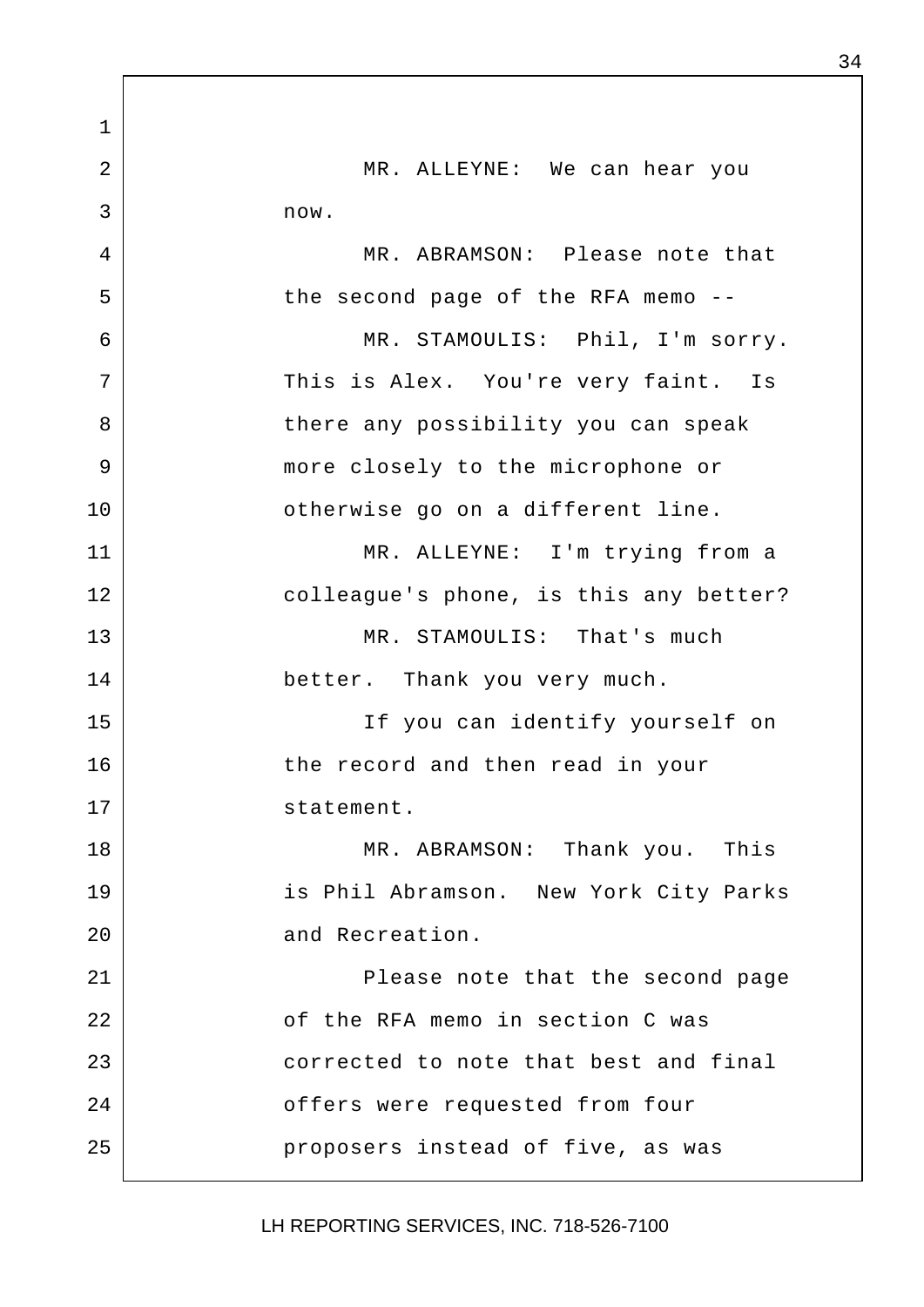1 2 | Previously indicated. 3 Thank you. 4 MS. STODDART: Thank you. We 5 | will take testimony from the public, 6 but first I would like to ask the 7 members of the Committee if they have 8 any statements. 9 MR. KATSORHIS: Yes. This is 10 John Katsorhis from the Comptroller's 11 office. 12 | Tiust want to mention that this 13 **13** office had requested some additional 14 documentation from the Mayor's Office 15 of Contract Services earlier this 16 morning related to the Fort Tryon 17 award, and we appreciate MOCS working 18 | with Parks to get us that material. 19 We did have a chance to do a 20 Teview of that material and sent some 21 | follow-up items to MOCS; however, 22 | these items were just sent a few 23 | minutes before the hearing, and, while 24 we don't expect a response from the 25 | administration at this moment, we're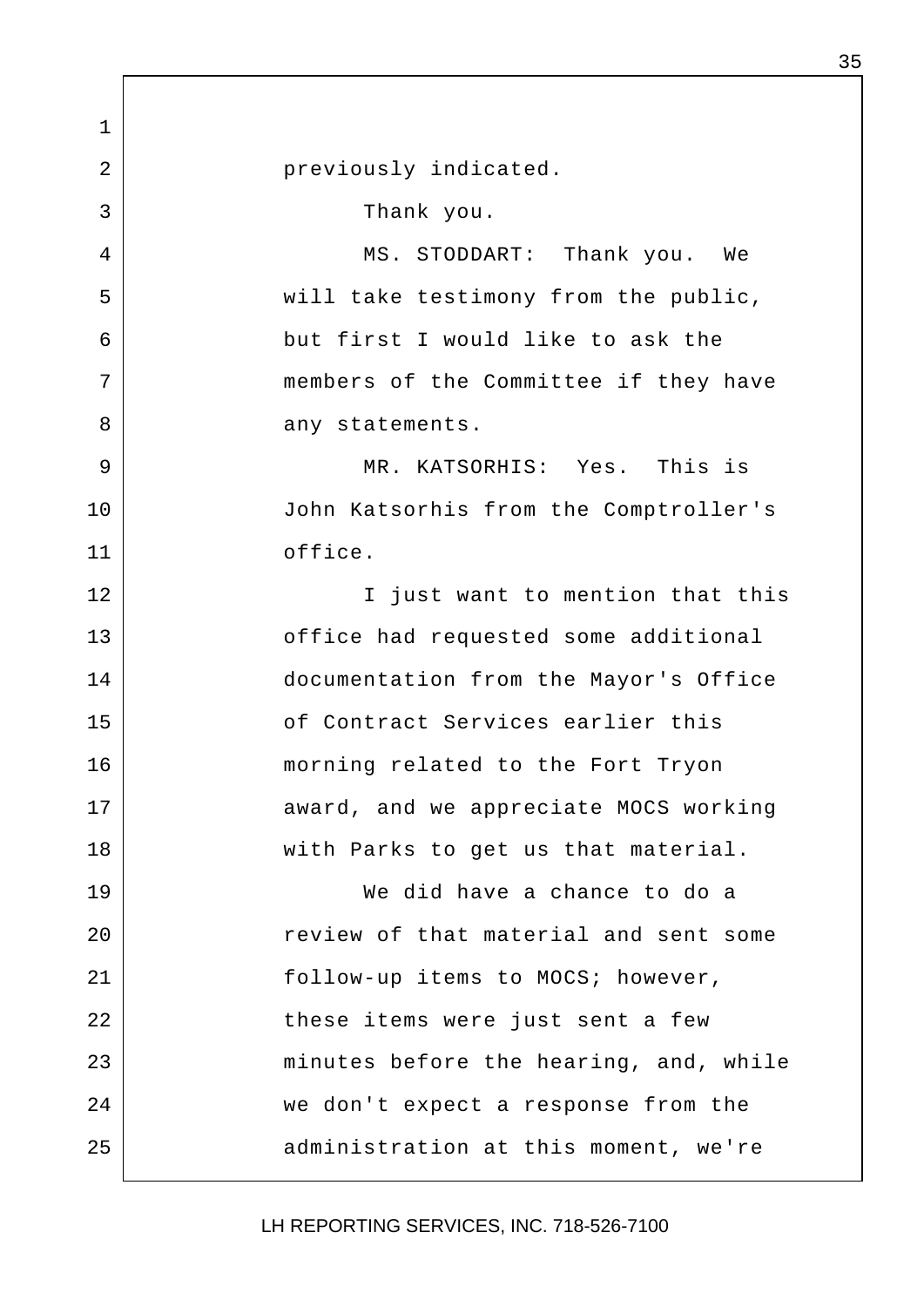1 2 hoping that we can continue to work 3 | through everything before moving 4 forward. 5 | Conce again, we appreciate the 6 effort made by MOCS to address 7 | everything so far, and we thank 8 everyone in advance for continuing to 9 do so through the hearing. 10 | MS. STODDART: Thank you. 11 | Any other testimony from members 12 | cf the Committee? 13 (No response.) 14 | Chay. Will the Clerk please 15 call the next person who wishes to 16 bestify. 17 MR. ALLEYNE: We have now heard 18 all testimony on this calendar item. 19 MS. LORRIS RITTER: I'd like to 20 testify. 21 MR. ALLEYNE: Okay. Please 22 | provide your full name and affiliation 23 for the records. 24 MS. LORRIS RITTER: Thank you. 25 My name is Elizabeth,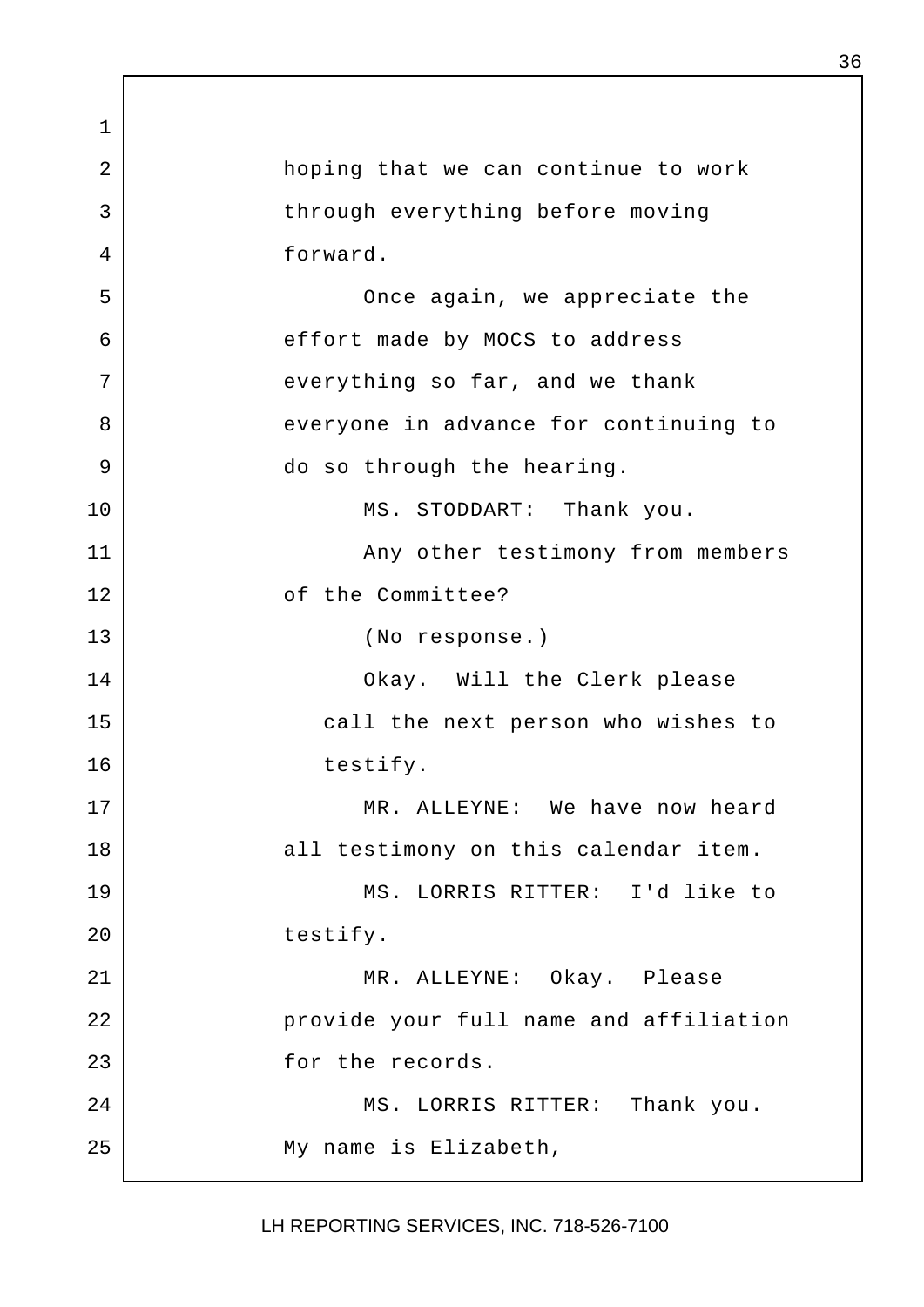1 2 E-L-I-Z-A-B-E-T-H, last name Lorris 3 Ritter, L-O-R-R-I-S space, no hyphen  $4$  R-I-T-T-E-R. 5 I am the Chair of Community 6 Board 12, Manhattan's Parks and 7 Cultural Affairs Committee, and a 8 | Songtime resident of the neighborhood. 9 This looks like a beautiful 10 | Proposal. We are so excited to 11 finally have a restaurant back in that 12 | Space. I know that the -- many of the 13 principals in this endeavor operate a 14 wonderful restaurant on Pinehurst and 15 187th Street with, you know, just a 16 | lovely place with very good food, very 17 | Good customer service, can't say 18 enough good things. 19 My only concern about this 20 concession agreement is that one of 21 the things that was very important to 22 | the Community Board when we passed our 23 eresolution, and every time that we 24 have talked about, both this 25 concession and the other major

LH REPORTING SERVICES, INC. 718-526-7100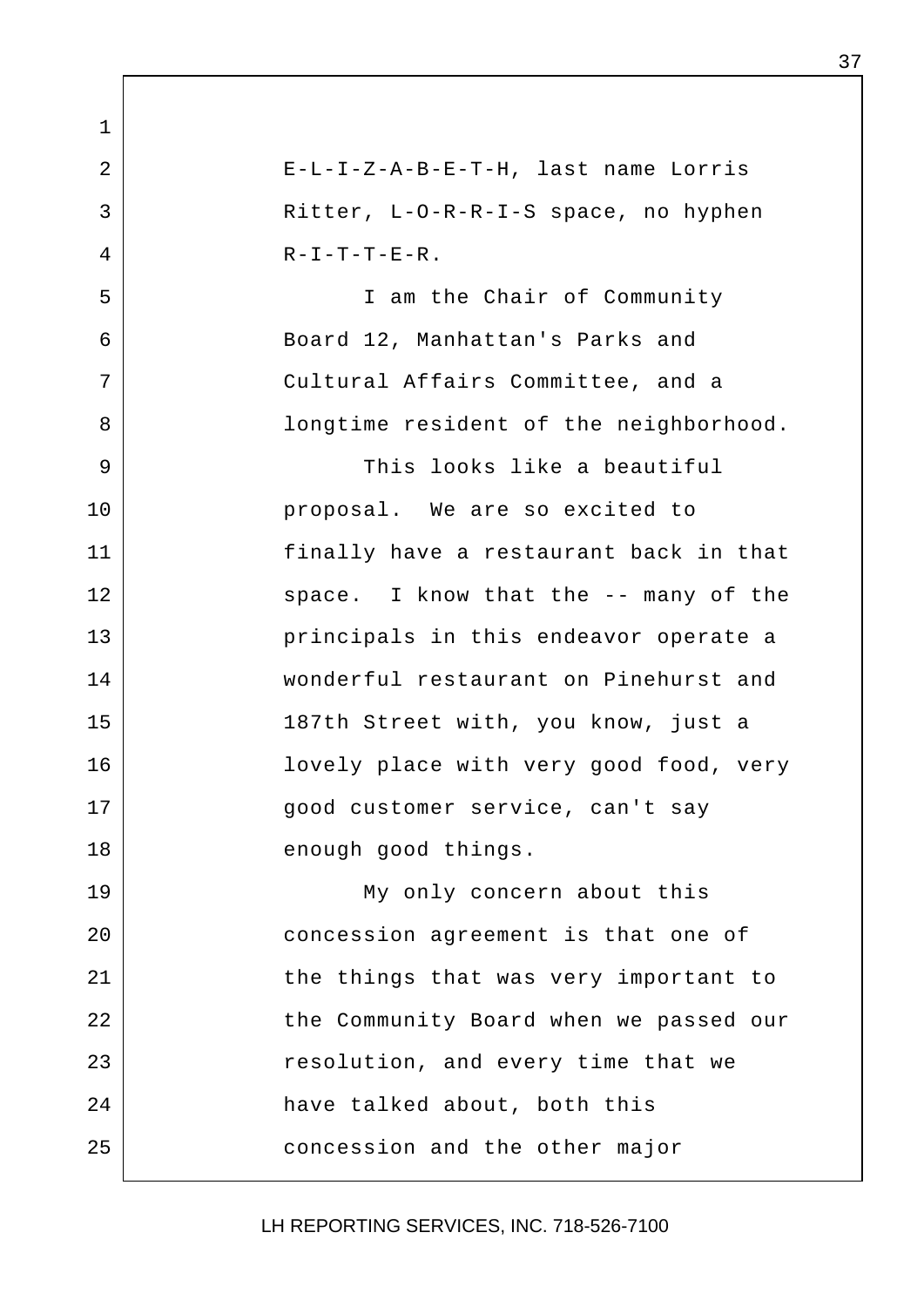1 2 concessions at the Dykman Marina, is 3 | that it's really important for there 4 to be, sort of, family friendly, lower 5 end of the cost spectrum options. And 6 looking at the menu that is included 7 | The licensing agreement, it looks a 8 | Tittle expensive. It looks like the 9 | kind of place that people are only 10 | The really going to be able to access as a 11 very special-occasion thing, not the 12 | kind of place where they can, you 13 know, have a snack or have a light 14 meal or bring their kids or that kind 15 of thing. 16 There is also no mention of 17 operating any kind of, like walkup 18 concession from the area out the back, 19 where previous concessionaires have 20 had -- or licensees, whatever you call 21 them, have had, you know, lower end 22 | items, like muffins or sandwiches or, 23 you know, yogurt, you know, smaller 24 things that you can just walk up and 25 carry away.

LH REPORTING SERVICES, INC. 718-526-7100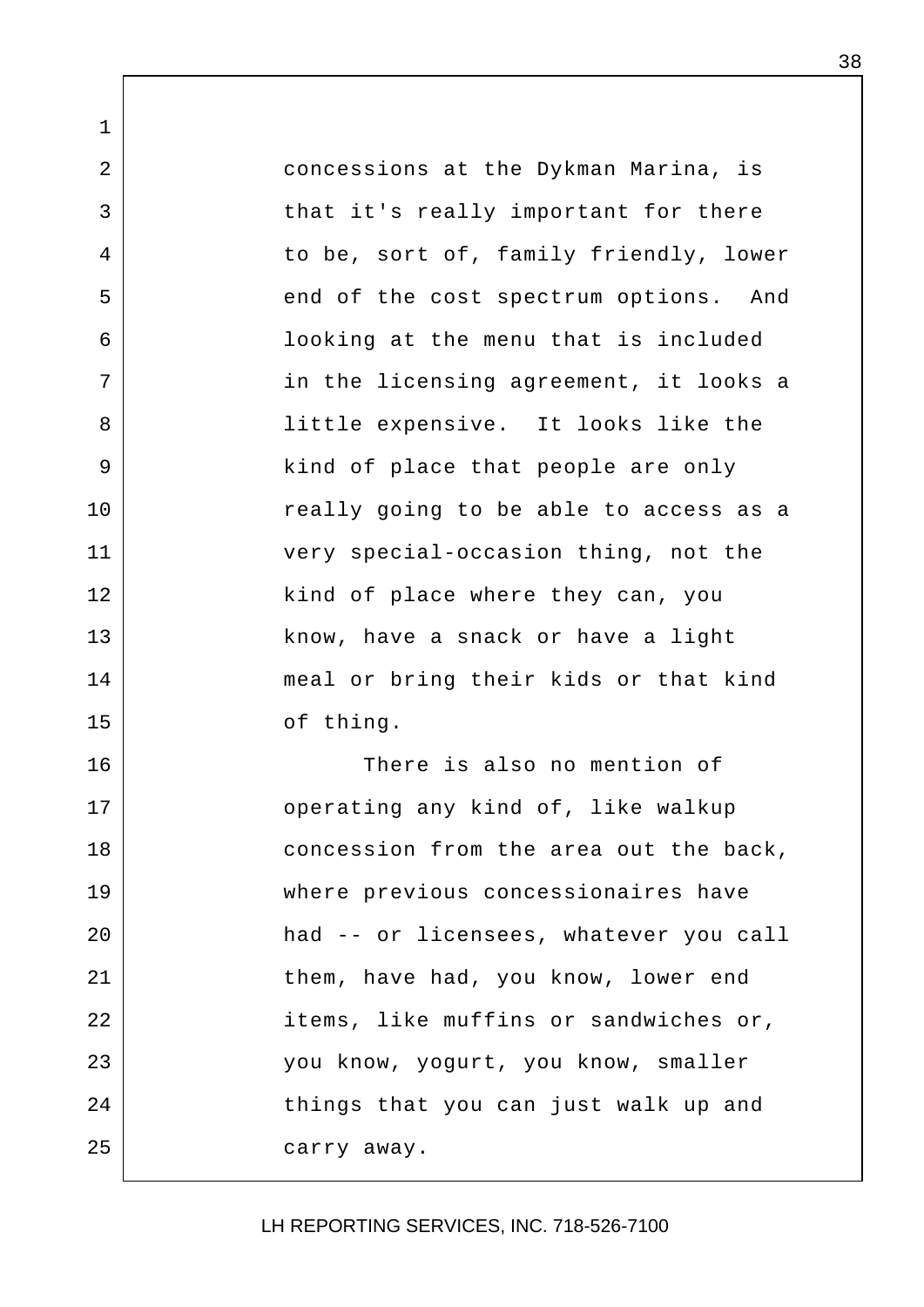1 2 | Tt's very important, since this 3 concession is going to be serving a 4 broad spectrum of the community to 5 have, not only a high end, you know, a 6 quality high-end dining experience, 7 but to there things that are more 8 affordable. It's also really for 9 be --10 MR. STAMOULIS: One minute 11 | Temaining. 12 MS. LORRIS RITTER: Yep. 13 | The contract to be solid working 14 | Telationships with various community 15 | crganizations to support them in the 16 ways that every single concessionaire 17 has done for the 40 years that have 18 | lived in the neighborhood. 19 and those are all things that 20 have been expressed by the Community 21 Board repeatedly in letters and in 22 | Tesolutions. I hope that's taken into 23 account going forward. 24 | Cher than that, I really look 25 forward to their opening. That's it.

LH REPORTING SERVICES, INC. 718-526-7100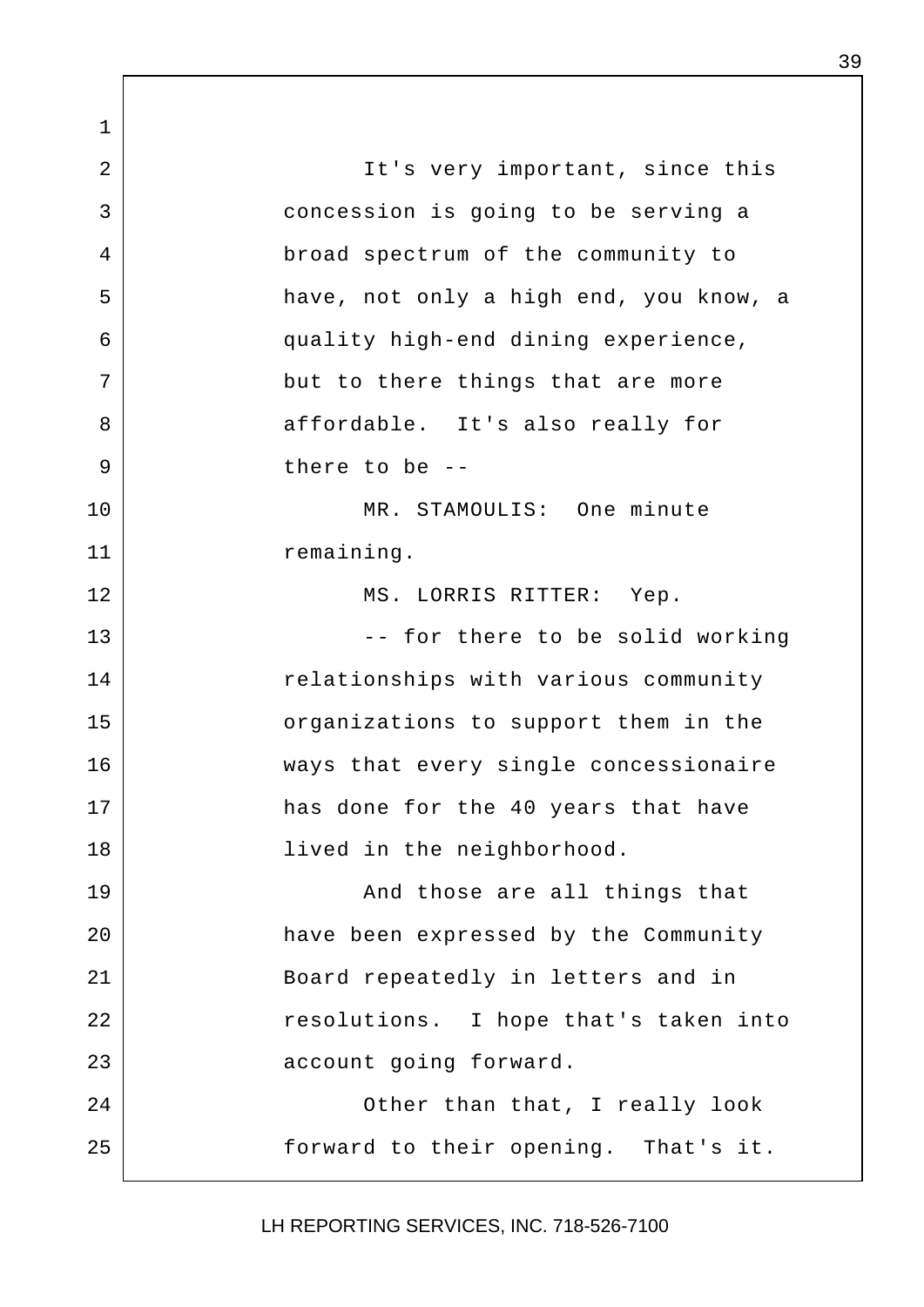1 2 MR. ALLEYNE: Thank you for your 3 destimony. 4 Does anyone else wish to testify 5 on this calendar item? 6 (Chorus of yeses.) 7 | Chay. One at a time. 8 | MR. KOCHMAN: Okay. My name is 9 | Paul Kochman. I am in operations and 10 event coordination in New York City. 11 | T do want to speak on behalf of 12 the owners, or the participants in the 13 Bonnefont and their giving back to the 14 community. They are the people who 15 operate the restaurant at 187th and 16 Pinehurst. 17 They are planning on doing a lot 18 for the community. They have been in 19 the community a very long time. I 20 have started as a customer in their 21 **Propert and have grown to work** 22 | with them on other projects, including 23 | helping to be the events logistics 24 **Deap Seaps Seaps** operation manager for the Bonnefont 25 when it is open.

LH REPORTING SERVICES, INC. 718-526-7100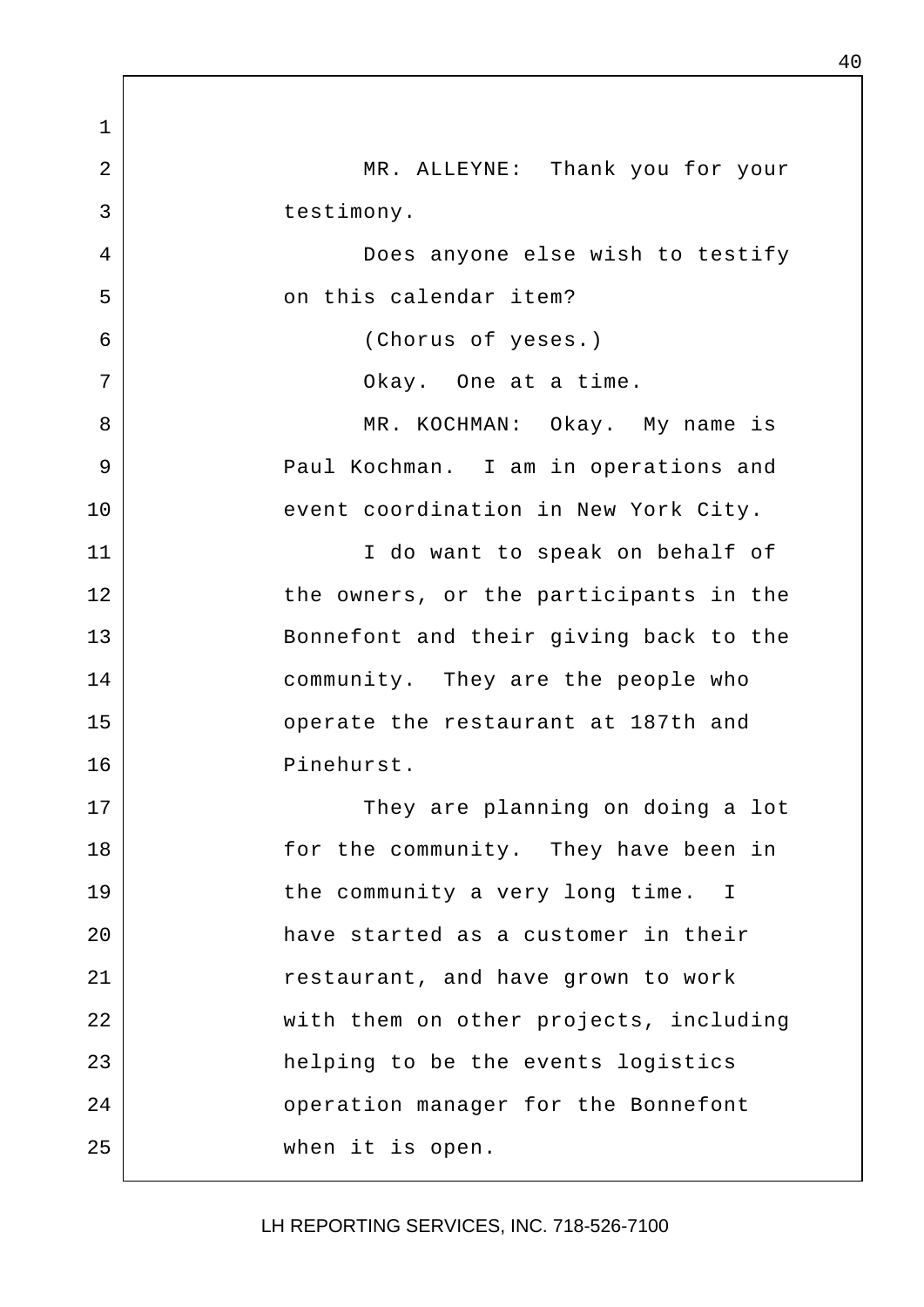1 2 | The I know that they are planning to 3 do, both high end and low end items to 4 support the community, while there in 5 business to serve everybody because 6 that's their goal, to serve the entire 7 community because we all are from the 8 community. 9 I will be functioning on 10 different projects that the restaurant 11 will participate in. 12 | MR. STAMOULIS: Pardon me, sir. 13 | T'm just gonna pause you for one 14 second. 15 Folks, I'm going to ask again 16 | that you please mute yourself if 17 you're not speaking. We're getting a 18 | lot of background interference that's 19 interfering with our ability to hear 20 the testimony. Please respect the 21 **proceedings** and mute yourself if 22 you're not speaking. 23 | Sir, you may continue. Thank 24 you for your pause. 25 | MR. KOCHMAN: Thank you. I just

LH REPORTING SERVICES, INC. 718-526-7100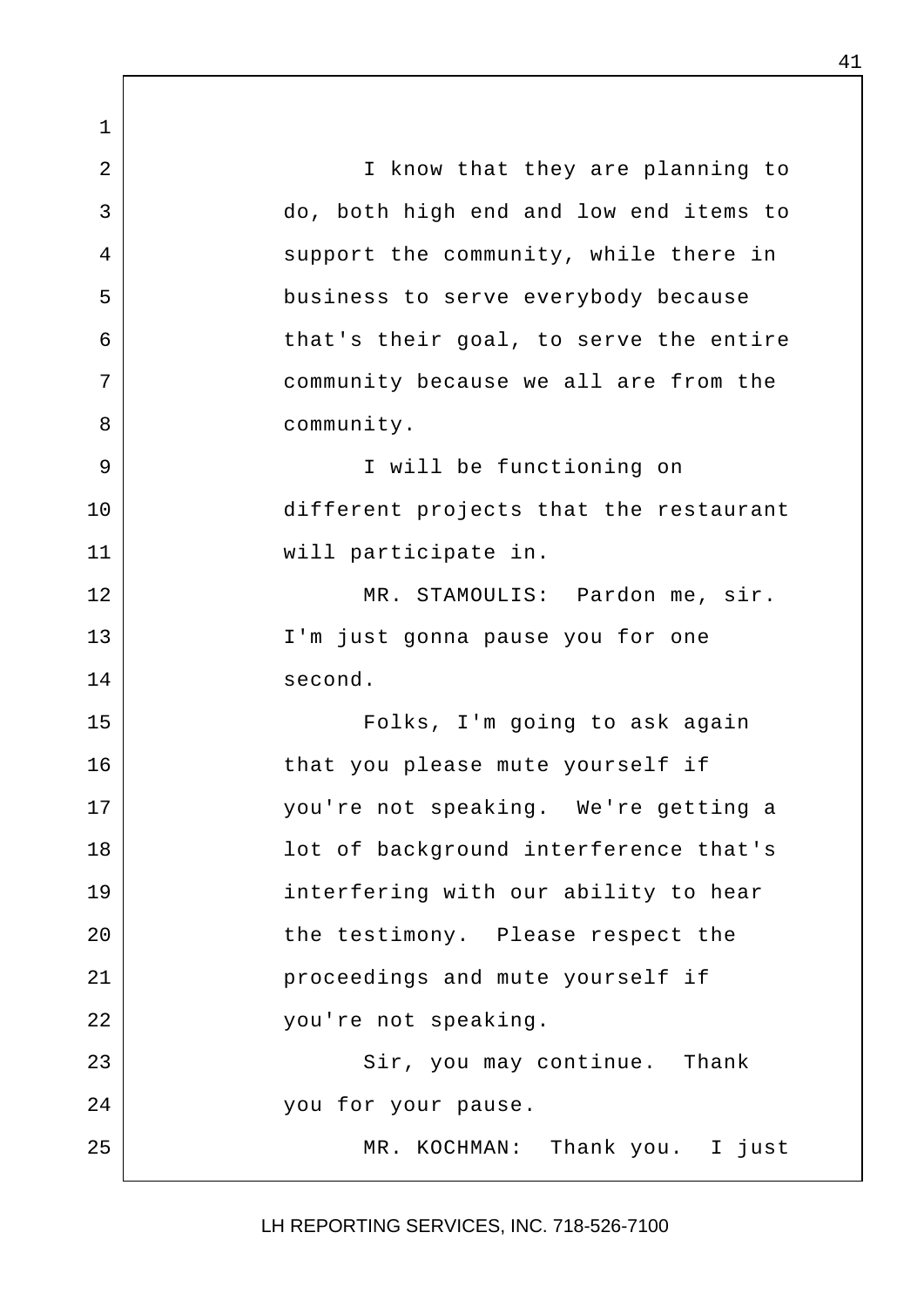1 2 wanted to say that, you know, my goal 3 is going to be working with them on 4 operations in the community, as they 5 look to do events and serve dinners 6 and weddings and also do community 7 | programs and keep the community 8 intact, so we look forward to serving 9 | The entire community, not just being a 10 high end restaurant. We want to be 11 able to work with everybody. 12 | My functions will be to help 13 them with, you know, logistics of 14 events and partys and meals that 15 they're going to provide to the 16 community. And I just want to say 17 that the key figures involved are very 18 knowledgeable, very gracious, and have 19 The raised their family in the community 20 | so that they are aware of all the --21 MR. STAMOULTS: You have one 22 | minute remaining. 23 MR. KOCHMAN: -- so they are 24 aware of all the aspects of the 25 community and their plan is to reach

LH REPORTING SERVICES, INC. 718-526-7100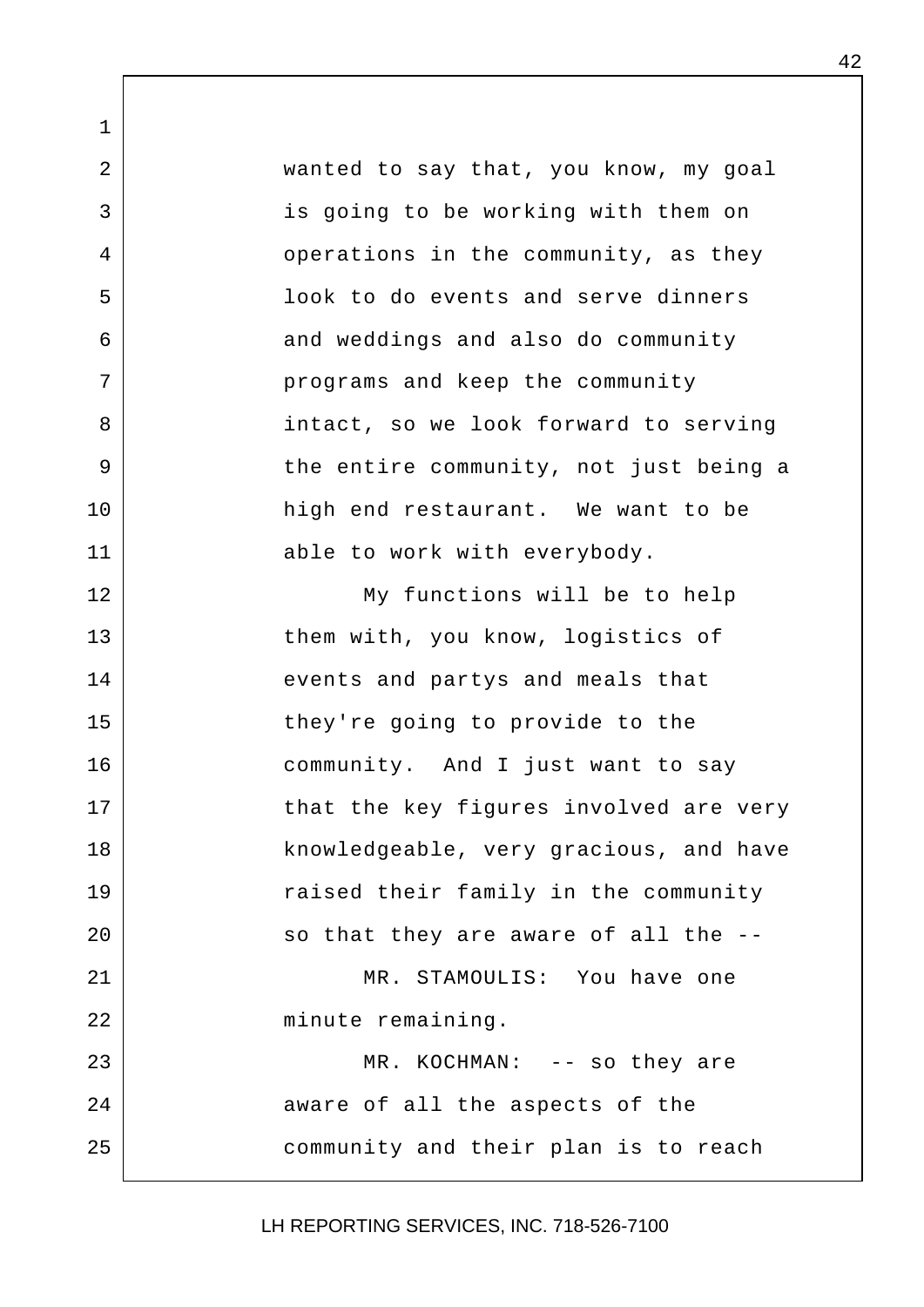1 2 | cut to everybody and support the 3 community, as they have done with 4 their restaurant on 187th, we will do 5 | that and they will do that with the 6 Bonnefont. 7 Thank you. 8 MS. LORRIS RITTER: That is so 9 great to hear. Thank you. 10 | MR. ALLEYNE: Thank you, Paul. 11 Are you able to provide the spelling 12 for your last name, please. 13 MR. KOCHMAN: Sure. It's  $14$  K-O-C-H-M-A-N. 15 MR. ALLEYNE: Thank you very 16 much. 17 Does anybody else wish to 18 | testify on this calendar item? 19 MR. JULIANO: Yes, please. My 20 name is Frank Giuliano. 21 MR. ALLEYNE: Can you spell the 22 last name, please? 23 MR. JULIANO: Sure.  $24$  J-U-L-I-A-N-O. 25 | MR. ALLEYNE: Thank you.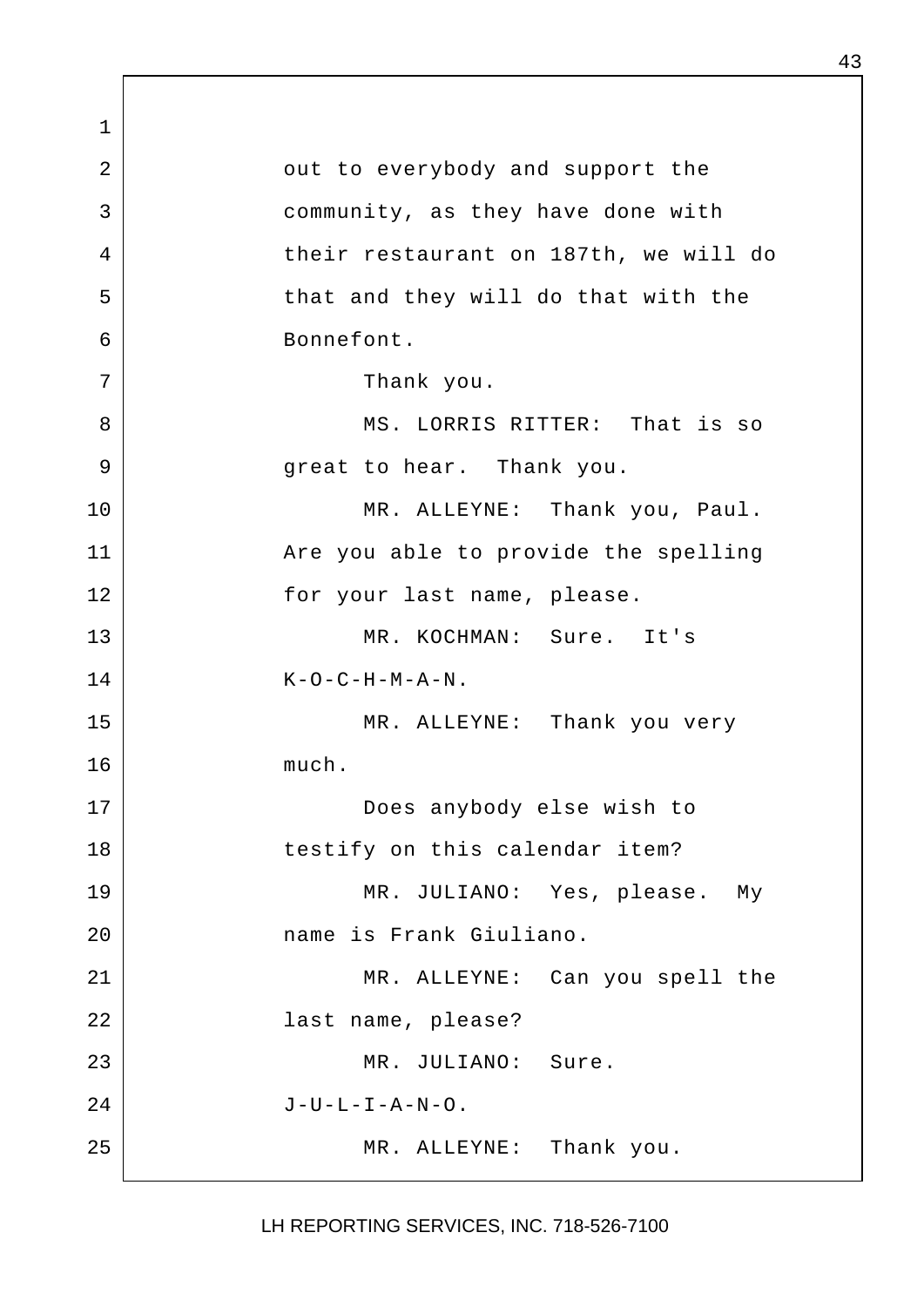1 2 MR. JULIANO: I'm pleased to be 3 on this Zoom call today. I have over 4 20 years of not-for-profit executive 5 director experience, and as for me, my 6 **6 and Senator** and Nicole's plan for 7 taking over the new lease and creating 8 | the Bonnefont is the opportunity to 9 create a high level of community 10 engagement centered around education 11 and food security issues. 12 | There are, in Washington 13 Heights, 35 percent of the population 14 receives some sort of food assistance. 15 | Our school system only allows for four 16 hours a year dedicated to teaching 17 | mutrition. Only two percent of New 18 York City children eat enough fresh 19 vegetables and fruit daily. Fighting 20 hunger, while teaching about nutrition 21 | through hands-on participation builds 22 Stronger communities, and that's what 23 we're doing at the Bonnefont. 24 We will be working with local 25 | Schools and parents in enhancing and

LH REPORTING SERVICES, INC. 718-526-7100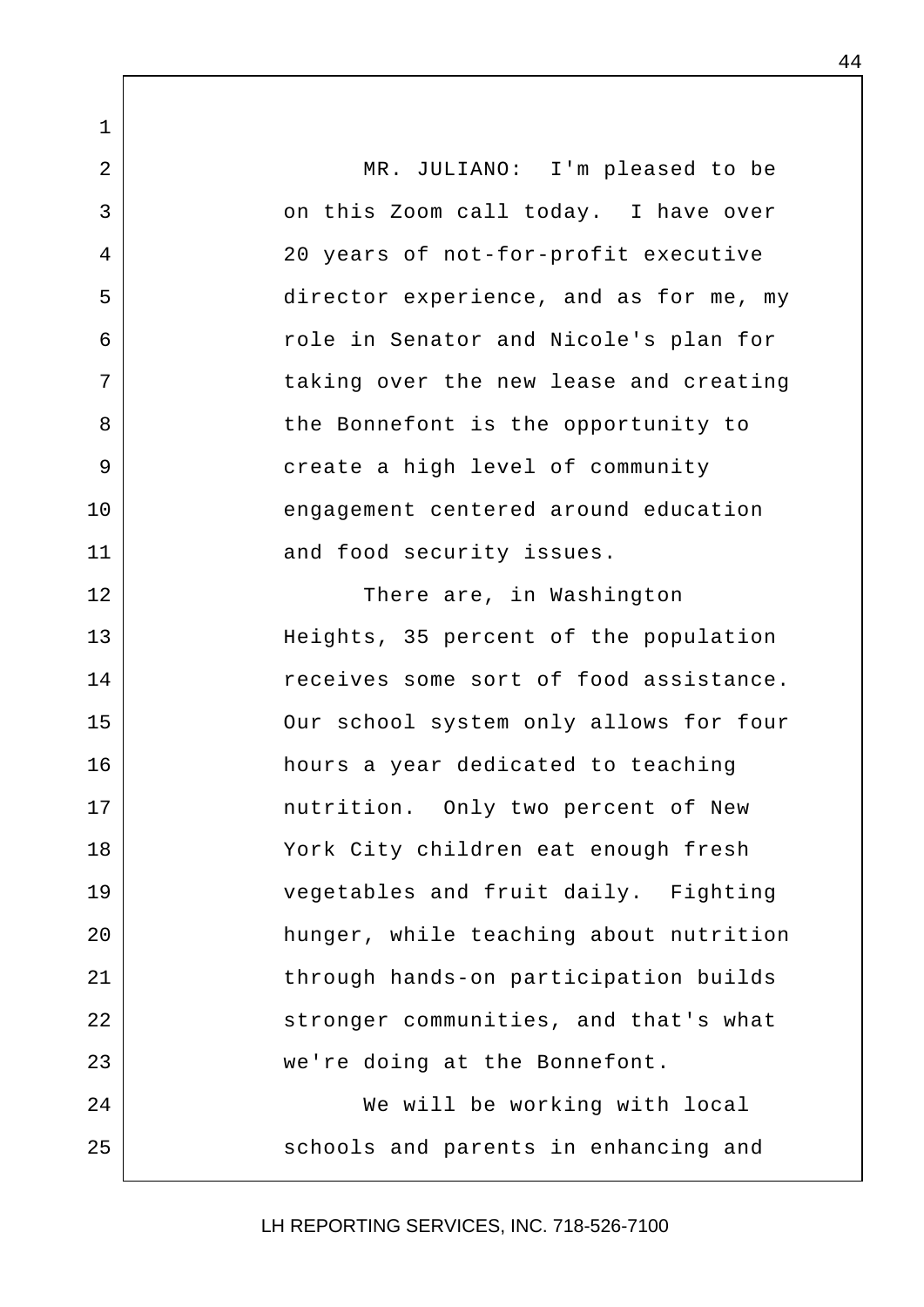1 2 | qrowing nutritional programs, such as 3 Grow New York. I have already spoken 4 with the principal of PS187 and 5 | Teceived complete support. 6 Our goal is to teach the 7 | Community, by example and by 8 | exticipation, the values of nutrition 9 and nourishment, about stewardship of 10 | the environment, about health and 11 especially about social inequality. 12 | The community is an important 13 part, it is a key part of the future 14 of the Bonnefont. A restaurant deals 15 with hospitality and hospitality 16 equals service, and that's what we're 17 here for, and that's what the plan is 18 for at that restaurant. 19 | Research Mann Robert As Paul has said, we will be 20 serving -- 21 MR. STAMOULTS: One minute 22 remaining. 23 | MR. JULIANO: -- all aspects of 24 the community, and our goal is to 25 involve and engage with all aspects of

LH REPORTING SERVICES, INC. 718-526-7100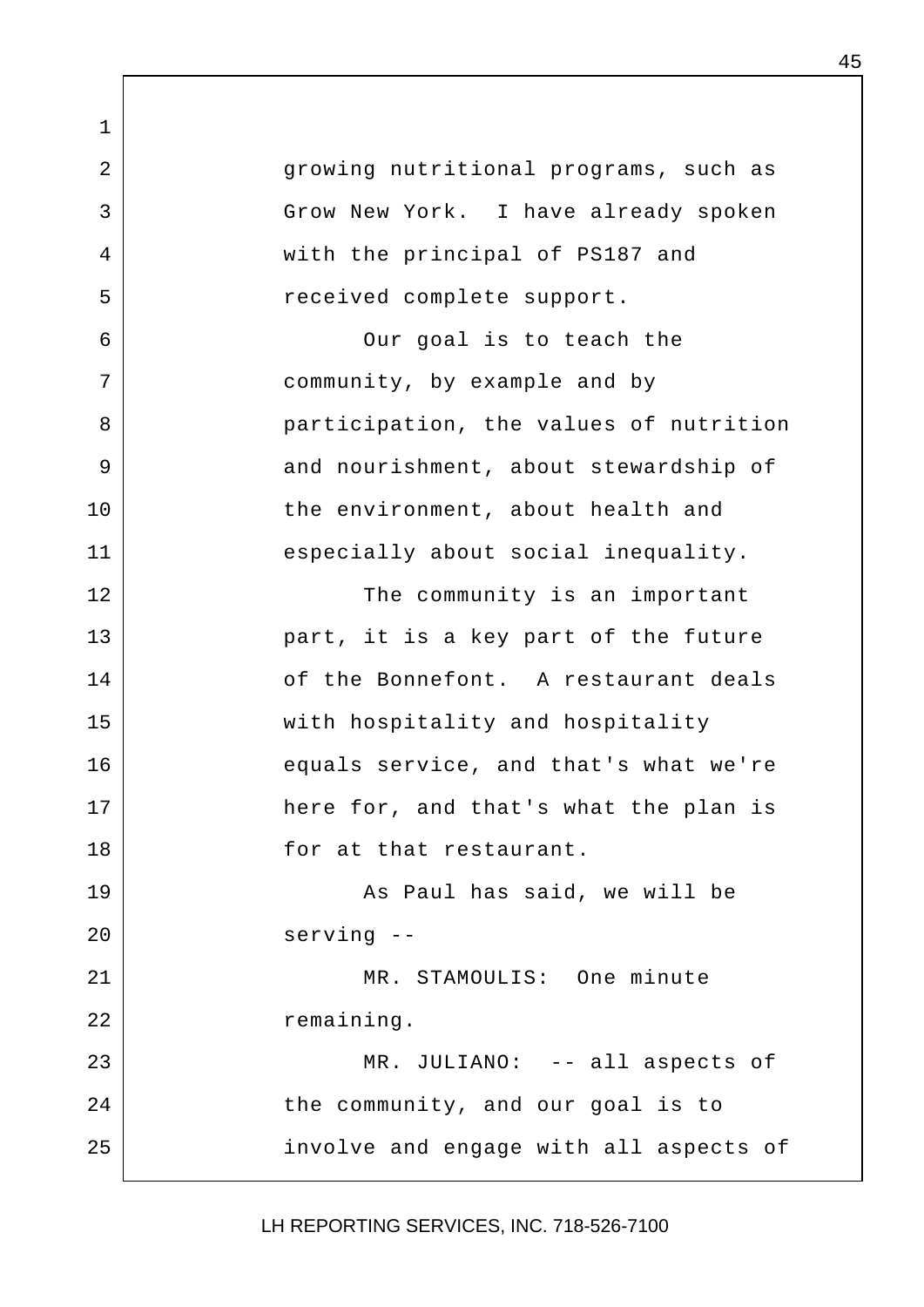1 2 bhe community. 3 | Thank you very much for this 4 opportunity. 5 MR. ALLEYNE: Thank you. 6 Does anyone else wish to testify 7 on this calendar item? 8 MR. VAZQUEZ: Yes. My name is 9 Angel Vazquez. 10 May I begin? 11 MR. ALLEYNE: Yes, you may 12 proceed. 13 MR. VAZQUEZ: My name is Angel 14 Vazquez, I am a resident of Northern 15 | Manhattan, Washington Heights 16 specifically. I also serve as the 17 second vice chair to Manhattan 18 Community Board 12 and service the 19 vice chair of the licensing committee 20 | Tor the Community Board. 21 | T'd like to speak in support of 22 | this applicant because I believe 23 decrypt in that -- I believe in small businesses. 24 I believe in restaurants and offering 25 opportunities, particularly to young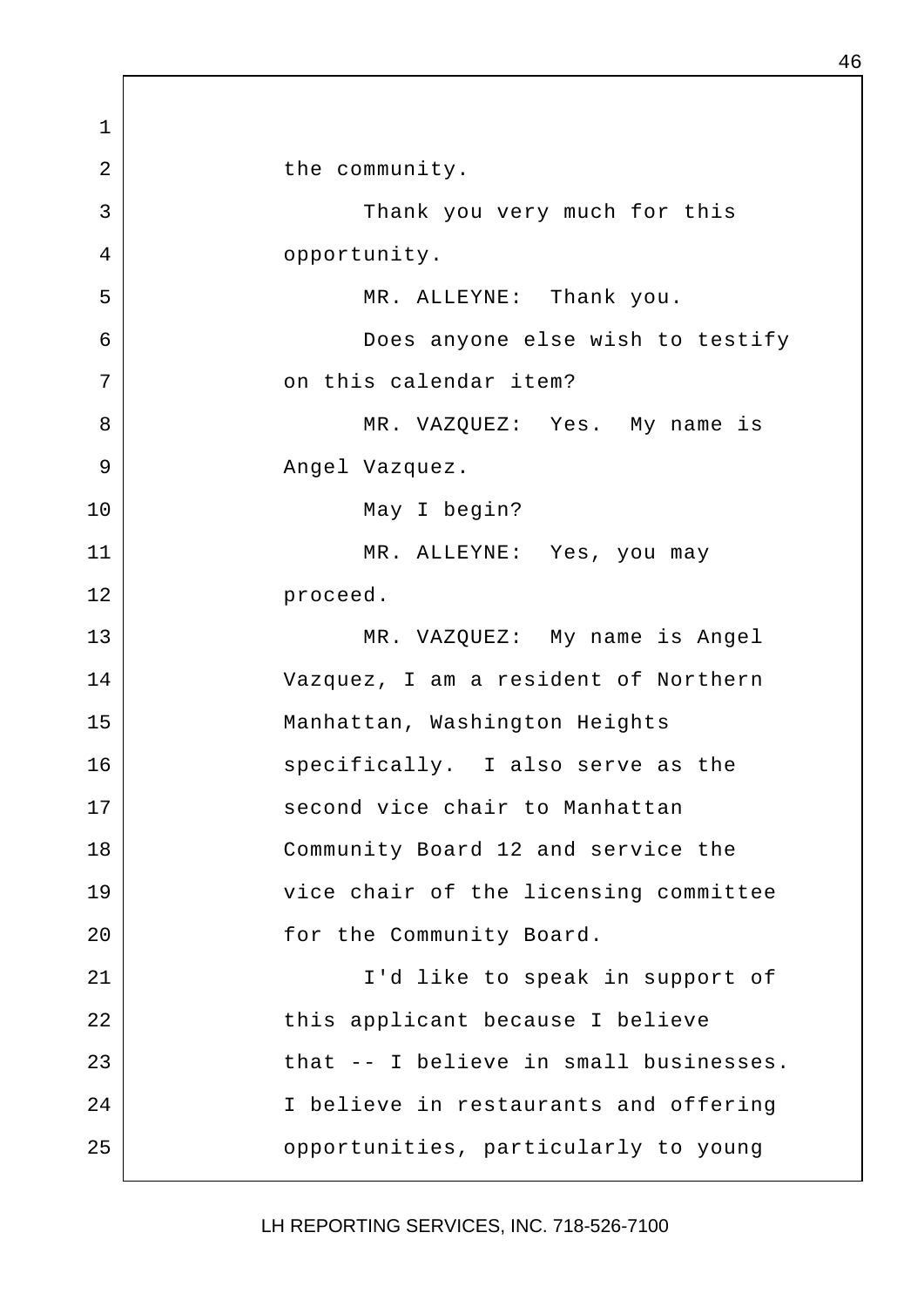2 adults in their twenties employment 3 | Comportunities and local employment 4 **proportunities**, where it's most 5 important.

1

6 We're seeing a lot of issues on 7 | cur street currently, and if we open 8 | we more employment opportunities, we 9 may be able to divert people from, you 10 | know, taking paths that are not 11 necessarily desirable and towards 12 employment paths.

13 I'd also like to share that I 14 did touch base with the owner, and we 15 | Talked about creating a program where 16 local students of the local high 17 | School may be able to gain some 18 culinary experience, but even more 19 importantly, experience on how to 20 manage a restaurant because it's 21 beyond just the culinary part, there 22 are other elements to a restaurant 23 space, and giving that opportunity and 24 | that exposure to students that would 25 | traditionally not get that exposure,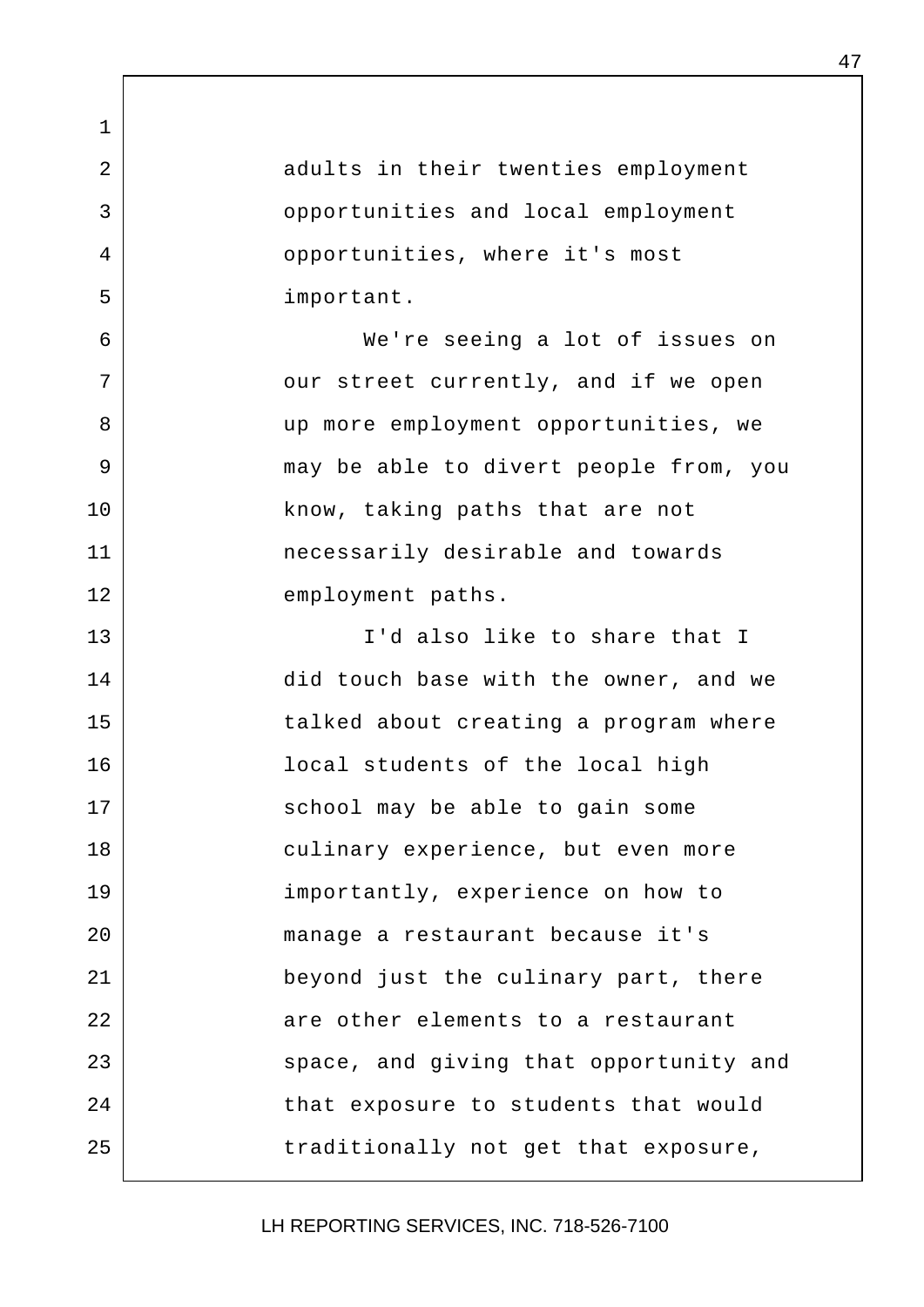1 2 | particularly in high school, is of big 3 importance to me, and I think would be 4 a benefit to the community. 5 Thank you. 6 MR. ALLEYNE: Thank you for your 7 | testimony. 8 | Coes anyone else wish to testify 9 on the calendar item? 10 MS. CORRARINO: I'd like to 11 speak about the Bonnefont restaurant. 12 | MR. ALLEYNE: Please provide 13 your full name and affiliation for the 14 record. 15 | MS. CORRARINO: Mary Corrarino,  $C-O-R-R-A-R-I-N-O$ . 17 | I live on the Upper West Side in 18 Washington Heights. I've lived here 19 for about 50 years, even though I 20 don't look that old. 21 | Nove to say that I have been a 22 frequent customer of the Pandering Pig 23 a 10 a number of years, ever since it 24 | Copened about seven years ago, I guess. 25 And Nicole and Senator are wonderful.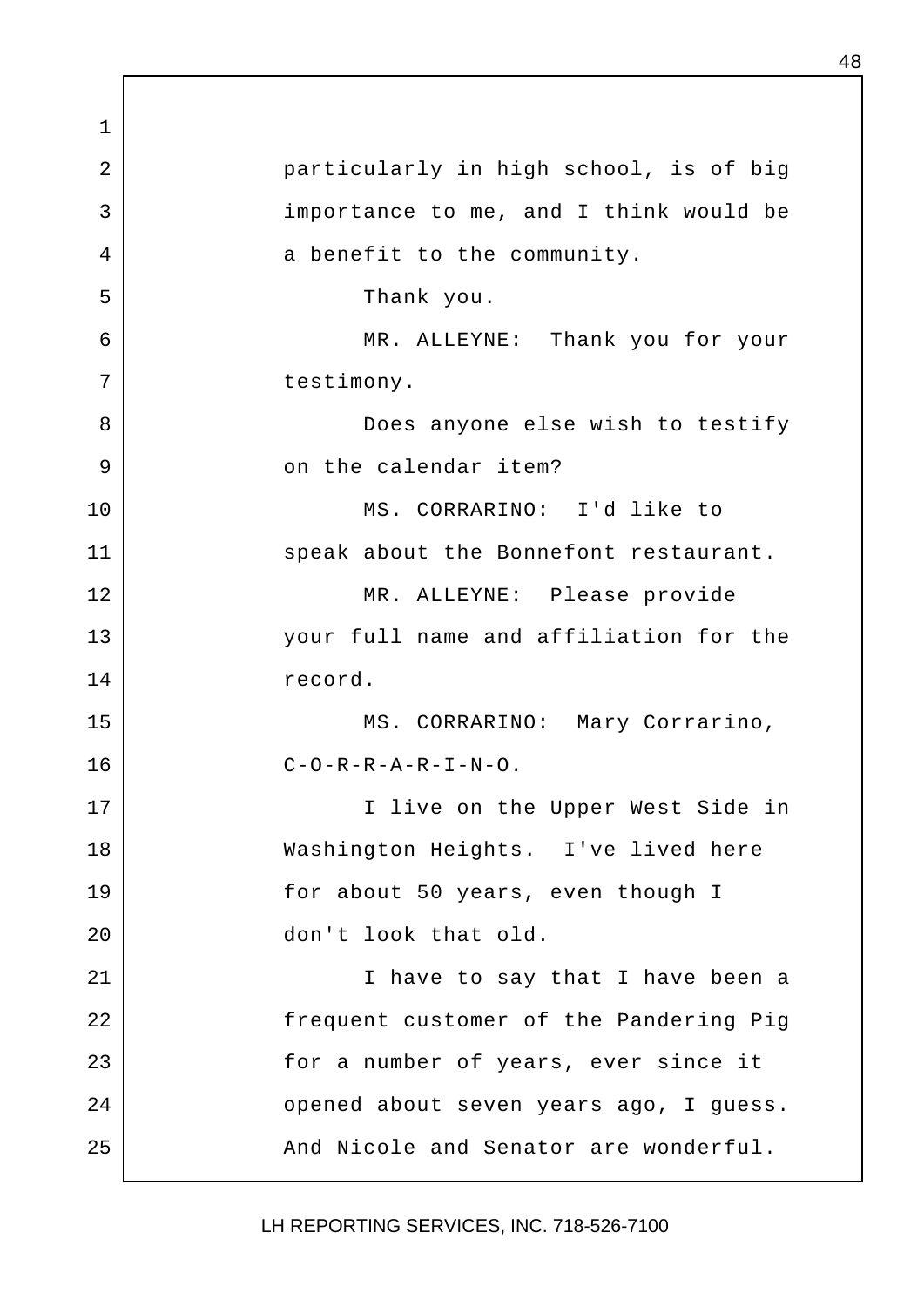1 2 They have been really nice to the 3 people in the community. 4 They were -- when they came, 5 | they were really the first kind of 6 high-end restaurant in this 7 | meighborhood, without being, like, 8 | Sandy about it. You know, it was a 9 different kind of restaurant for the 10 | neighborhood, not necessarily 11 high-end. 12 The food has always been 13 impeccable. They, Nicole and Senator, 14 have been absolutely wonderful 15 neighbors. I live across the street, 16 and I, you know, I know they're there. 17 | The I know I can always rely on them, you 18 | Know. When there is a problem in the 19 | **neighborhood**, they're always there, 20 particularly Senator, he out front. 21 He's a big guy and he looks like he 22 can handle almost anything that comes 23 down the block. But they are great, 24 and they built this wonderful 25 | Testaurant that has a really nice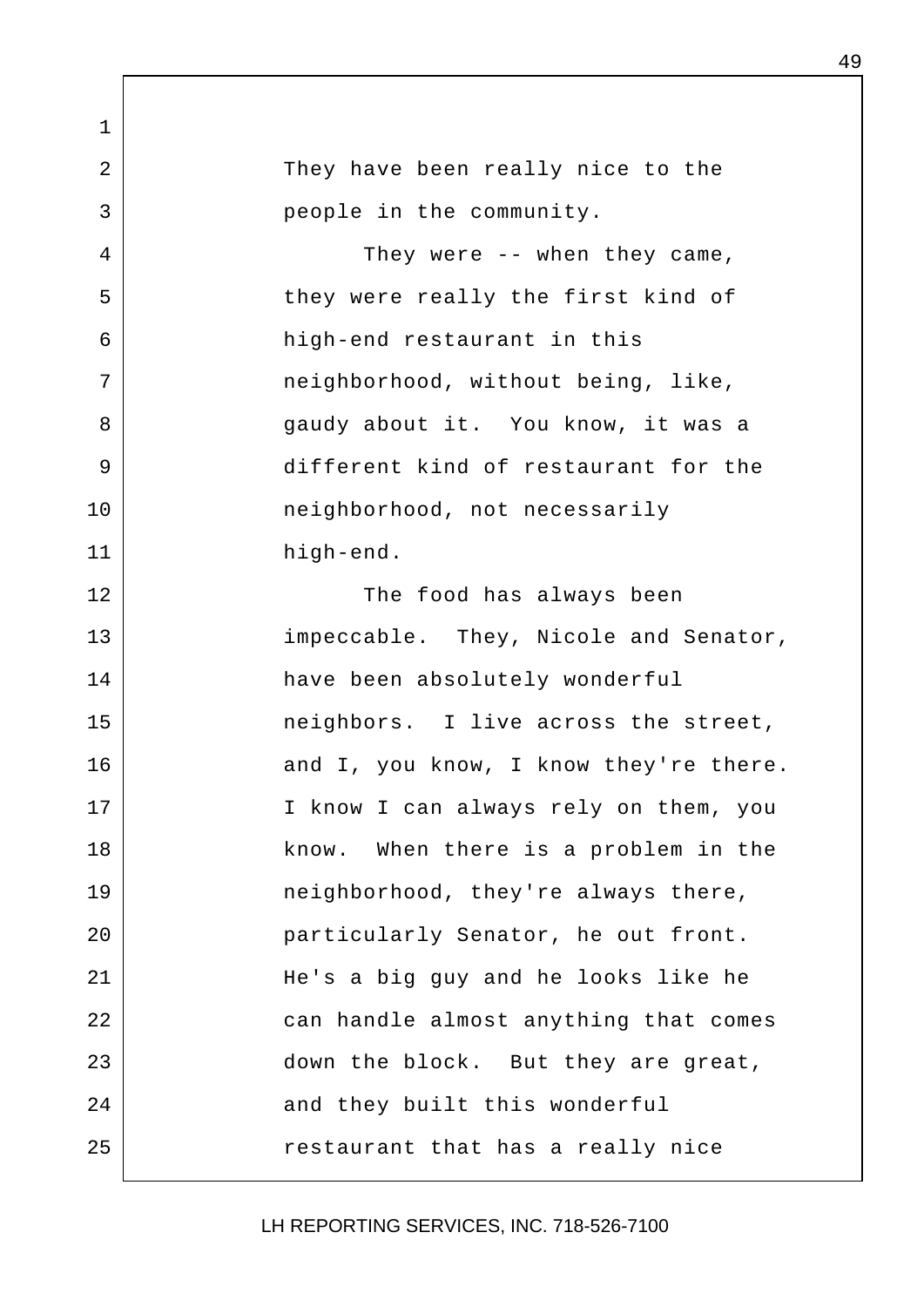2 | reputation.

1

3 and it was really kind of the 4 first of its kind in this little piece 5 | Construction Heights, so I give them 6 great credit because it took, I think, 7 a certain amount of bravery to do this 8 because it was the first of its kind. 9 | Casa Banyway, they have been a 10 pleasure. I was delighted to learn 11 that they were gonna be up in Fort 12 Tryon Park, and I think they will be 13 well received by the neighborhood and 14 by Manhattan and the Bronx, 15 especially, people from the Bronx are 16 Starting to come here. So I think 17 | it's a great thing. 18 | MR. ALLEYNE: Thank you. 19 Does anyone else wish to testify 20 **b** on this calendar item? 21 MS. LORRIS RITTER: Yes, I just 22 | have one quick request. I know I 23 | Spoke already, this is Liz Ritter from 24 the Community Board, I would just, if 25 this concession is awarded, as I hope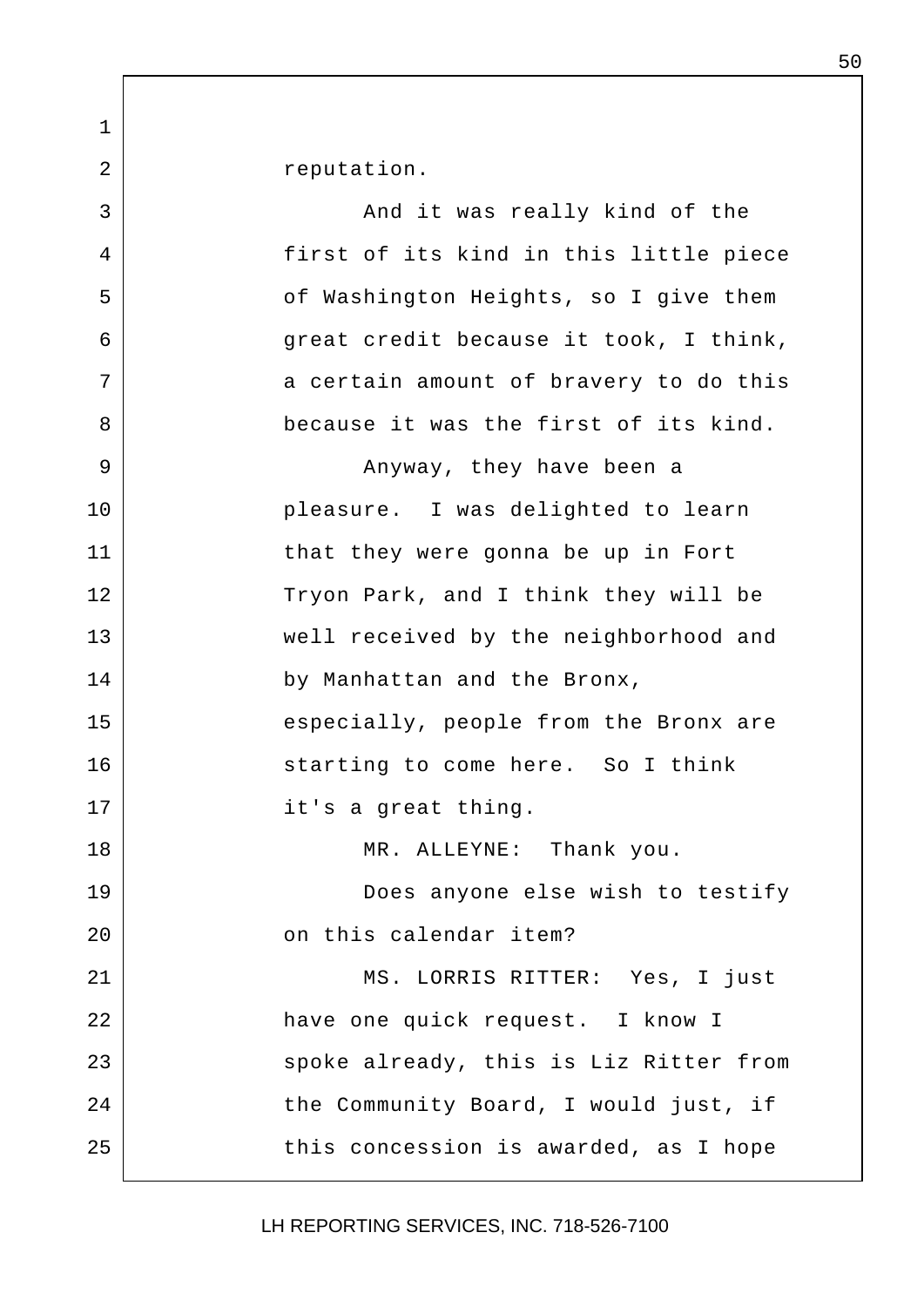1 2 it is, to the Bonnefont, I encourage 3 | the principals to come to the 4 Community Board and introduce 5 | themselves and to meet reqularly with, 6 you know, either the Parks and 7 Cultural Affairs Committee or the 8 | Committee to just help 9 stablish and cement that 10 relationship. I think it could be 11 **productive and useful.** 12 MR. ALLEYNE: Thank you. 13 Does anyone else wish to testify 14 on this calendar item? 15 MR. WELNER: Yes, I do. Can you 16 hear me? 17 MR. ALLEYNE: Yes. Please 18 | provide your full name and affiliation 19 for the record. 20 | MR. WELNER: My name is Alan 21 Welner, W-E-L-N-E-R, and I'm a 22 | Tesident of Washington Heights for, I 23 guess, almost 25 years directly around 24 the corner from the Pandering Pig 25 | Testaurant.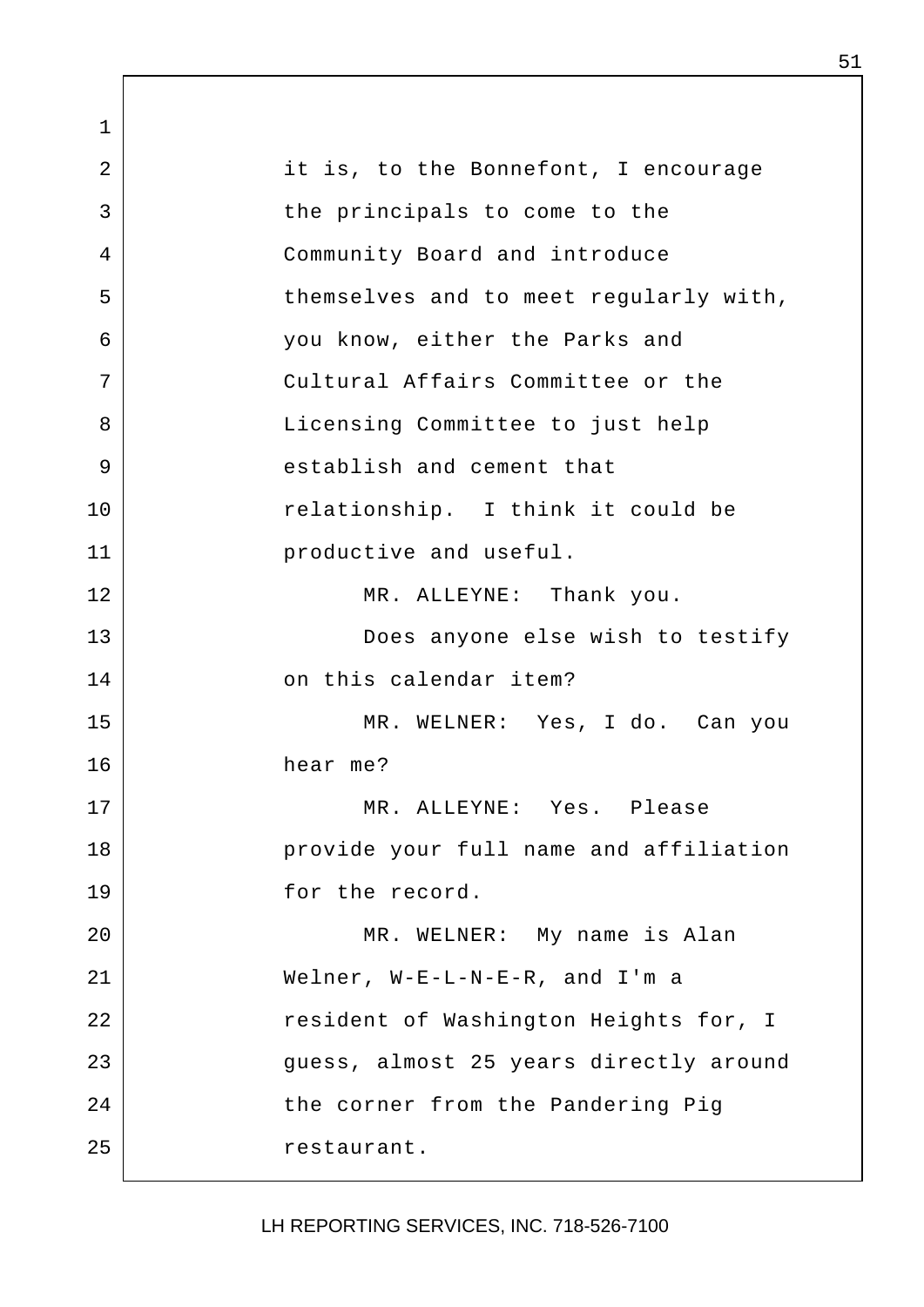1 2 | Tiust want to, first of all, 3 agree with virtually everything I have 4 heard from previous speakers in their 5 description of Nicole and Senator and 6 the restaurant. They have been 7 | fantastic neighbors in the tough 8 | economic environment, not only the 9 | Tast couple of years, but prior to 10 that. 11 | Think they're gonna be great. 12 Word in the neighborhood really has 13 Started to get very, very optimistic 14 and hopeful that these folks are the 15 | people to turn that place around. 16 | Robert Rand that restaurant, in Fort 17 Tryon Park is really a jewel of New 18 York City, maybe even the Northeast. 19 There is not really a spot with more 20 beautiful views, a welcoming and 21 filtered kind of park, and we're all 22 excited that these folks, our 23 | The Poster Share going to be running 24 that. 25 | T'm very happy to hear the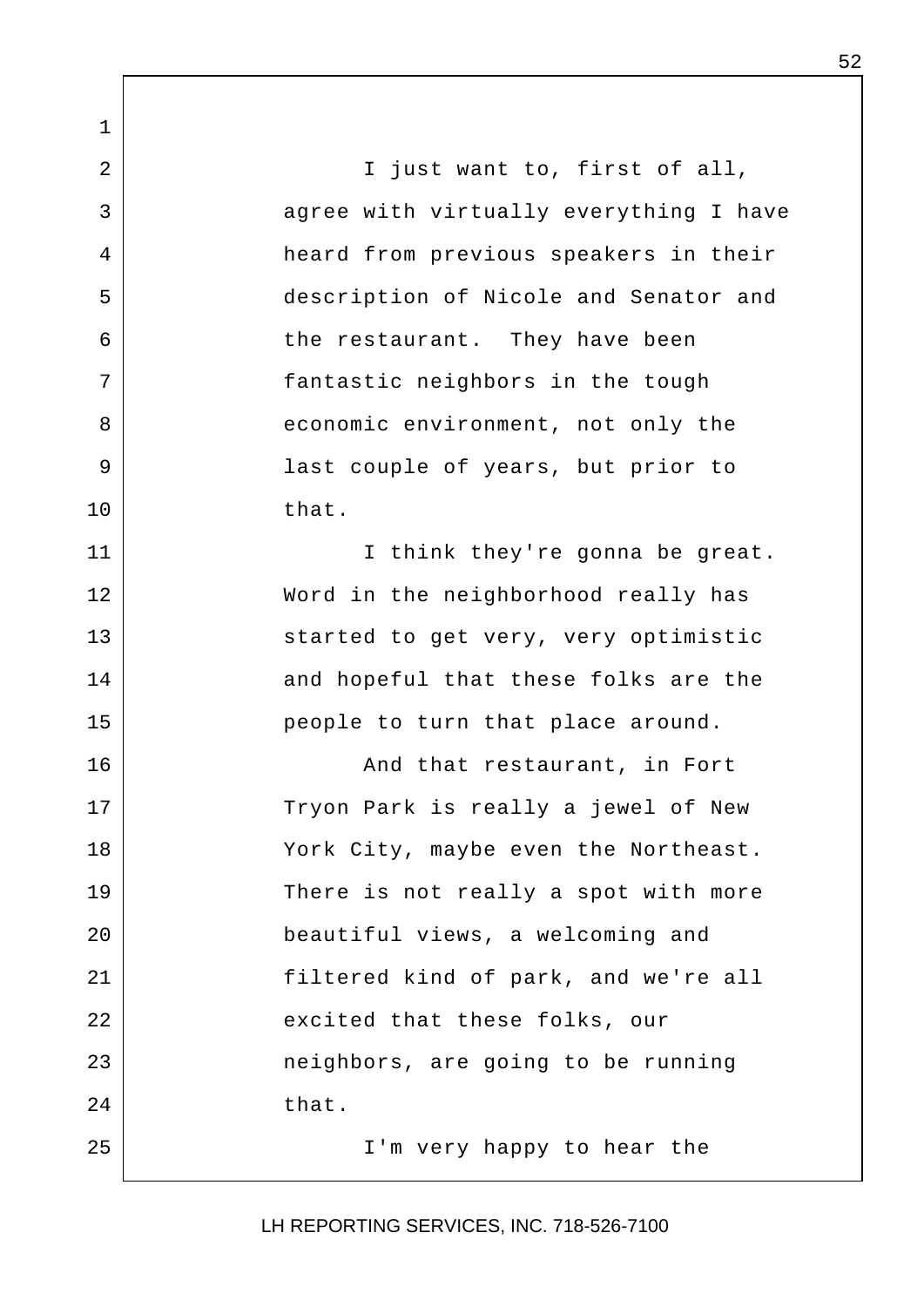1 2 Community Board people and their 3 invitation to Nicole and Senator. I 4 think that that invitation will be 5 | accepted, and I anticipate great 6 cooperation between the Board and 7 Nicole and Senator. 8 | So very happy, most of the 9 | The neighbors I have spoken to are really 10 excited and happy that these folks 11 will be taking on this responsibility. 12 Thank you. 13 MR. ALLEYNE: Thank you. 14 Does anybody else wish to 15 | testify on this calendar item? 16 (No response.) 17 We have now heard all testimony 18 on the calendar item. 19 All written testimony will be 20 **provided** to the FCRC for their review 21 and consideration. 22 MS. STODDART: Thanks, Gregg. 23 Before we conclude, I want to 24 ask if any of the agencies presenting 25 calendar items today have any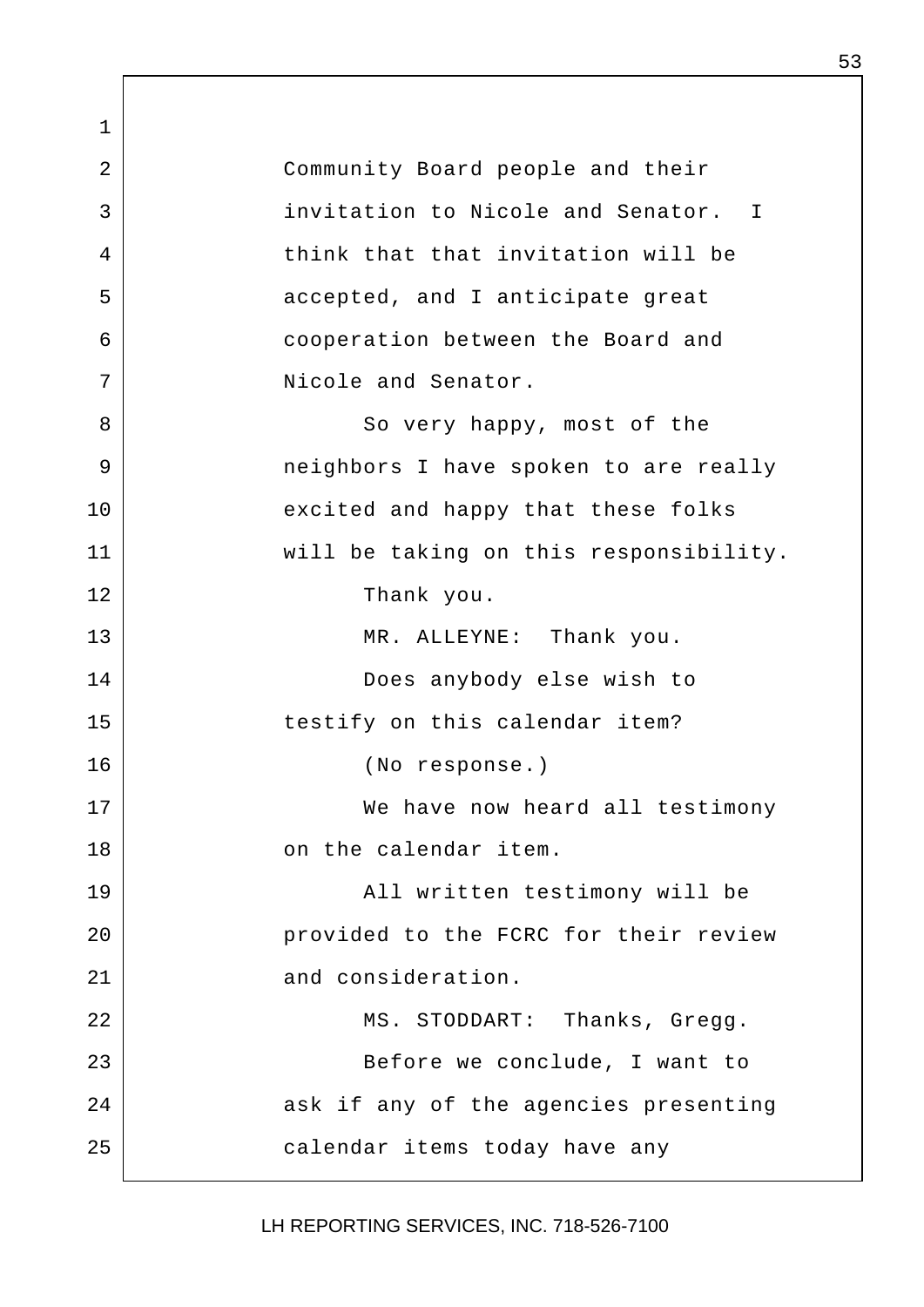1 2 statements for the record prior to the 3 close of the hearing? 4 MR. ABRAMSON: Yes, Parks has 5 | cone. We just wanted to thank everyone 6 6 for their testimony today. 7 | The South Movement Come of the Mand with regard to one of the 8 | testimonies on pricing, we just wanted 9 | Combinate we will take another look 10 at the menu and work with our 11 operator, as well as the community to 12 ensure that the concession does remain 13 affordable. 14 Thank you. 15 MS. LORRIS RITTER: Thank you so 16 much. 17 MS. STODDART: If no one else 18 | wishes to speak, that concludes 19 today's hearing. 20 We ask that the reporter make 21 the entire public hearing agenda, 22 which was made publically available 23 and distributed at this hearing, part 24 of the final record of the proceeding. 25 | The hearing is now closed.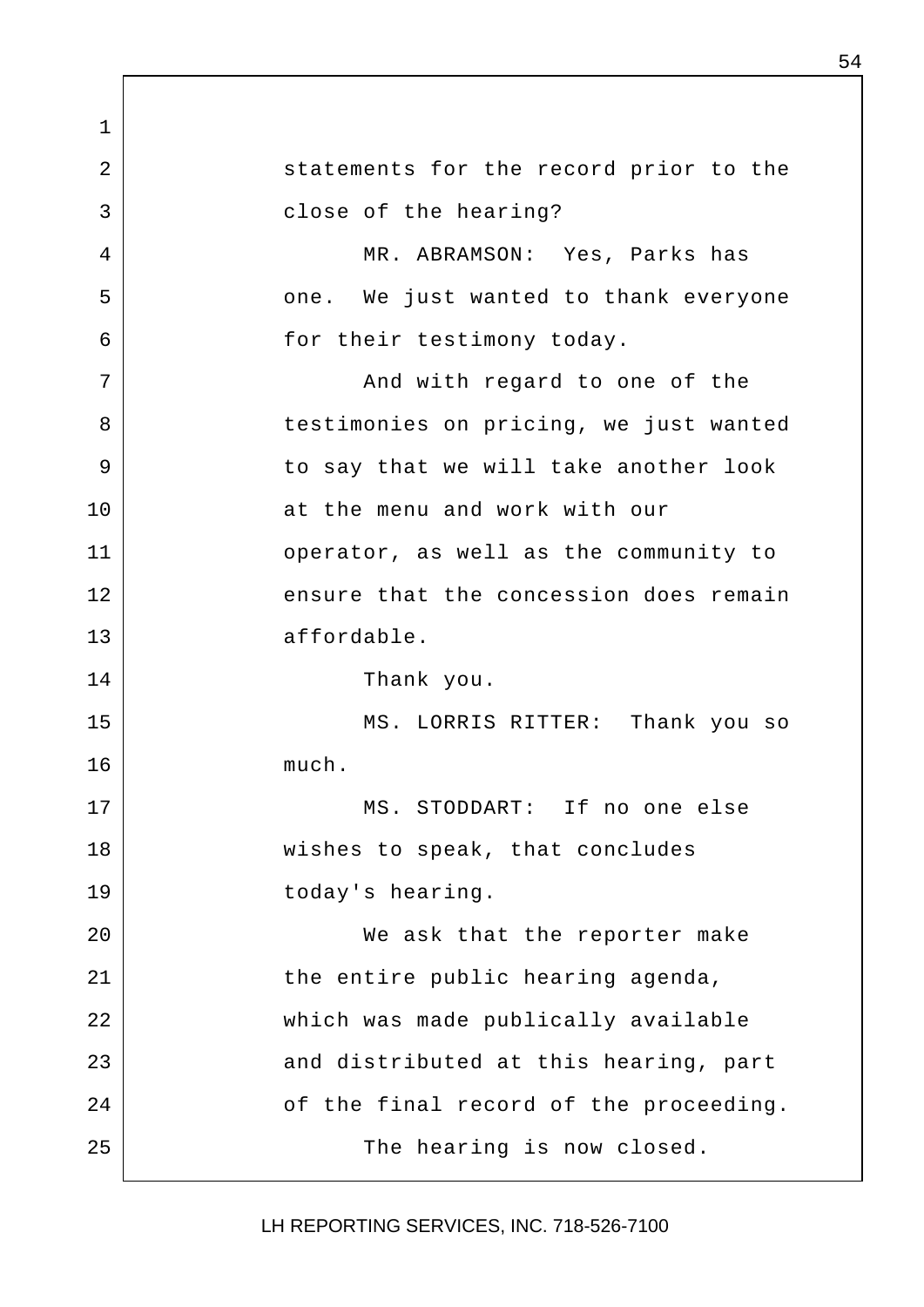| $\overline{a}$<br>Thank you.<br>$\mathsf{3}$<br>(Time Noted: 3:23 p.m.)<br>$\,4$<br>5<br>$\epsilon$<br>$\sqrt{ }$<br>$\,8\,$<br>$\mathsf 9$<br>$1\,0$<br>$11\,$<br>$12\,$<br>$13\,$<br>$1\,4$<br>$15\,$<br>$16$<br>$17\,$<br>$18\,$<br>19<br>$20\,$<br>$21\,$<br>$2\sqrt{2}$<br>23<br>$2\sqrt{4}$ | $\mathbf 1$ |  |
|---------------------------------------------------------------------------------------------------------------------------------------------------------------------------------------------------------------------------------------------------------------------------------------------------|-------------|--|
|                                                                                                                                                                                                                                                                                                   |             |  |
|                                                                                                                                                                                                                                                                                                   |             |  |
|                                                                                                                                                                                                                                                                                                   |             |  |
|                                                                                                                                                                                                                                                                                                   |             |  |
|                                                                                                                                                                                                                                                                                                   |             |  |
|                                                                                                                                                                                                                                                                                                   |             |  |
|                                                                                                                                                                                                                                                                                                   |             |  |
|                                                                                                                                                                                                                                                                                                   |             |  |
|                                                                                                                                                                                                                                                                                                   |             |  |
|                                                                                                                                                                                                                                                                                                   |             |  |
|                                                                                                                                                                                                                                                                                                   |             |  |
|                                                                                                                                                                                                                                                                                                   |             |  |
|                                                                                                                                                                                                                                                                                                   |             |  |
|                                                                                                                                                                                                                                                                                                   |             |  |
|                                                                                                                                                                                                                                                                                                   |             |  |
|                                                                                                                                                                                                                                                                                                   |             |  |
|                                                                                                                                                                                                                                                                                                   |             |  |
|                                                                                                                                                                                                                                                                                                   |             |  |
|                                                                                                                                                                                                                                                                                                   |             |  |
|                                                                                                                                                                                                                                                                                                   |             |  |
|                                                                                                                                                                                                                                                                                                   |             |  |
|                                                                                                                                                                                                                                                                                                   |             |  |
|                                                                                                                                                                                                                                                                                                   |             |  |
|                                                                                                                                                                                                                                                                                                   | 25          |  |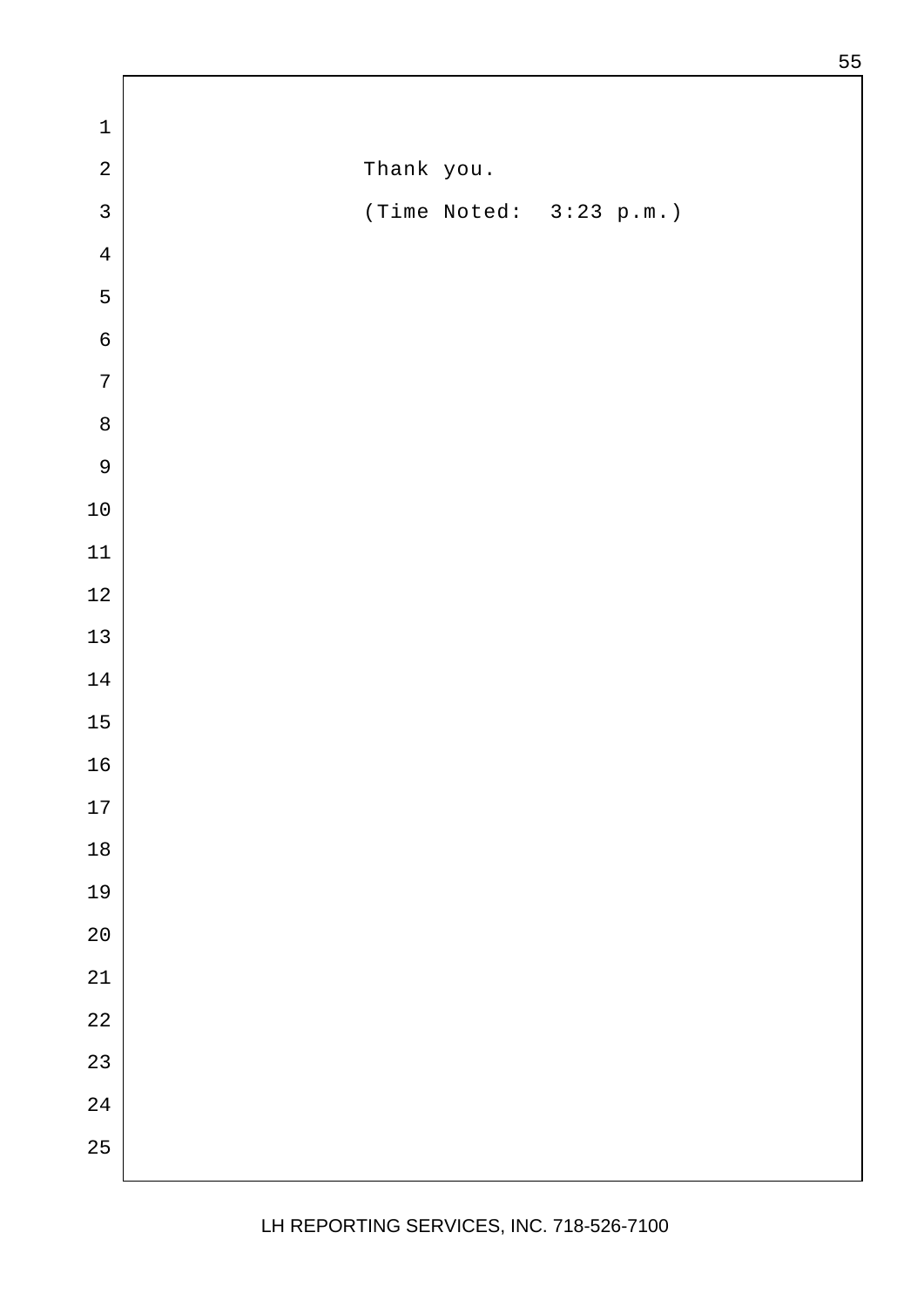1 2 C E R T I F I C A T E 3 STATE OF NEW YORK ) ) ss: 4 COUNTY OF SUFFOLK ) 5 6 I, STEPHANIE O'KEEFFE, a Reporter 7 and Notary Public within and for the State of New 8 York, do hereby certify that the within is a true 9 and accurate transcript of the proceedings taken on 10 March 7, 2022. 11 | I further certify that I am not 12 related to any of the parties to this action by 13 blood or marriage, and that I am in no way 14 interested in the outcome of this matter. 15 | THE MEXIMUS IN WITNESS WHEREOF, I have hereunto 16 set my hand this 7th day of March, 2022. 17 18 L 19 20 21 22 23 24 25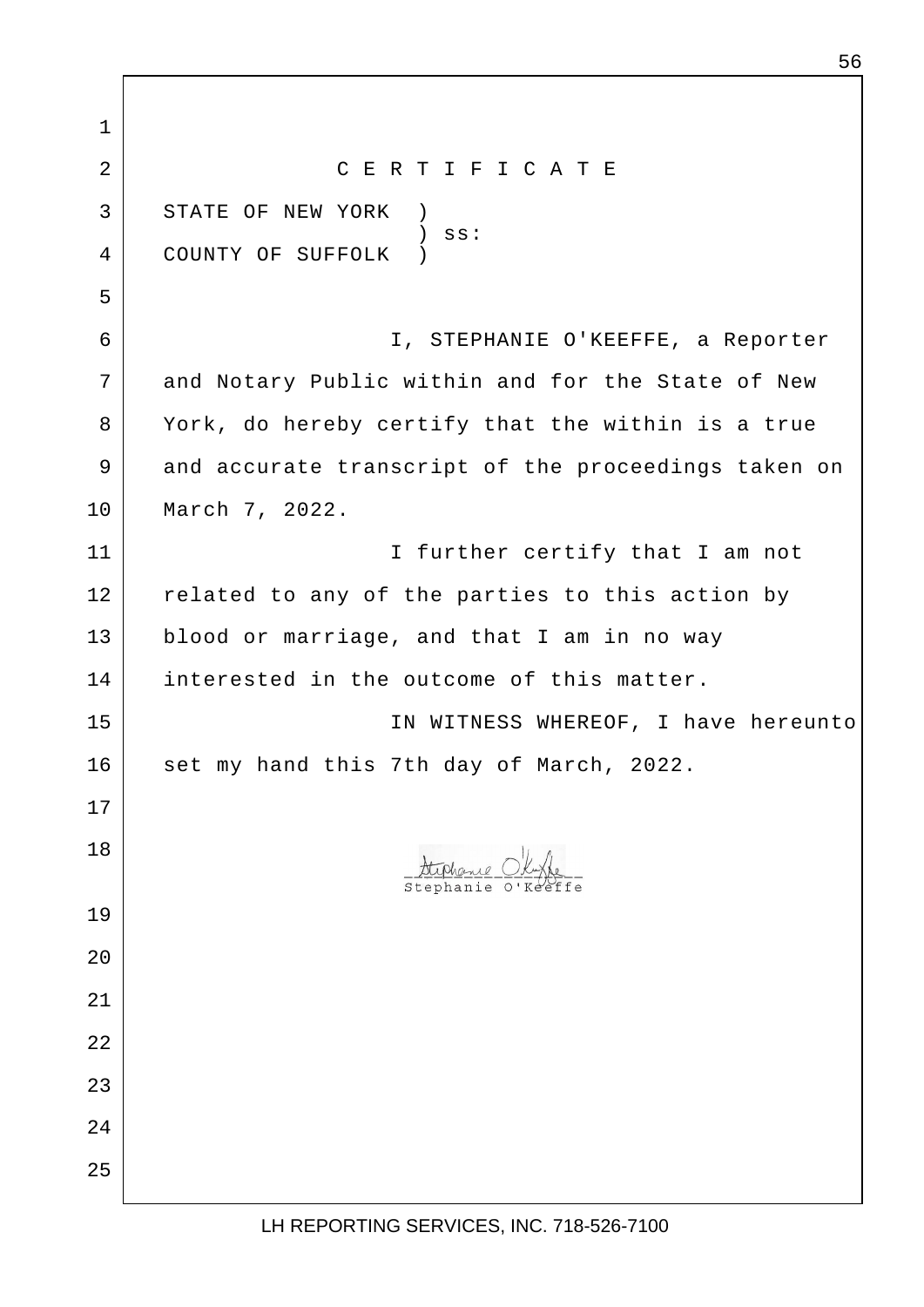| 151st 32:15               | 49:15                                | ago 15:20 30:8,12<br>48:24(4)       | (4)                                | anyone 6:18 7:21<br>8:5,9 10:3 12:4,7 |
|---------------------------|--------------------------------------|-------------------------------------|------------------------------------|---------------------------------------|
| 187th 37:15<br>40:15 43:4 | action 56:12                         | agree $52:3$                        | already 28:24<br>31:16,16 45:3     | 29:23 40:4 46:6<br>48:8 50:19 51:13   |
|                           | actually 11:6                        |                                     | 50:23(5)                           | (13)                                  |
| <b>18year</b> 14:3        |                                      | agreement 13:22                     |                                    |                                       |
| 20:15                     | add 27:9                             | 32:11,17 33:11,15<br>37:20 38:7 (7) | also 8:11 9:5,6<br>11:16 13:7 21:4 | anything 49:22                        |
| 20year 32:17              | addition 15:4                        |                                     | 38:16 39:8 42:6                    | anyway 50:9                           |
| 33:15                     | additional 35:13                     | <b>ahead</b> 12:25<br>14:23         | 46:16 47:13 (11)                   | apartment 22:14                       |
| <b>70th</b> 14:2 19:17    |                                      |                                     | always $18:25$                     |                                       |
| 76th 14:19                | address 36:6                         | alan $51:20$                        | 20:16 49:12,17,19<br>(5)           | apologies 8:21                        |
|                           | <b>adds</b> 19:3                     | alex 3:22 7:20                      |                                    | apologize 9:10                        |
| <b>78th</b> 27:2          | administration                       | 12:22 31:14 34:7                    | am 16:5 26:8<br>28:15 30:6 37:5    | 11:5,17                               |
| 7th 56:16                 | 35:25                                | (5)                                 | 40:9 46:14                         | appearances 2:2                       |
|                           |                                      | allan 2:18 5:25                     | 56:11,13(9)                        |                                       |
| 81st 20:25 24:19          | adults 47:2                          | <b>alleyne</b> 2:6 3:3,5            | amazing                            | appears 12:18                         |
| ability $41:19$           | advance 36:8                         | 4:10,12,17,21,25                    | 16:13,23 21:11                     | applicant 46:22                       |
| able 16:14 22:11          | advertised 6:15                      | 5:5,8,13,18,23 6:4<br>7:5,6 8:21,25 | 30:22,25(5)                        | appreciate 20:5                       |
| 26:12 38:10 42:11         |                                      | 10:3,8,11,22,25                     | ambiance 16:25                     | 35:17 36:5                            |
| $43:11\,47:9,17(8)$       | affairs 37:7 51:7                    | 11:10,21                            | 19:4                               |                                       |
| about $9:10$              | affiliation 6:22                     | 12:4,11,17 13:18<br>14:13,15,21,24  | amend 8:25 9:6                     | approximately<br>13:3                 |
| 12:10,24 14:20            | 13:5 14:16 16:3                      | 15:25 17:16,19,22                   |                                    |                                       |
| 19:23 23:4,25             | 20:22 22:6 24:17                     | 18:4,8,14 19:11,16                  | amenities 19:22                    | arcade 8:7 32:15                      |
| 37:19,24 44:20            | 26:22 27:16 28:5                     | 20:19 22:3 23:22                    |                                    |                                       |
| 45:9,10,11 47:15          | 30:3 36:22 48:13                     | 24:15,21 25:25                      | amount 50:7                        | are 3:18,25 6:24                      |
| 48:11,19,24 49:8          | 51:18(14)                            | 26:6,19 27:13,21                    |                                    | 10:9,12 12:9                          |
| (18)                      | affordable 39:8                      | 28:4,9 29:22 30:2<br>31:22 32:7     | <b>angel</b> 46:9,13               | 15:13 22:18,20<br>25:4,9 26:14 29:5   |
| abramson 2:22             | 54:13                                | 33:2,7,23 34:2,11                   | angela $16:7$                      | 33:23,24 37:10                        |
| 6:7,8 33:25               |                                      | 36:17,21 40:2                       | 30:23                              | 38:9 39:7,19                          |
| 34:4,18,19 54:4           | after 9:24 13:14                     | 43:10,15,21,25                      |                                    | 40:14,17 41:2,7                       |
| (8)                       | 16:22                                | 46:5,11 48:6,12                     | anniversary                        | 42:17,20,23 43:11                     |
|                           |                                      | 50:18 51:12,17                      | 23:11                              | 44:12 47:10,22                        |
| absolutely 49:14          | afternoon $3:44:2$                   | 53:13(78)                           |                                    | 48:25 49:23 50:15                     |
|                           |                                      | allison $2:44:4,16$                 | announce 3:14                      | 52:14,23 53:9 (36)                    |
| accepted 53:5             | again 6:10 17:18<br>18:7 24:12 26:12 | 6:108:14(5)                         | another 11:7                       | area 19:4 25:8                        |
| access 38:10              | 36:541:15(7)                         |                                     | 27:11,22 54:9 (4)                  | 38:18                                 |
|                           |                                      | allotted 13:3                       |                                    |                                       |
| accordance 6:15           | against $6:25$                       |                                     | anticipate 53:5                    | around $23:21$                        |
|                           |                                      | <b>allow</b> 17:23                  |                                    | 25:21 31:12 44:10                     |
| account 39:23             | agencies 53:24                       | allows $44:15$                      | anybody 10:6<br>43:17 53:14        | 51:2352:15(6)                         |
| accurate 56:9             | agenda $54:21$                       |                                     |                                    | aside $30:25$                         |
|                           |                                      | almost 16:16                        | anymore 18:3                       |                                       |
| across 28:16              | <b>ages</b> 20:10                    | 22:12 49:22 51:23                   |                                    | ask $3:14,18$                         |
|                           |                                      |                                     |                                    |                                       |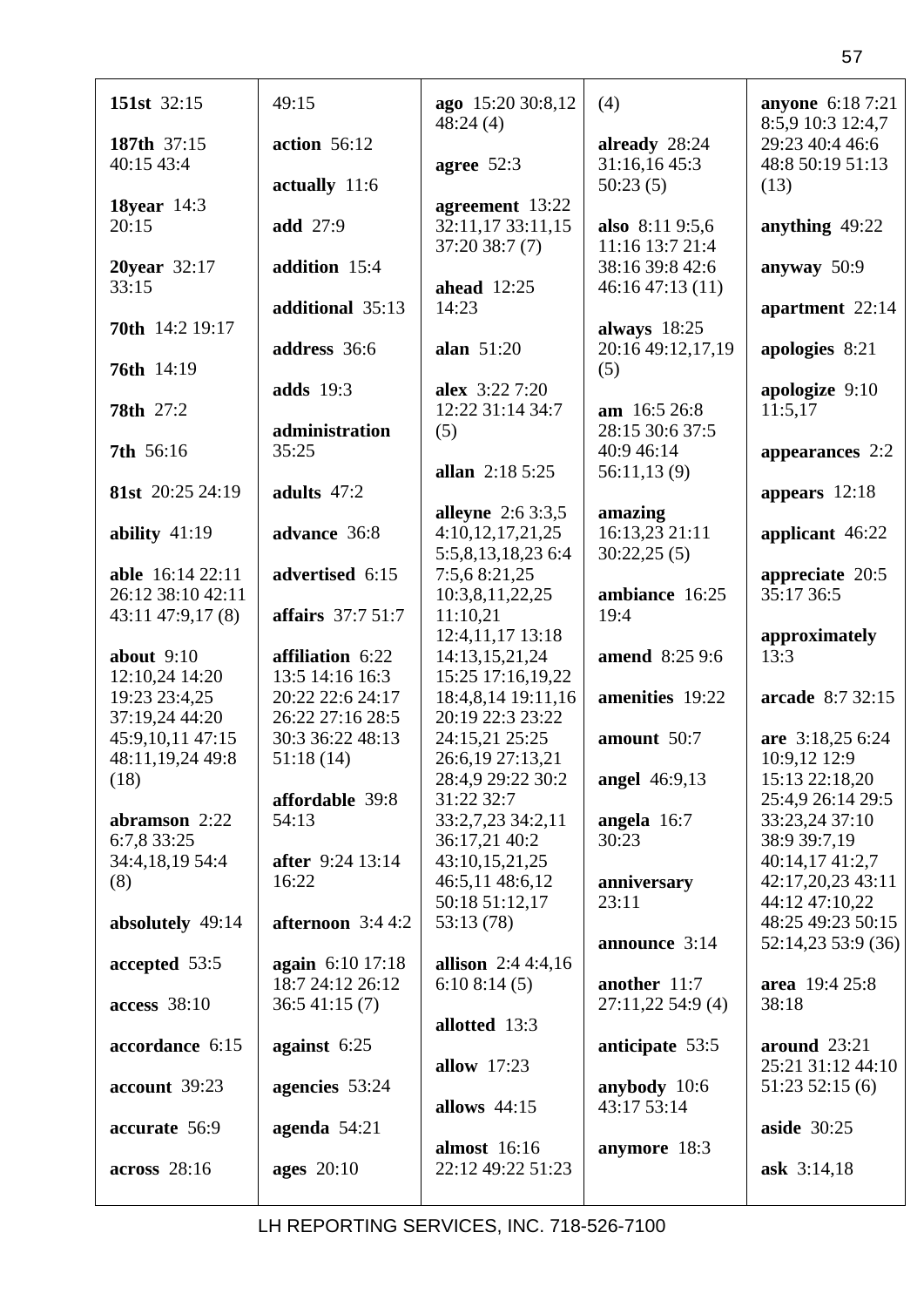| 7:3,16 14:7 24:10<br>32:20 35:6 41:15 | bean $21:17$                                                    | birthdays 26:10                               | builds $44:21$                               | can't 33:22 37:17                 |
|---------------------------------------|-----------------------------------------------------------------|-----------------------------------------------|----------------------------------------------|-----------------------------------|
| 53:24 54:20 (11)                      | beautiful 37:9<br>52:20                                         | <b>block</b> 49:23                            | <b>built</b> 49:24                           | caracappa $2:20$<br>8:14,16,23(4) |
| asking $31:18$                        | became $30:15$                                                  | <b>blood</b> 56:13                            | business 29:3<br>41:5                        | care 23:5 29:16                   |
| aspects 42:24<br>45:23,25             | because 15:3                                                    | <b>board</b> 37:6,22<br>39:21 46:18,20        | businesses 46:23                             | cares $23:3$                      |
| asset 18:21 25:22                     | 16:6 25:22 27:25<br>41:5,7 46:22<br>47:20 50:6,8 (10)           | 50:24 51:4 53:2,6<br>(9)                      | bye $11:25,25$                               | carry $38:25$                     |
| assistance 44:14                      | beckelman 7:11                                                  | <b>bonnefont</b> 8:10<br>33:11 40:13,24       | c $34:22\,56:2,2$                            | celebrate 26:10                   |
| atmosphere<br>22:12 23:6              | 19:13,14,17(4)                                                  | 43:6 44:8,23<br>45:14 48:11 51:2              | cafe 7:23<br>13:22,24 15:4                   | celebrated 16:16                  |
| attend 11:7                           | beckman 19:12                                                   | (10)<br><b>bonnie</b> 7:9 30:5                | 27:5(5)                                      | cement 51:9                       |
| attendance 8:15                       | <b>before</b> 3:6 9:21<br>13:11 25:15 27:25<br>35:23 36:3 53:23 | <b>book</b> 30:19                             | calendar 6:23<br>7:22<br>9:14,16,17,20,24    | centered 44:10<br>certain 50:7    |
| attendees 3:14                        | (8)                                                             | borough                                       | 10:14 13:17,20<br>29:24 31:23,25             | certainly 29:10                   |
| available 11:24<br>30:17 54:22        | <b>begin</b> $3:2546:10$                                        | 2:13,14,16,17,205<br>: 8, 11, 13, 16, 18, 21, | 32:9 33:3,5,9<br>36:18 40:5 43:18            | certify $56:8,11$                 |
| avoid $3:19$                          | behalf $40:11$<br><b>being</b> $3:124:3$                        | 24 6:2 8:17 9:3<br>(15)                       | 46:7 48:9 50:20<br>51:14 53:15,18,25<br>(27) | cetera $15:10$                    |
| award 13:21<br>32:10 33:10 35:17      | 6:14 15:14,21<br>16:25 22:11 42:9                               | <b>both</b> 37:24 41:3                        | call 3:13,16,20                              | chair 3:25 4:4<br>29:12 37:5      |
| (4)                                   | 49:7(9)                                                         | <b>boy</b> 19:14                              | 4:8 8:16 11:2,11<br>13:16 14:11 27:4         | 46:17,19(6)                       |
| awarded 50:25<br>aware 42:20,24       | <b>believe</b> 9:12 28:9<br>46:22,23,24(5)                      | <b>brad</b> $4:23$                            | 31:25 32:24<br>33:5,24 36:15                 | chance 35:19<br>change 19:19      |
| away 38:25                            | benefit 48:4                                                    | bravery 50:7<br>breakfast 23:17               | 38:20 44:3 (17)<br>called 24:7 28:2,9        | changes $33:16,20$                |
| aya $2:165:20$                        | <b>bero</b> $2:74:19,19$                                        | brenda $7:12$                                 | 31:17(4)                                     | charity $23:11$                   |
| <b>b</b> $19:14$                      | besides 19:23                                                   | 22:5,828:2(4)                                 | calling $14:22$<br>15:2 16:5 17:14           | charter 6:16                      |
| back 37:11 38:18<br>40:13             | <b>best</b> 26:16 28:20<br>34:23                                | bring $38:14$<br>broad $39:4$                 | (4)<br>came 15:20 49:4                       | children 44:18                    |
| background 3:20                       | better 19:6<br>34:12,14                                         | bronx $2:14$                                  | camille 2:15 5:10                            | chorus 3:11 7:24<br>40:6          |
| 22:23 23:13,25<br>24:5,1041:18(7)     | between 53:6                                                    | 5:9,11 50:14,15<br>(5)                        | can 3:8,97:3<br>9:5,6 17:21 23:7,9           | city $6:17$ 13:18<br>16:21 19:22  |
| bands $17:3$                          | beyond $47:21$                                                  | brooklyn 2:13<br>5:14,16                      | 24:5,7 25:17 32:2<br>33:25 34:2,8,15         | 20:9,11 31:10<br>32:7 33:7 34:19  |
| base $47:14$                          | big $48:249:21$                                                 | <b>budget</b> $2:105:6$                       | 36:2 38:12,24<br>43:21 49:17,22              | 40:10 44:18 52:18<br>(13)         |
| based $9:13$                          | birthday 16:17                                                  |                                               | 51:15(23)                                    |                                   |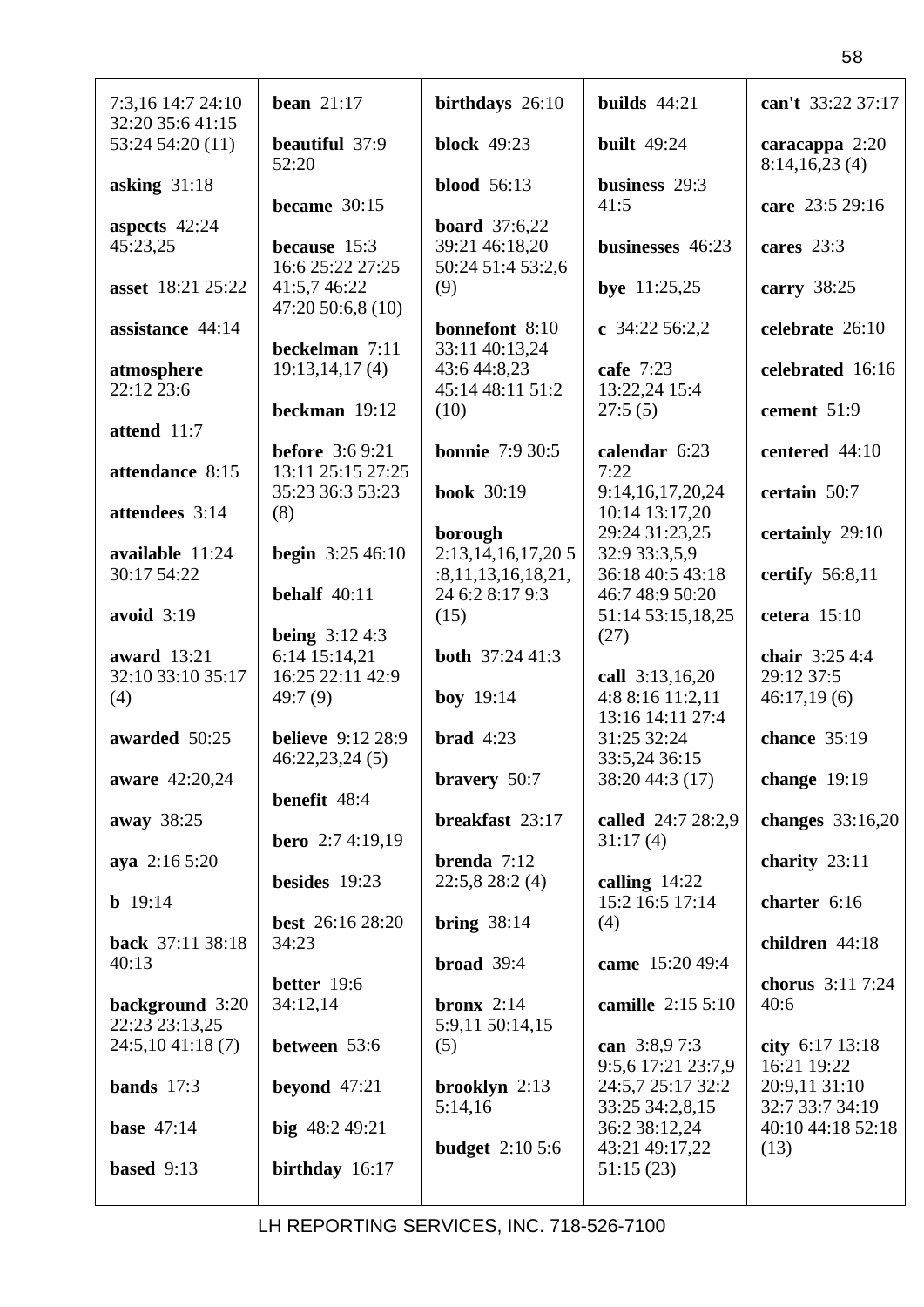| clean 21:19 23:2                       | 44:22                                                 | consideration<br>53:21         | created 22:12<br>23:12            | desirable $47:11$                    |
|----------------------------------------|-------------------------------------------------------|--------------------------------|-----------------------------------|--------------------------------------|
| cleaned 29:13                          | community 17:9<br>18:22 27:10                         | continue 17:21                 | creating $44:7$                   | desiring $6:19$                      |
| cleaning 28:24                         | 37:5,22 39:4,14,20<br>40:14,18,19                     | 20:13 36:2 41:23<br>(4)        | 47:15                             | development<br>32:12                 |
| clearly $3:9,10$                       | 41:4,7,8 42:4,6,7,9<br>,16,19,25 43:3                 | continues 15:22                | credit 16:15 50:6                 | diane 11:4,8                         |
| clerk 2:5 3:5 4:8<br>6:257:6           | 44:9 45:7,12,24<br>46:2,18,20 48:4                    | continuing 36:8                | criminal 26:11                    | 27:15,19(4)                          |
| 13:8, 10, 16 14:11<br>31:24 32:23 33:5 | 49:3 50:24 51:4<br>53:2 54:11 (35)                    | contract 35:15                 | culinary<br>47:18,21              | different 18:19<br>20:6,8,9 34:10    |
| 36:14(13)<br>close 13:11 26:11         | complete 45:5                                         | cooler 22:22                   | cultural 37:7<br>51:7             | 41:1049:9(7)<br>dimensions 18:23     |
| 54:3                                   | comptroller 2:11<br>4:21,23                           | coop 14:19                     | cup $23:16$                       | dining $39:6$                        |
| closed 54:25                           | comptroller's                                         | cooperation 53:6               | currently 47:7                    | dinners 42:5                         |
| closely $34:9$                         | 35:10                                                 | coordination<br>40:10          | customer 37:17                    | direct 3:23                          |
| coffee 15:13 17:7<br>23:16             | concern 23:24<br>37:19                                | corner 51:24                   | 40:20 48:22                       | directly 51:23                       |
| colleague's 34:12                      | concession 1:4                                        | cornerstone                    | daily $44:19$                     | director 44:5                        |
| columbus $7:88:3$<br>10:24             | 4:5 6:13,16 13:21<br>32:10 33:10,16<br>37:20,25 38:18 | 21:22<br>corporation 2:8       | dances 25:7<br>dancing 17:3       | disco $25:7$                         |
| 14:13,14,18,18,22<br>15:2 17:17,18,21  | 39:3 50:25 54:12<br>(14)                              | 4:25                           | day 23:16,18                      | distributed 33:17<br>54:23           |
| 18:2,5,9(15)                           | concessionaire                                        | corrarino<br>48:10,15,15,16(4) | 25:3,16,18 56:16<br>(6)           | divert 47:9                          |
| come 4:6 15:23<br>18:7 19:9 25:22      | 39:16                                                 | corrected 34:23                | deals $45:14$                     | document 33:17                       |
| 31:12 50:16 51:3<br>(8)                | concessionaires<br>38:19                              | cost 38:5                      | dear 16:10                        | documentation<br>35:14               |
| comes 16:21<br>49:22                   | concessions 38:2                                      | could 51:10                    | dedicated 44:16                   | does $7:218:5,9$                     |
| comfortable                            | conclude 53:23                                        | couldn't 19:6                  | delicious 25:10                   | 10:3,6,24 12:4,7<br>27:9 29:23 40:4  |
| 22:15                                  | concludes 54:18                                       | <b>counsel</b> 2:8 5:2         | delighted 15:3<br>50:10           | 43:17 46:6 48:8<br>50:19 51:13 53:14 |
| coming $20:8$                          | conducted 6:14                                        | county $56:4$                  | delightful 23:7                   | 54:12(18)                            |
| committee 1:4<br>4:6 6:13 9:23         | conference 3:13                                       | couple $23:15$<br>52:9         | 25:8                              | $\log 25:15,19$<br>28:22,22 30:9 (5) |
| 13:14 14:8 32:21<br>33:18 35:7 36:12   | confirm 3:8                                           | couples 18:23                  | department 2:21<br>6:5 13:19 32:8 | dogs $22:20\,25:16$                  |
| 37:7 46:19 51:7,8<br>(14)              | conflict 3:24                                         | courteous 15:16                | 33:8,18(6)                        | doing $40:17$                        |
| communities                            | conglomeration<br>15:9                                | create 44:9                    | description 52:5                  | 44:23                                |
|                                        |                                                       |                                |                                   |                                      |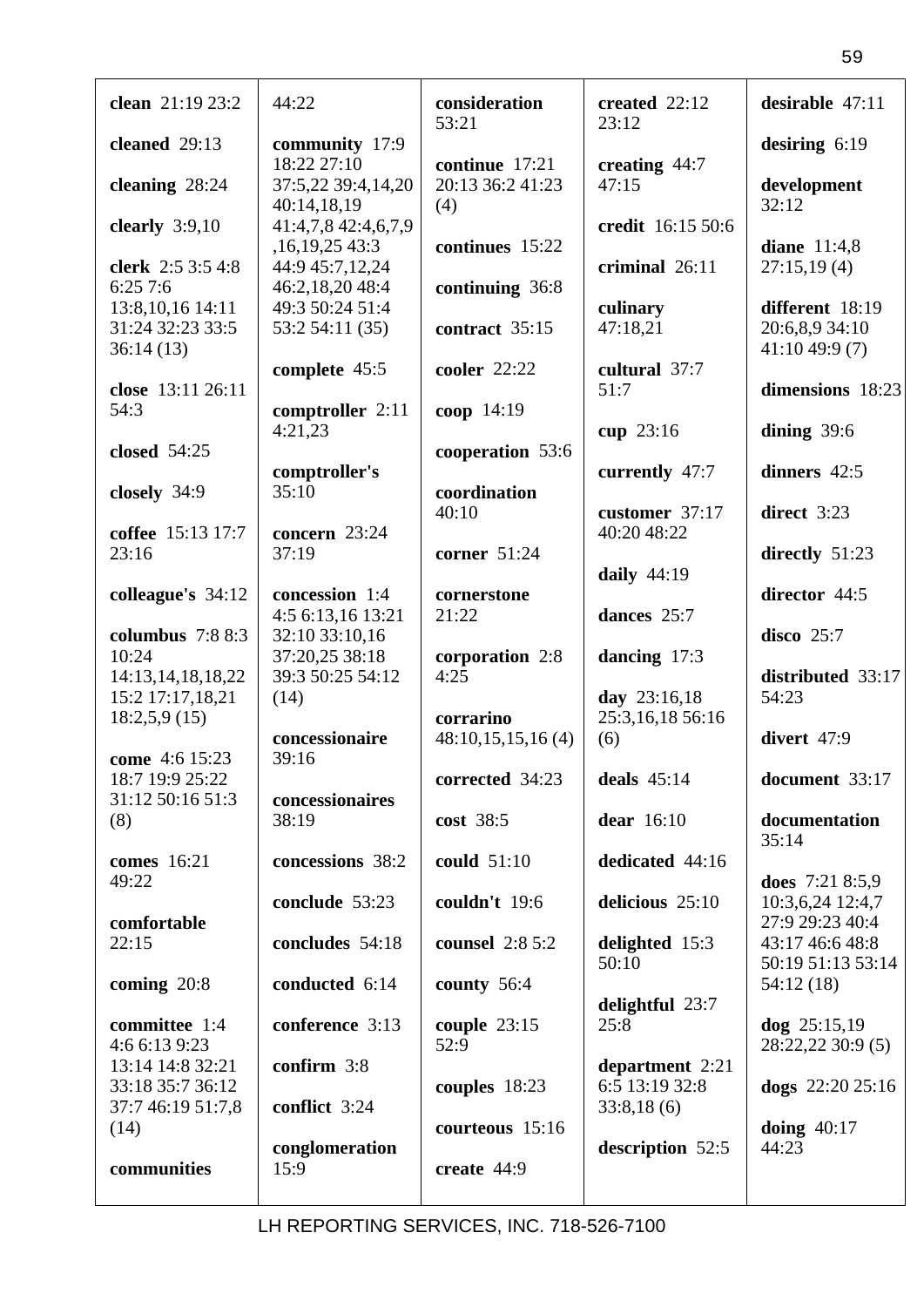| done 16:12 17:13<br>20:15 32:3 39:17  | elements 47:22                                        | 30:20 45:10 52:8                 | exactly 12:24                                     | far $7:4,6,8,36:7$<br>(4)              |
|---------------------------------------|-------------------------------------------------------|----------------------------------|---------------------------------------------------|----------------------------------------|
| 43:3(6)                               | elizabeth 36:25<br>37:2                               | envisioned 15:19                 | example 45:7                                      | fcrc $3:54:57:7$                       |
| donovan 6:2                           | else 10:3,6                                           | equals $45:16$                   | exceedingly 23:2                                  | 31:1453:20(5)                          |
| douglas $2:13$<br>5:15,16             | 12:4,7,18 27:4<br>29:23 40:4 43:17<br>46:6 48:8 50:19 | eric 21:17 25:4<br>29:18         | excellent 15:7,11<br>29:9                         | fcrc@mocsnycgo<br>$\mathbf{v}$ 13:13   |
| down 18:18 21:7<br>22:11 23:15        | 51:13 53:14 54:17<br>(15)                             | error 18:12                      | excited 37:10<br>52:22 53:10                      | feeding $23:4$                         |
| 30:9,17 49:23 (7)                     | <b>email</b> 13:12                                    | especially 45:11<br>50:15        | excuse 9:6                                        | feel 18:21 22:15<br>23:3               |
| drink 17:7 30:19                      | employed 16:11                                        | establish 51:9                   | executive 44:4                                    | felt 25:13                             |
| drive $15:5$                          | employment                                            | establishment                    | expect 35:24                                      | female $4:20$                          |
| duchnik<br>$10:6, 10, 17$ $11:4, 5$ , | 47:2,3,8,12(4)                                        | 21:21                            | expensive 38:8                                    | 12:9,1332:2,5(5)                       |
| 8,8,10,13,23 12:2                     | encourage $51:2$                                      | et 15:10                         |                                                   | few 19:24 35:22                        |
| 27:15(12)<br>during 3:20 8:19         | end 38:5,21 39:5<br>41:3,342:10(6)                    | even 47:18 48:19<br>52:18        | experience 21:23<br>27:9 39:6 44:5<br>47:18,19(6) | fighting $44:19$                       |
| 21:23 25:13                           |                                                       |                                  |                                                   | figures 42:17                          |
| 29:4,11(6)                            | endeavor 37:13                                        | evenings 30:14                   | exposure<br>47:24,25                              | filtered 52:21                         |
| dykman $38:2$                         | engage $45:25$                                        | event 23:11<br>40:10             | expressed 39:20                                   | final $34:2354:24$                     |
| e $56:2,2$<br>each 3:15 7:17          | engagement<br>44:10                                   | events 25:6 40:23<br>42:5,14(4)  | extension 22:13                                   | finally $37:11$                        |
| 9:23,24 12:21<br>$13:2$ 17:24 $(7)$   | enhancing $44:25$                                     | ever 28:21 48:23                 | extraordinary<br>19:22 20:10                      | find $19:622:25$                       |
| earlier 35:15                         | enjoy 17:6 22:10<br>23:17                             | every 7:17 16:16                 | f 56:2                                            | fine $8:239:21$                        |
| ease 3:16 4:13                        | enjoyable 15:14                                       | 19:7,24 25:3<br>26:10 29:12,13   | facility 32:13                                    | first 10:18 13:17<br>14:6 16:6,22 30:7 |
| eat 44:18                             | 19:5                                                  | 37:23 39:16 (10)                 | fact 16:13                                        | 32:19 35:6 49:5                        |
|                                       | enjoying $15:15$                                      | everybody 3:9                    |                                                   | 50:4,8 52:2 (12)                       |
| echo 21:15                            | enough $37:18$                                        | 10:24 15:21 21:20<br>25:10 27:3  | faint $34:7$                                      | five $21:10\,34:25$                    |
| eckelman 19:15                        | 44:18                                                 | 29:2,18 30:21<br>31:5 41:5 42:11 | family $18:23$<br>22:19 25:5 29:7                 | folks $31:1841:15$<br>52:14,2253:10(5) |
| economic 52:8                         | ensure 54:12                                          | 43:2(13)                         | 38:442:19(6)                                      | followup $35:21$                       |
| education 44:10                       | entertainment                                         | everyone 3:4,8                   | fan $27:5$                                        |                                        |
| efficient 15:16                       | 17:2                                                  | 8:4 9:13 24:3,24<br>36:854:5(8)  | fans 29:17                                        | food 13:25<br>15:7,11 16:24            |
| effort 36:6                           | entire 20:3 41:6<br>42:9 54:21 (4)                    | everything                       | fantastic 30:20                                   | 18:24 21:13 22:25<br>25:9 26:13 29:8   |
| either 3:22 51:6                      | environment                                           | 21:19,19 22:19<br>36:3,752:3(6)  | 52:7                                              | 32:13,14 37:16<br>44:11,14 49:12       |
|                                       |                                                       |                                  |                                                   |                                        |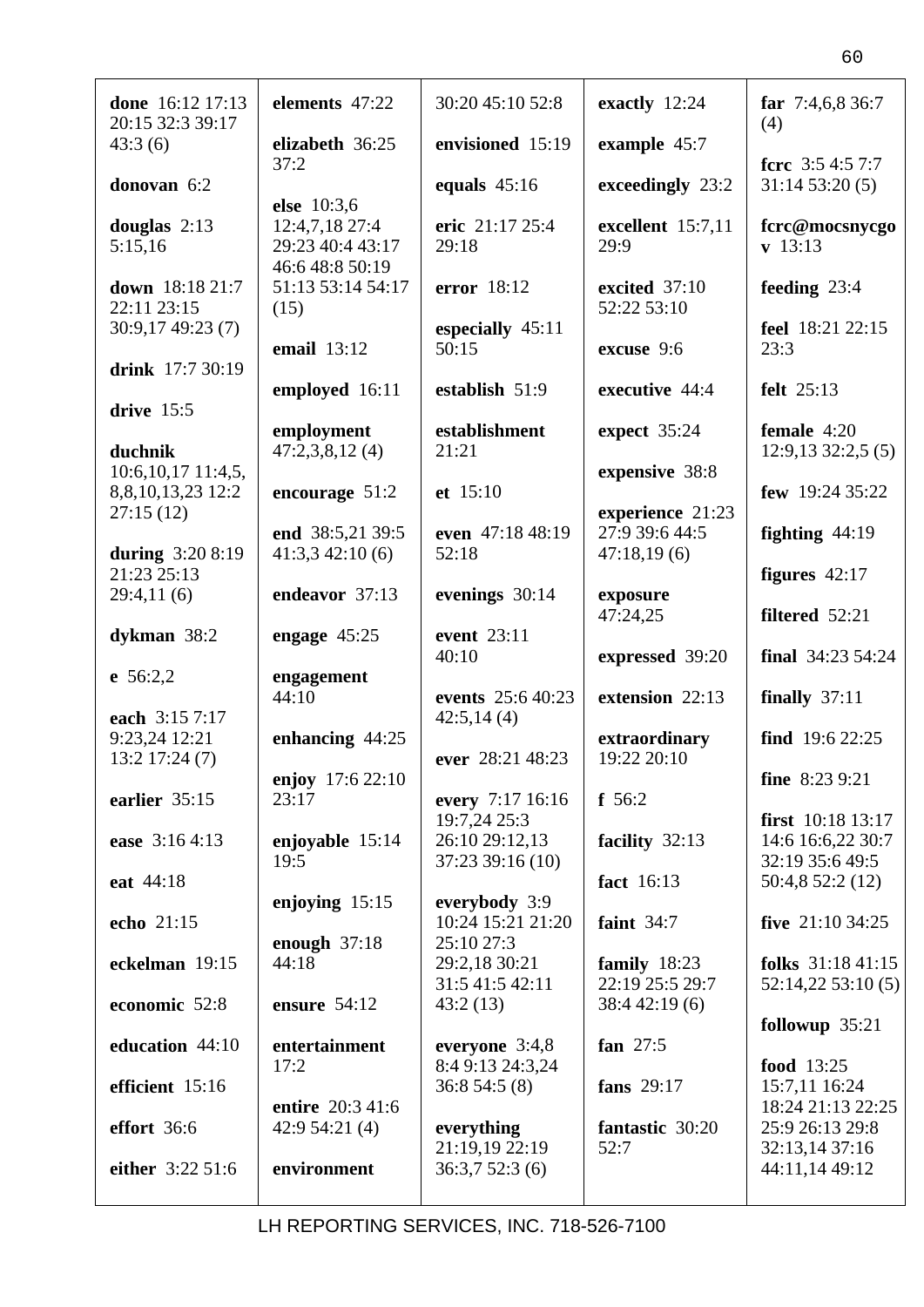| (16)                                    | 56:11                                 | gonna $41:13$<br>50:11 52:11               | happened 28:21                             | her 16:9 26:10                       |
|-----------------------------------------|---------------------------------------|--------------------------------------------|--------------------------------------------|--------------------------------------|
| fort $8:12\,33:13$<br>35:16 50:11 52:16 | future $45:13$                        | good 3:3 4:2                               | happy $23:20$<br>31:11 52:25               | here<br>4:3,11,15,20,24              |
| (5)                                     | gain $47:17$                          | 15:16 22:18<br>29:8,15                     | 53:8,10(5)                                 | 5:4,7,11,20 8:5<br>9:13,14,15 12:14  |
| forum 10:18                             | gateway 32:11                         | 37:16,17,18(9)                             | has $6:14,19$ 17:13<br>18:25 24:24 30:21   | 29:16 45:17 48:18<br>50:16(18)       |
| forward 19:7<br>21:13 24:14 25:2        | gaudy 49:8                            | gorgeous 25:16                             | 31:3,5 39:17<br>45:19 49:12,25             | hereby 56:8                          |
| 36:4 39:23,25<br>42:8(8)                | gem 31:8,10                           | got 29:13                                  | 52:12 54:4 (14)                            | hereunto 56:15                       |
| four $34:244:15$                        | general 12:10,11                      | gotten $27:5$                              | having $15:16$                             | hi 16:4 18:11                        |
| franchise $1:44:5$<br>6:12              | generous $22:16$<br>get 3:6 10:7 32:2 | gracious $42:18$                           | he $49:20,21,21$<br>he's 49:21             | $20:24$ 27:18 (4)<br>high 16:22 39:5 |
| frank $43:20$                           | 35:18 47:25 52:13<br>(6)              | grateful $20:12,17$<br>great 6:9 15:13     | health $45:10$                             | 41:3 42:10 44:9<br>47:16 48:2 (7)    |
| frequent 48:22                          | getting $30:13$                       | 16:24 43:9 49:23<br>50:6,17 52:11          | hear 3:8,9 22:24                           | highend 39:6                         |
| fresh 18:25 44:18                       | 41:17                                 | 53:5(9)                                    | 23:14 33:22,25<br>34:2 41:19 43:9          | 49:6,11                              |
| friend $16:10$                          | gibson $5:12$                         | $greg 7:6$                                 | 51:1652:25(11)                             | $\lim$ 16:11                         |
| 23:17 26:9 30:24<br>(4)                 | gin 7:13 26:21,24                     | <b>gregg</b> $2:63:4$<br>7:3,16 8:14 53:22 | heard 6:19 31:22<br>33:2 36:17 52:4        | his 21:17 25:5                       |
| friendly 18:21                          | giuliano 43:20                        | (6)                                        | 53:17(6)                                   | hitting $24:8$                       |
| 21:12,12,13,20<br>25:11,15 26:15        | give 10:15 21:16<br>50:5              | group 23:8,8<br>30:12                      | hearing $1:3,9$<br>3:12 6:12,14 9:4        | <b>hold</b> 29:3                     |
| 29:7,8 38:4 (11)                        | given 3:22 13:10                      | $grow$ 45:3                                | 10:4,13 12:5,8,20<br>13:12,15 14:10        | hope 15:22 18:6<br>19:8 25:21 39:22  |
| friends 16:20<br>23:8,9                 | giving $10:12$<br>40:13 47:23         | growing $45:2$                             | 35:23 36:9<br>54:3, 19, 21, 23, 25<br>(21) | 50:25(6)<br>hopeful $52:14$          |
| front 49:20                             | glad 20:14                            | grown $28:17$<br>40:21                     | heights $44:13$                            | hoping $36:2$                        |
| fruit $44:19$                           | go 7:3 9:21 12:25                     | guess $48:24$                              | 46:15 48:18 50:5<br>51:22(5)               | hospitality                          |
| frying $11:15$                          | 14:22 20:13<br>22:11,14 24:13         | 51:23                                      | <b>held</b> 1:10 3:12                      | 45:15,15                             |
| full 14:16 16:2<br>20:22 22:6 24:16     | 25:17 26:12 30:17<br>34:10(12)        | guy 49:21                                  | hello 3:3 16:18                            | hours $44:16$                        |
| 26:22 27:16 28:5<br>30:3 36:22 48:13    | <b>goal</b> $41:642:2$                | hamburgers<br>15:13                        | 22:18 28:25 (4)                            | how $16:822:18$<br>23:547:19(4)      |
| 51:18(12)                               | 45:6,24(4)                            | hand 56:16                                 | help $24:13\,42:12$<br>51:8                | however 35:21                        |
| functioning 41:9                        | going 8:2 12:25<br>18:18 21:9,14      | handle $49:22$                             | helpful $22:17$                            | hudson $15:6,15$                     |
| functions 42:12                         | 23:20 38:10<br>39:3,23 41:15          | handson 44:21                              | helping $40:23$                            | huge $27:4$                          |
| further 21:7                            | 42:3,1552:23(13)                      |                                            |                                            |                                      |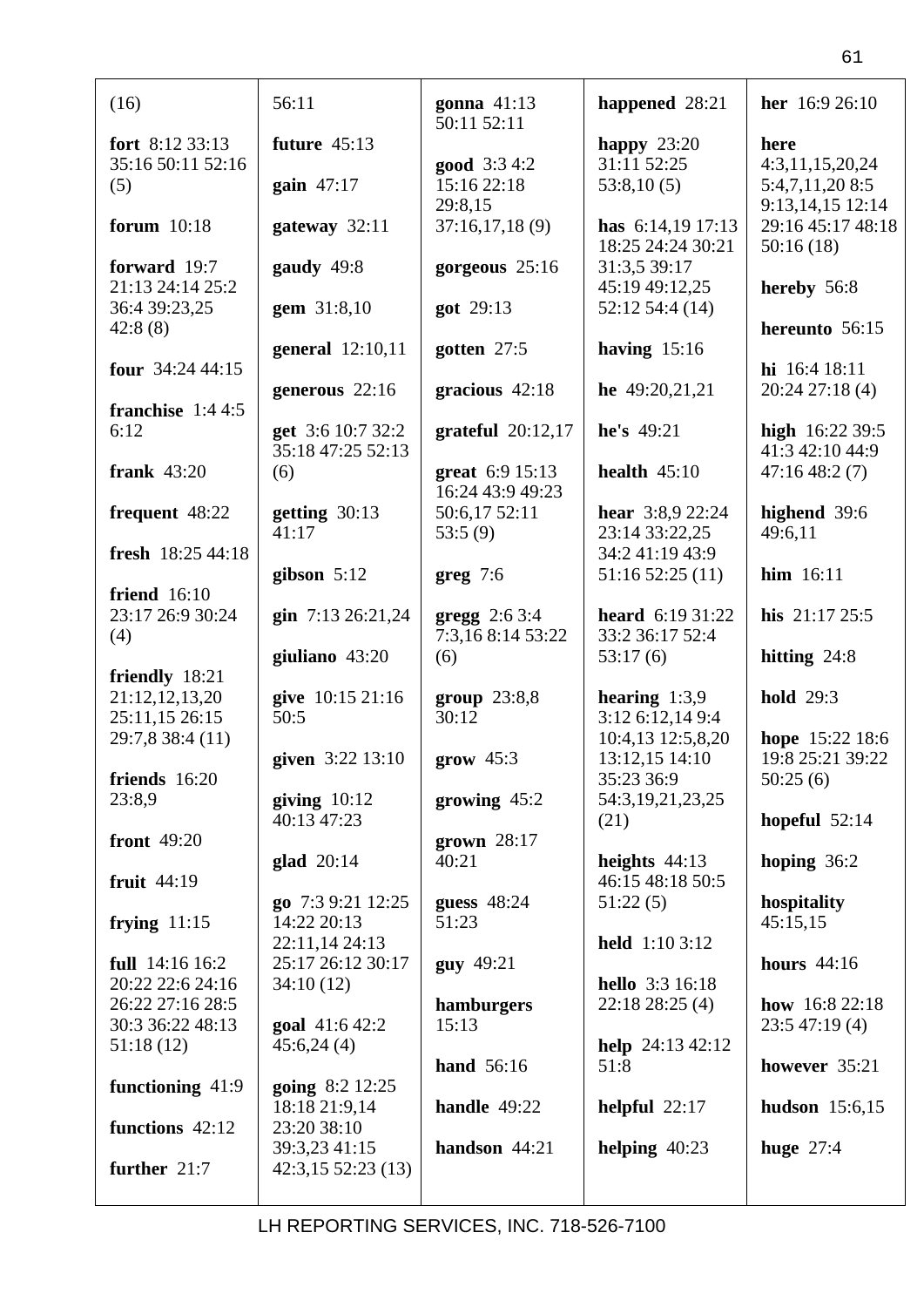| hunger $44:20$       | inequality 45:11      | 29:7,7,8,9                       | 45:23(5)               | 20:14 25:14 26:18                   |
|----------------------|-----------------------|----------------------------------|------------------------|-------------------------------------|
| hyphen $37:3$        | instead 34:25         | 30:20,21 31:14<br>32:17 33:15    | julie 2:7 4:19         | 27:5,11 30:23<br>31:3 37:12,15      |
| i'd $3:7$ 14:7 16:11 | intact 42:8           | 34:7,7,12,19 35:9<br>36:25 37:20 | jumped 8:19            | 38:13,21,23,23<br>39:5 41:2 42:2,13 |
| 32:20 36:19 46:21    |                       | 38:2,6,16 39:3                   |                        | 47:10                               |
| 47:1348:10(8)        | <b>intent</b> 13:21   | 40:8,25 42:3,25                  | just $8:249:19$        | 49:8, 16, 16, 17, 18                |
|                      |                       | 43:8,2044:8                      | 10:20 11:13            |                                     |
|                      | 32:10 33:10           |                                  |                        | 50:22 51:6 (31)                     |
| i'm $7:25$ 10:10,18  |                       | 45:6,12,13,17,24                 | 16:23,25               |                                     |
| 12:2 14:22 15:2      | interested 56:14      | 46:8,13 48:2                     | 17:5,7,8,9,14          | knowledgeable                       |
|                      |                       |                                  |                        |                                     |
| 17:14,19,22          |                       | 49:18 50:23,25                   | 21:15 23:6,17          | 42:18                               |
| 20:12,14,16 22:9     | interference          | 51:2,20 52:17,19                 | 24:23 25:8,17,19       |                                     |
| 23:3,19 26:25        | 41:18                 | 54:25 56:8 (102)                 | 29:15,17 30:10,14,     | known 8:11 16:7                     |
|                      |                       |                                  |                        |                                     |
| 27:10 31:11,13       |                       |                                  | 16, 18, 20, 25         |                                     |
| 34:6,11 41:13,15     | interfering 41:19     | <b>island</b> 2:20 8:17          | 31:14,18 35:12,22      | kochman $40:8,9$                    |
|                      |                       |                                  |                        |                                     |
| 44:2 51:21 52:25     |                       | 9:3                              | 37:15 38:24            | 41:25 42:23                         |
| (26)                 | interjects 23:24      |                                  | 41:13,25 42:9,16       | 43:13,14(6)                         |
|                      |                       | issues $44:11$ 47:6              | 47:21 50:21,24         |                                     |
|                      |                       |                                  |                        |                                     |
| i've $16:7,2020:6$   | interrupt 27:24       |                                  | 51:8 52:2 54:5,8       | $1\,5:12$                           |
| 21:2 27:2,4,5        |                       | <b>item</b> $6:23,25$            | (43)                   |                                     |
|                      |                       |                                  |                        |                                     |
| 28:17 48:18 (9)      | interruption 11:6     | 7:17,22 8:6                      |                        | lander 4:23                         |
|                      |                       | 9:14,16,17,20,25                 | kaplan $7:12$          |                                     |
| identify $4:12$      | <b>into</b> $9:21,25$ | 10:15 12:10,12                   | 28:8,12                | large $23:8$                        |
|                      |                       |                                  |                        |                                     |
| 10:25 34:15          | 15:21 33:20 39:22     | 13:17,20 29:24                   |                        |                                     |
|                      | (5)                   | 31:23,25 32:9                    | katsorhis 2:12         | lasargue 7:13                       |
|                      |                       |                                  |                        |                                     |
| impeccable 49:13     |                       | 33:3,6,9 36:18                   | 4:22,22 9:18,19        | 26:3,4,5,5,7(6)                     |
|                      | introduce 21:4        | 40:5 43:18 46:7                  | 10:235:9,10(8)         |                                     |
| importance 48:3      | 51:4                  | 48:9 50:20 51:14                 |                        | last 16:17 21:10                    |
|                      |                       |                                  |                        |                                     |
|                      |                       | 53:15,18(31)                     | keefe $2:16$           | 37:2 43:12,22                       |
| important 17:8       | introduced 30:8       |                                  |                        |                                     |
|                      |                       |                                  |                        |                                     |
|                      |                       |                                  | 5:20,20                | 52:9(6)                             |
| 37:21 38:3 39:2      |                       | items $6:23$                     |                        |                                     |
| 45:1247:5(6)         | invitation 53:3,4     | 35:21,22 38:22                   | keep 16:11 42:7        | lastly 8:9                          |
|                      |                       |                                  |                        |                                     |
|                      |                       | 41:353:25(6)                     |                        |                                     |
| importantly          | involve 45:25         |                                  | keeping $17:15$        | learn $50:10$                       |
| 47:19                |                       |                                  |                        |                                     |
|                      |                       | its $50:4,8$                     |                        |                                     |
|                      | involved 11:16        |                                  | kenisha $2:95:3$       | lease 17:11 20:15                   |
| inc 13:22            | 42:17                 | jeffrey $7:119:7$                |                        | 21:2444:7(4)                        |
|                      |                       |                                  |                        |                                     |
|                      |                       | 20:21,25(4)                      | <b>key</b> 42:17 45:13 |                                     |
| included 38:6        | is $3:4,124:46:9$     |                                  |                        | <b>leave</b> 18:2 27:20             |
|                      | 7:6,20,22 8:16        | jewel 52:17                      | kids 38:14             |                                     |
|                      |                       |                                  |                        |                                     |
| including $40:22$    | 9:3,13,18,25 10:17    |                                  |                        | $let$ 12:15                         |
|                      | 11:4,7,15,16          | job 16:13 20:16                  | kind 10:18 22:16       |                                     |
|                      |                       | 25:13                            |                        |                                     |
| incredible 26:8      | 15:11,14 16:15,24     |                                  | 30:10,14               | <b>let's</b> 18:6                   |
| 31:2                 | 17:18 18:25           |                                  | 38:9,12,14,17          |                                     |
|                      | 19:4,21,25            | <b>john</b> $2:12,134:22$        | 49:5,9 50:3,4,8        | letters 39:21                       |
|                      |                       |                                  |                        |                                     |
| incredibly 25:11     | 20:3,7,10,24 21:11    | 5:15 9:18 35:10                  | 52:21(14)              |                                     |
|                      | ,11,12,13,19,19,20    | (6)                              |                        | <b>level</b> 44:9                   |
| indicate 6:22        | ,20                   |                                  | kinds $18:24$          |                                     |
|                      |                       |                                  |                        |                                     |
|                      | 22:8, 13, 16, 18, 25  | johnson $7:12$                   |                        | levine $5:22$                       |
| indicated 35:2       | 23:6,20 24:25         | 22:5,8,928:2(5)                  | knew 30:11             |                                     |
|                      | 25:5,9,11,22          |                                  |                        | license $32:16$                     |
|                      |                       |                                  |                        |                                     |
| individuals          | 26:8, 13, 14 27:8, 18 | juliano                          | know 12:15             | 33:14                               |
| 17:20,23             | 28:15,20,24           | 43:19,23,24 44:2                 | 16:8,9,9 17:5,10       |                                     |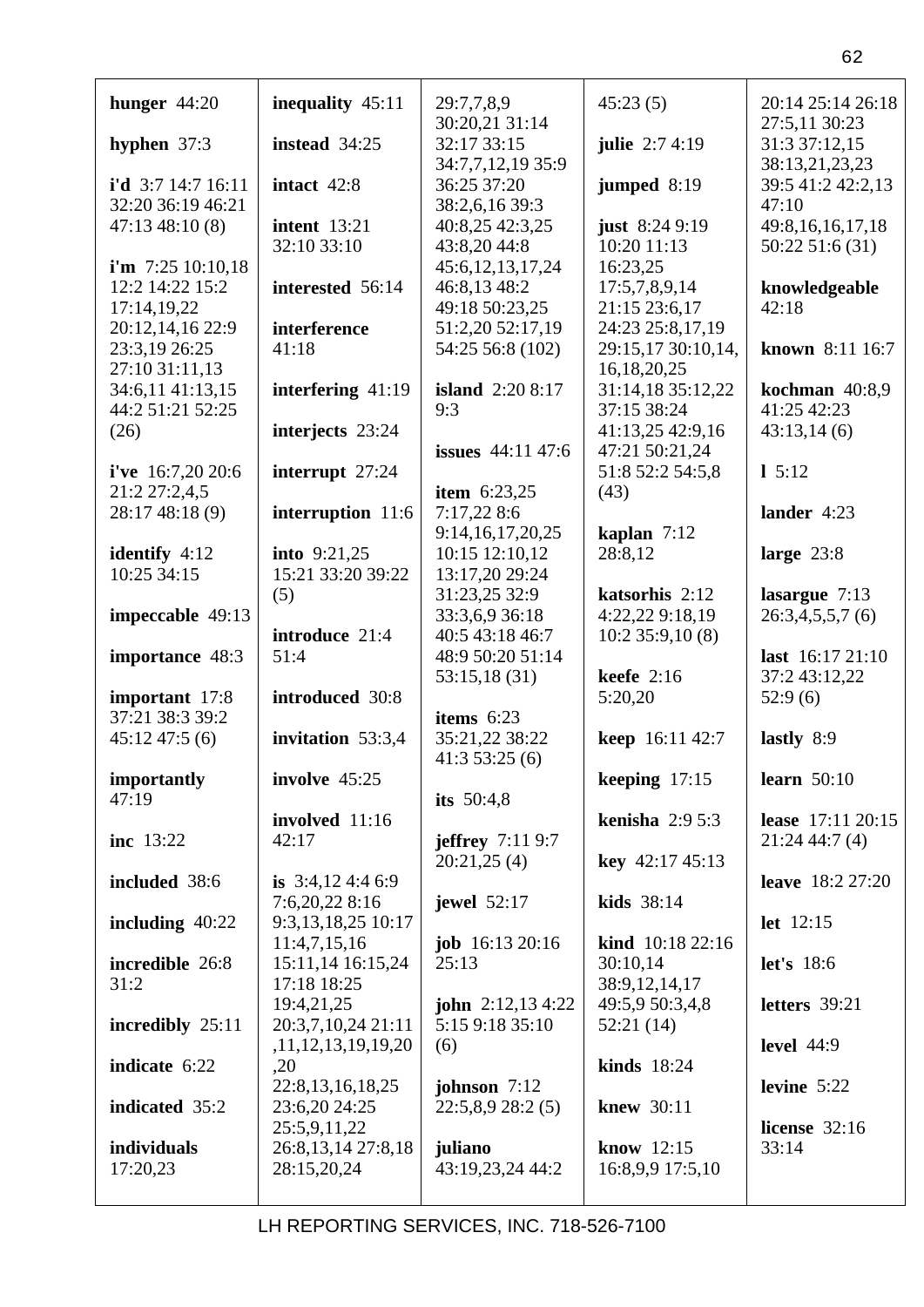| licensees 38:20          | logistics 40:23<br>42:13 | male 11:25 16:18  | mayor $2:4,7$<br>4:10,18(4) | minutes 13:4<br>35:23 |
|--------------------------|--------------------------|-------------------|-----------------------------|-----------------------|
| licensing 38:7           |                          | manage $47:20$    |                             |                       |
| 46:19 51:8               | long 16:7 25:18          |                   | mayor's 35:14               | mirtha $2:155:10$     |
|                          | 40:19                    |                   |                             |                       |
|                          |                          | management        |                             |                       |
| life 18:24               |                          | 2:105:6           | me 3:8,9 8:4 9:6            | missed 28:10          |
|                          | longtime 37:8            |                   | 17:17 18:3 27:20            |                       |
| light $38:13$            |                          | manager 40:24     | 28:3 33:25 41:12            | <b>mobile</b> 13:25   |
|                          | look 19:7 21:13          |                   | 44:5 48:3 51:16             | 32:14                 |
| lighting 19:4            | 25:2 39:24 42:5,8        | manhattan 2:16    | (13)                        |                       |
|                          | 48:20 54:9 (8)           | 5:19,21 14:3      |                             | mocs 7:21             |
| like 3:7 8:3 10:13       |                          | 26:17 31:10 33:14 | meal 38:14                  | 35:17,21 36:6 (4)     |
| 14:7 15:7,12             | looking 38:6             | 46:15,17 50:14    |                             |                       |
| 16:11 17:4 21:4          |                          |                   | meals $42:14$               |                       |
|                          |                          | (10)              |                             | moment 35:25          |
| 22:13,19 23:3            | looks 37:9 38:7,8        |                   |                             |                       |
| 27:3 32:20 35:6          | 49:21(4)                 | manhattan's       | mean 17:10                  | more 19:8 23:21       |
| 36:19 37:9               |                          | 37:6              |                             | 30:15,15,15 34:9      |
| 38:8,17,22 46:21         | lori 7:10 19:12,13       |                   | meet 23:16 30:16            | 39:7 47:8,18          |
| 47:13 48:10              |                          | many              | 51:5                        | 52:19(10)             |
| 49:7,21 (25)             | <b>lorris</b> 36:19,24   | 15:19,20,20,23    |                             |                       |
|                          | 37:2,3 39:12 43:8        | 16:8 18:7,19,19   | meeting $11:7$              | morning $22:18$       |
| $\ln 2:105:7,7$          | $50:21$ $54:15(8)$       | 19:8 25:21 37:12  | 27:23                       | 28:23 35:16           |
|                          |                          | (11)              |                             |                       |
| linda $7:11$             | lot 20:6 23:4            |                   | meetings 29:4               | most 19:21 47:4       |
| 28:7,10,12,15(5)         | 40:17 41:18 47:6         | march 1:6 29:5    |                             | 53:8                  |
|                          |                          |                   |                             |                       |
|                          | (5)                      | 56:10,16(4)       | member 9:24                 |                       |
|                          |                          |                   |                             |                       |
| line $16:22$ 34:10       |                          |                   |                             | moving $36:3$         |
|                          | <b>love</b> 19:23        | marietta 7:13     | members 14:7                |                       |
| list $7:421:8$           |                          | 26:3,4            | 32:20 35:7 36:11            | $ms\;4:2,11,15,19$    |
| 27:25                    | <b>loved</b> 18:18       |                   | (4)                         | 5:3,7,10,20 6:9       |
|                          |                          | marina 38:2       |                             | 7:15 10:6,10,17       |
| literally 28:16          | lovely $11:17$           |                   | <b>memo</b> 34:5,22         | 11:4, 10, 13, 23      |
|                          |                          |                   |                             |                       |
|                          | 25:5,9 26:14             | mark $5:22$       |                             | 12:2,21 13:2          |
| little 38:8 50:4         | 37:16(5)                 |                   | mention 35:12               | 14:5,10 16:4,19       |
|                          |                          | marriage 56:13    | 38:16                       | 18:11,16 19:13,17     |
| live 11:8 19:17          | low $41:3$               |                   |                             | 21:6 22:2,8           |
| 20:25 24:19              |                          | mary $48:15$      | mentioned 25:15             | 24:18,23 26:4,7       |
| 27:6,7 28:16             | lower $38:4,21$          |                   |                             | 27:18,22,24           |
| 29:16 48:17 49:15        |                          | material          | menu 38:6 54:10             | 28:7,14 29:25         |
| (10)                     | lowkey $17:4$            | 35:18,20          |                             | 30:5 31:24            |
|                          |                          |                   | met 25:5                    | 32:4,18,23 33:4,22    |
| lived $26:1727:2$        | made 13:9 29:11          | matter $13:20$    |                             | 35:4 36:10,19,24      |
| 39:1848:18(4)            | 36:654:22(4)             | 32:9 33:9 56:14   | michelle 7:12               | 39:12 43:8            |
|                          |                          |                   |                             |                       |
|                          |                          | (4)               | 21:624:15,18(4)             | 48:10,15 50:21        |
| living $18:17$           | maggie 29:17             |                   |                             | 53:22 54:15,17        |
|                          |                          | may 11:23 13:7    | microphone 3:19             | (60)                  |
| $liz$ 50:23              | maintenance              | 14:24 18:2 24:21  | 34:9                        |                       |
|                          | 13:23 32:13 33:13        | 27:24 28:10,12    |                             | much 11:20,22         |
| $\text{llc} 8:11\,32:11$ |                          | 41:23 46:10,11    | microsoft 1:10              | 12:3 18:6 22:10       |
| 33:11                    | major 37:25              | 47:9,17(13)       | 3:13                        | 23:19 25:17 32:6      |
|                          |                          |                   |                             | 34:13,14 43:16        |
| local $44:24$            | make 9:20 54:20          | maybe $23:15$     | minute $39:10$              | 46:354:16(13)         |
| 47:3,16,16(4)            |                          | 52:18             | 42:22 45:21                 |                       |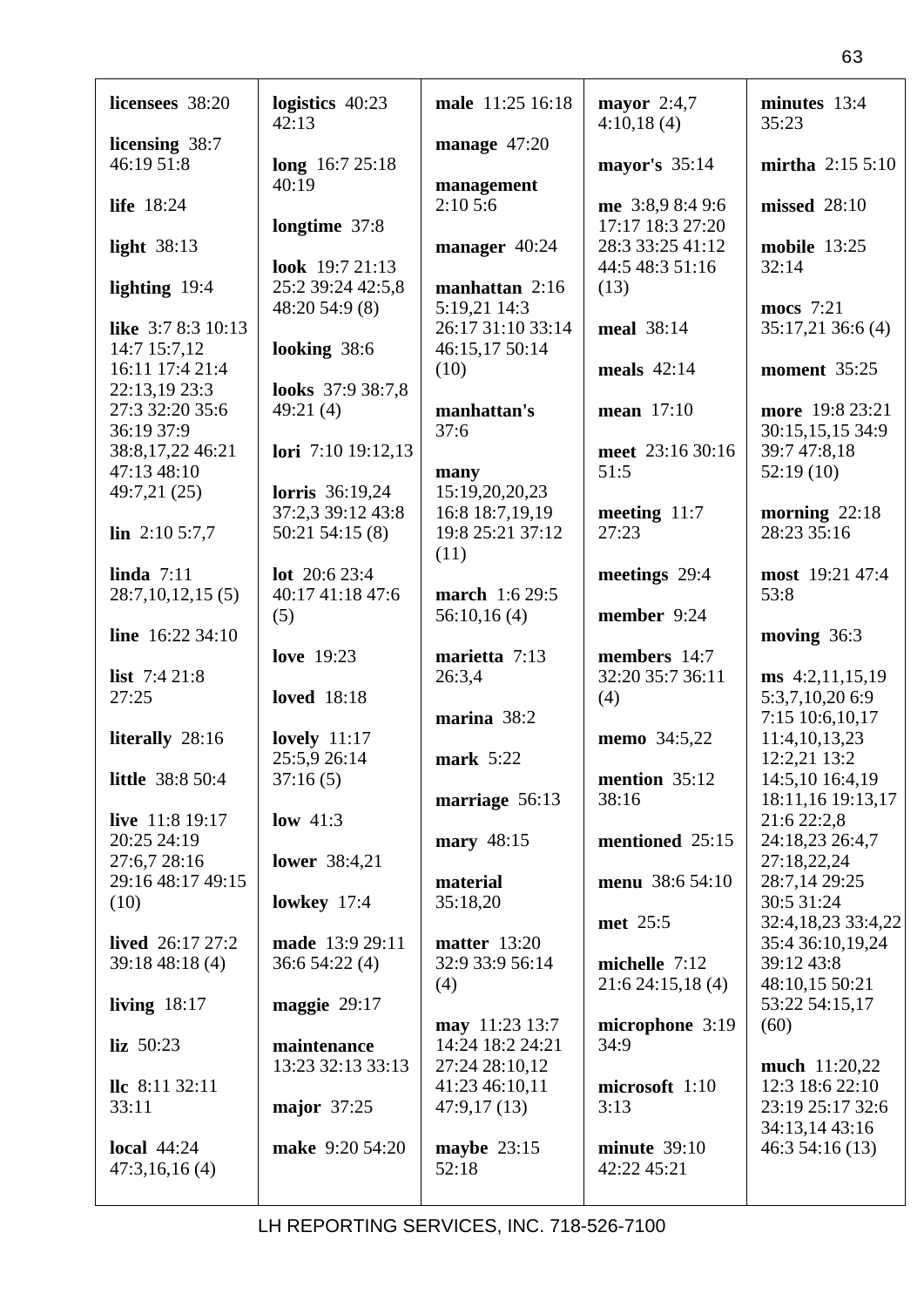| muffins $38:22$                       | neighborhood                           | noted 8:24 55:3                      | one's 22:14                        | osborne 7:9                          |
|---------------------------------------|----------------------------------------|--------------------------------------|------------------------------------|--------------------------------------|
| music $19:3$                          | 11:9 18:17 22:10<br>25:23 26:25 27:7   | notforprofit 44:4                    | only 3:21 10:8,11                  | osbourne 15:25                       |
|                                       | 28:21 37:8 39:18                       |                                      | 17:19 31:8 37:19                   | 16:4,5,19 26:9                       |
| musicians 25:7                        | 49:7,10,19 50:13                       | nourishment                          | 38:9 39:5                          | 27:18,19,22(8)                       |
|                                       | 52:12(14)                              | 45:9                                 | 44:15,1752:8(11)                   |                                      |
| must 6:21 13:10                       |                                        |                                      |                                    | other 11:15                          |
| 15:11                                 | neighbors 27:6                         | now 4:6 18:17                        | open 17:15 29:5<br>31:6 40:25 47:7 | 17:23 20:7 25:7                      |
| mute 3:19                             | 49:15 52:7,23<br>53:9(5)               | 31:18,22 33:2<br>34:3 36:17 53:17    | (5)                                | 36:11 37:25 39:24<br>40:22 47:22 (9) |
| 24:4,5,12 41:16,21                    |                                        | 54:25(9)                             |                                    |                                      |
| (6)                                   | never 30:10                            |                                      | opened 19:25                       | otherwise 24:9                       |
|                                       |                                        | number 7:22 8:6                      | 48:24                              | 34:10                                |
| muted 24:6,9                          | new 6:16,17                            | 9:15,16,17,20                        |                                    |                                      |
|                                       | 13:18 32:7 33:7                        | 12:10 13:20 32:9                     | opening 39:25                      | our 21:22 25:23                      |
| my 4:3 8:15 9:7<br>10:17,19 11:4,7,14 | 34:19 40:10<br>44:7,17 45:3            | 33:9 48:23 (11)                      | operate 13:25                      | 37:22 41:19 44:15<br>45:6,24 47:7    |
| 16:21 20:24 21:5                      | 52:17 56:3,7 (13)                      | nutrition                            | 37:13 40:15                        | 52:22 54:10 (10)                     |
| 22:8 27:25 28:22                      |                                        | 44:17,20 45:8                        |                                    |                                      |
| 29:3 30:9 36:25                       | next 14:11 31:25                       |                                      | operating 38:17                    | out 28:24 38:18                      |
| 37:19 40:8                            | 32:24 33:5 36:15                       | nutritional 45:2                     |                                    | 43:249:20(4)                         |
| 42:2,12 43:19                         | (5)                                    |                                      | operation 13:23                    |                                      |
| 44:5 46:8,13                          |                                        | o'clock 28:23                        | 32:12 33:12 40:24                  | outcome 56:14                        |
| 51:20 56:16 (27)                      | nice 21:20,23                          |                                      | (4)                                |                                      |
| myself 3:22                           | 49:2,25(4)                             | o'keeffe 56:6                        | operations 40:9                    | outdoor 13:24                        |
|                                       | nicole 48:25                           | occasions 18:20                      | 42:4                               | outside 15:15                        |
| name 3:15 4:4                         | 49:13 52:5 53:3,7                      |                                      |                                    |                                      |
| 6:22 9:7 11:4,7                       | (5)                                    | october 29:6                         | operator 54:11                     | over 19:19 44:3,7                    |
| 13:5 14:16 16:2                       |                                        |                                      |                                    |                                      |
| 20:22,24 22:6,8                       | nicole's 44:6                          | off 23:10 32:2                       | opportunities                      | own 22:14                            |
| 24:16 26:22<br>27:16,25 28:5,11       | no 8:8,139:15                          | offering 46:24                       | 46:25 47:3,4,8 (4)                 | <b>owner</b> 14:19                   |
| 30:3 36:22,25                         | 10:5 12:6,18,23                        |                                      | opportunity 6:20                   | 47:14                                |
| 37:2 40:8                             | 14:9 18:4 31:21                        | <b>offers</b> 34:24                  | 9:23 20:13 31:19                   |                                      |
| 43:12,20,22                           | 32:22 36:13 37:3                       |                                      | 44:8 46:4 47:23                    | owners 40:12                         |
| 46:8,13 48:13                         | 38:16 53:16 54:17                      | office 2:7,10 4:17                   | (7)                                |                                      |
| 51:18,20 (32)                         | 56:13(17)                              | 5:5 8:18                             |                                    | page 34:5,21                         |
|                                       |                                        | 35:11,13,14(8)                       | optimistic 52:13                   |                                      |
| nancy 2:10 5:7                        | <b>noise</b> 22:23<br>23:13,25 24:5,10 | often 17:2                           | option $13:24$                     | pan 11:16                            |
| near $25:18$                          | (5)                                    |                                      |                                    | pandemic 16:14                       |
|                                       |                                        | old 15:10 48:20                      | options 38:5                       | 25:13 29:11                          |
| nearby 30:7                           | noises $3:20$                          |                                      |                                    |                                      |
|                                       |                                        | once 36:5                            | order 4:7 11:3,11                  | pandering 8:11                       |
| nearly $27:3$                         | northeast 52:18                        |                                      |                                    | 48:22 51:24                          |
|                                       |                                        | one 3:21 9:15                        | organizations<br>39:15             |                                      |
| necessarily 47:11<br>49:10            | northern 46:14                         | 10:20 11:9 12:18<br>15:22 16:21 18:6 |                                    | pardon 8:4 17:17<br>41:12            |
|                                       | notary $56:7$                          | 19:21 26:15 37:20                    | organized 23:2                     |                                      |
| need 7:16 8:15                        |                                        | 39:10 40:7 41:13                     |                                    | parents 44:25                        |
| 18:3                                  | note 8:15                              | 42:21 45:21 50:22                    | oriented 18:22                     |                                      |
|                                       | 34:4,21,23(4)                          | 54:5,7,17 (20)                       |                                    | park 7:23 8:7                        |
|                                       |                                        |                                      |                                    |                                      |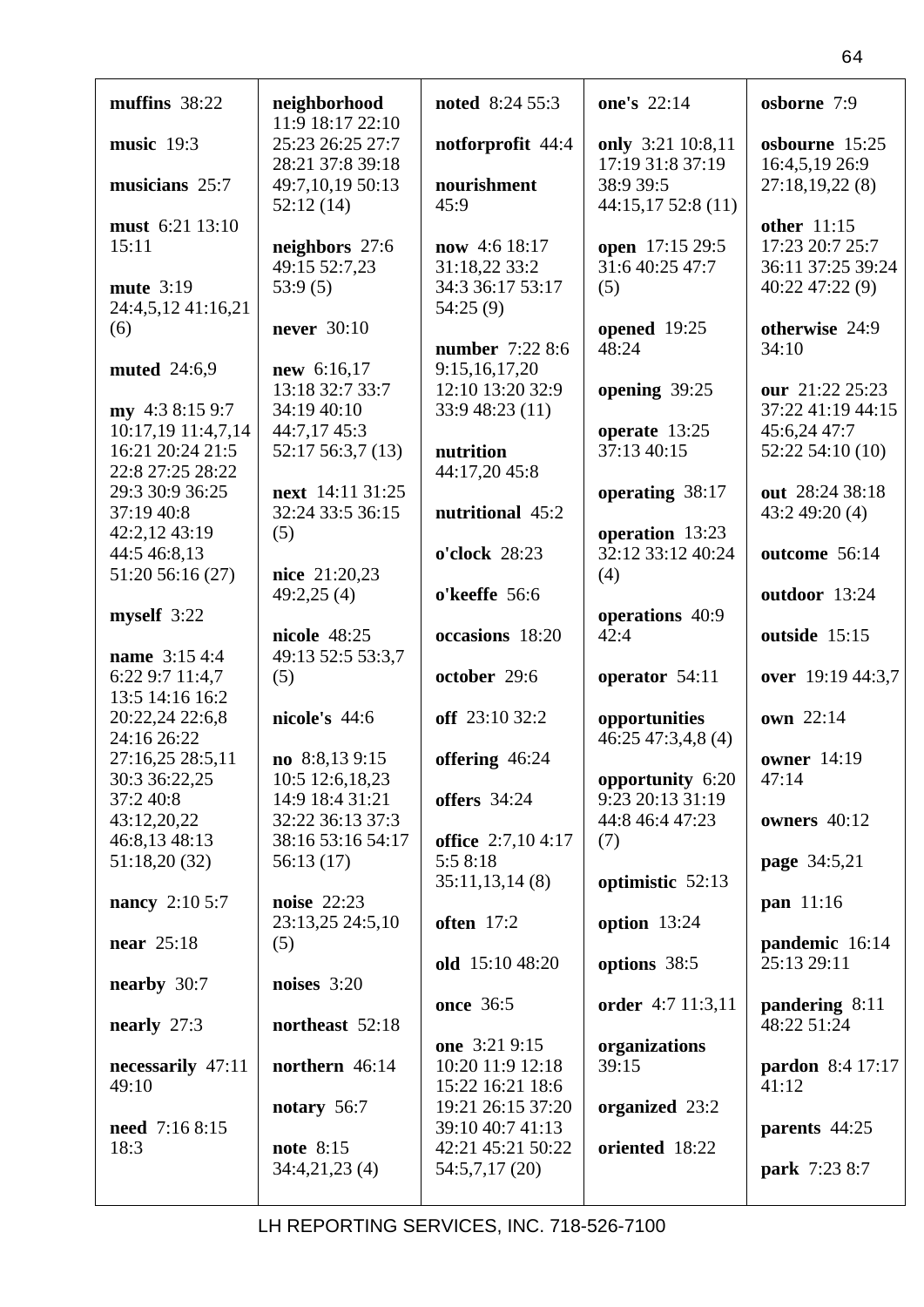| 14:3 32:16 33:14                 | 25:4,9,14,19 26:14                    | planning 40:17                              | principal 45:4                       | 54:21 56:7 (11)                              |
|----------------------------------|---------------------------------------|---------------------------------------------|--------------------------------------|----------------------------------------------|
| 50:12 52:17,21 (8)               | 29:8 38:9 40:14<br>47:9 49:3 50:15    | 41:2                                        | principals 37:13                     | publically 54:22                             |
| parks 2:21 6:6,8<br>13:19 32:8   | 52:15 53:2 (19)                       | playing 19:3                                | 51:3                                 | publicly 6:15                                |
| 33:8,19 34:19<br>35:18 37:6 51:6 | <b>percent</b> 44:13,17               | pleasant 17:5                               | prior 24:24 52:9<br>54:2             | put 31:2                                     |
| 54:4 (12)                        | person $3:21$<br>14:12 17:25 32:24    | please $4:8,12$<br>8:25                     | probably 16:8                        | puts 21:18                                   |
| part 13:9 17:9<br>22:13 45:13,13 | 36:15(5)                              | 10:22,22,23,25<br>13:4,16 14:11,15          |                                      | quality 20:2 39:6                            |
| 47:21 54:23 (7)                  | persons 6:20                          | 16:2 20:21 22:5                             | problem $49:18$                      |                                              |
| participants                     | $10:8,11$ $11:12$ (4)                 | 24:2,4,12,16 26:21<br>27:15 28:4 29:25      | proceed 24:21<br>28:13 46:12         | queens 2:17 5:24<br>6:2                      |
| 40:12                            | pet 21:11                             | 30:2 31:25 32:24<br>33:5 34:4,21            | proceeding 54:24                     | quick 31:15                                  |
| participate 41:11                | phil 6:7 33:21,23<br>34:6,19(5)       | 36:14,21 41:16,20<br>43:12,19,22 48:12      | proceedings 3:7                      | 50:22                                        |
| participation<br>44:21 45:8      | philip $2:22$                         | 51:17(37)                                   | 41:21 56:9                           | quite 17:12 31:4                             |
|                                  |                                       | pleased 27:10                               | productive 51:11                     | r 56:2                                       |
| particular 10:14                 | phone 10:19 32:3<br>34:12             | 44:2                                        | program $47:15$                      | raised $42:19$                               |
| particularly<br>15:12 46:25 48:2 | phonetic 7:10,14                      | pleasure 50:10                              | programs 42:7                        | rather 27:8                                  |
| 49:20(4)                         | 21:1730:6(4)                          | pm 1:2 55:3                                 | 45:2                                 | reach $42:25$                                |
|                                  |                                       |                                             |                                      |                                              |
| parties 56:12                    | piece $50:4$                          | population 44:13                            | projects 40:22<br>41:10              | read 9:25 30:19                              |
| <b>parts</b> 20:7,8              | <b>pier</b> 7:23 10:20                | possibility 34:8                            |                                      | 33:19 34:16 (4)                              |
| <b>party</b> 23:11               | 11:9 12:14 13:22<br>14:2 15:4,22 16:5 | poulis 7:9                                  | proposal 17:12<br>37:10              | ready $3:25$                                 |
| partys $42:14$                   | 17:3,15 18:6,19<br>21:9 22:11 23:20   | 18:11,11,13,16(5)                           | proposers 34:25                      | real 16:15                                   |
| passed 37:22                     | 24:25 26:7 27:5<br>28:17,20 30:8      | present $4:199:3$                           | provide 6:21                         | really $15:18$                               |
| <b>past</b> 26:17 28:18          | 31:11(23)                             | presenting 53:24                            | 14:15,24 16:2<br>20:21 22:5 24:16    | 17:14 20:10 30:10<br>31:9 38:3,10            |
| <b>paths</b> $47:10,12$          | pig 8:11 48:22<br>51:24               | president<br>2:13,14,16,17,205              | 26:21 27:15 28:4<br>30:2 36:22 42:15 | 39:8,24 49:2,5,25<br>50:3 52:12,17,19        |
| <b>paul</b> 40:9 43:10           | pinehurst 37:14                       | : 8, 12, 13, 17, 18, 22,<br>23 6:2 9:3 (14) | 43:11 48:12 51:18<br>(16)            | 53:9 (17)                                    |
| 45:19                            | 40:16                                 |                                             |                                      | received 45:5                                |
| paulette 7:9                     | place 16:24 19:6                      | president's 8:17                            | provided 13:14<br>53:20              | 50:13                                        |
| 15:25 16:4 26:9<br>27:19(5)      | 21:11 25:2,20<br>26:8 29:10 37:16     | pretty $25:17$                              | providing 15:6                       | receives $44:14$                             |
| <b>pause</b> 41:13,24            | 38:9,12 52:15 (11)                    | previous $21:15$<br>38:19 52:4              | <b>ps187</b> 45:4                    | <b>record</b> $3:154:13$<br>9:2,7,13,25 13:9 |
| people $7:17$                    | places 20:7 26:16                     | previously 35:2                             | <b>public</b> 1:3,9 6:11             | 14:17 16:3 20:23<br>22:7 24:17 26:23         |
| 18:24 20:2,8<br>21:12 23:4       | plan $42:2544:6$<br>45:17             | pricing $54:8$                              | 9:4 12:19 13:11<br>14:6 32:19 35:5   | 27:17 28:6 30:4<br>31:17 33:20 34:16         |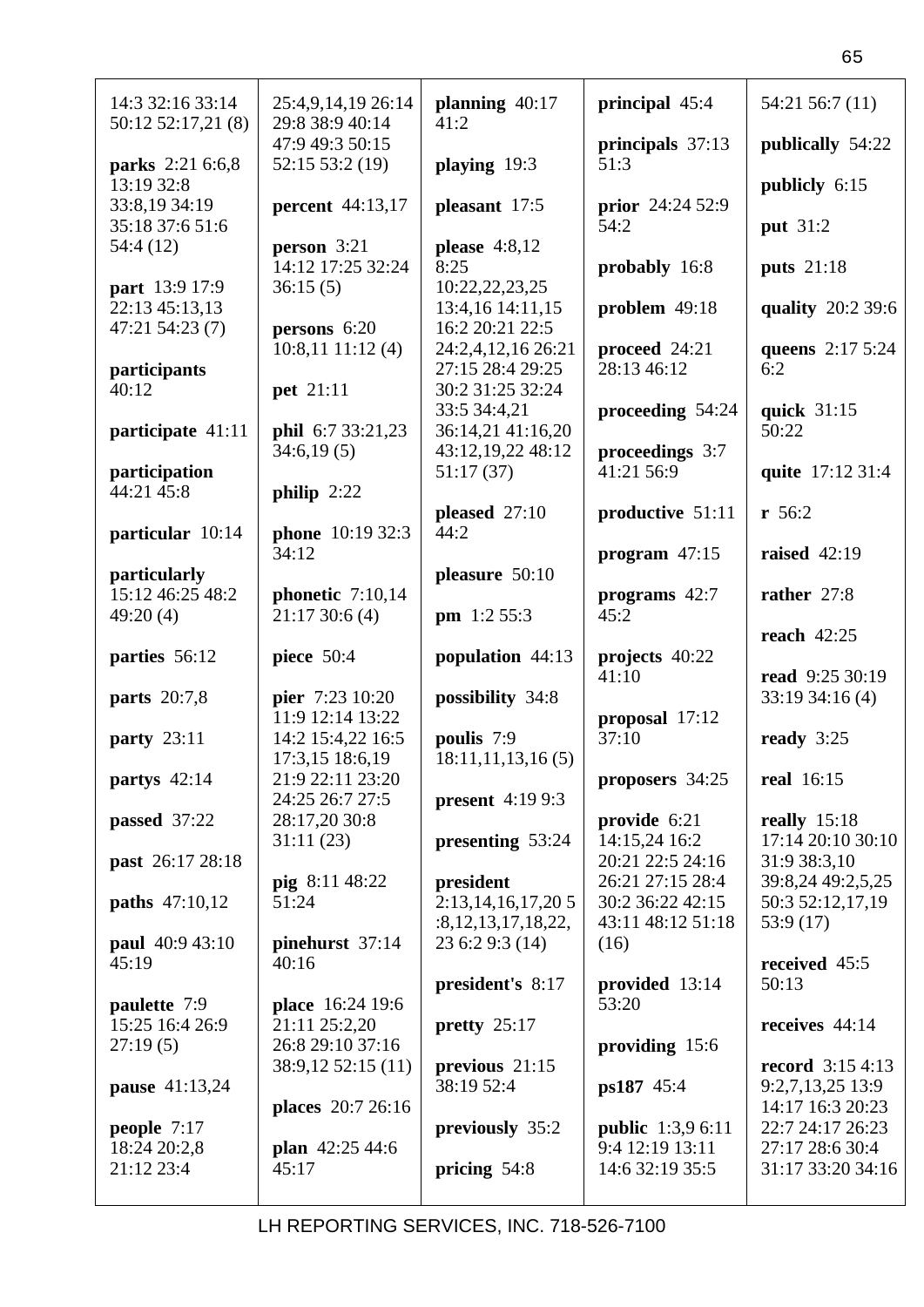| 48:14 51:19<br>54:2,24(23)                               | renovation 13:23<br>33:12                               | retirees $15:10$                           | said 6:25 24:25<br>30:21 31:5 45:19 | 29:9 32:13 37:17<br>45:1646:18(6)         |
|----------------------------------------------------------|---------------------------------------------------------|--------------------------------------------|-------------------------------------|-------------------------------------------|
| records 36:23                                            | repeatedly 39:21                                        | review $1:44:6$<br>6:13 35:20 53:20<br>(5) | (5)<br>sake 7:20                    | services 35:15                            |
| recreation 2:21<br>6:6,8 13:19 32:8<br>33:8,19 34:20 (8) | reporter 22:23<br>23:13,24 54:20<br>56:6(5)             | reynoso $5:17$                             | salads $15:13$                      | serving 39:3 42:8<br>45:20                |
| reference 12:14                                          | representative<br>6:5                                   | rfa $34:5,22$<br>richards 6:3              | sandwiches<br>38:22                 | set 56:16<br>seven $21:10$                |
| reflect 9:2                                              | representing                                            | right $19:18$                              | say 12:24,25<br>15:12 22:17 37:17   | 48:24                                     |
| regard $54:7$                                            | 4:23 5:16,21                                            | ritter 36:19,24                            | 42:2,16 48:21<br>54:9(9)            | several 30:11,12                          |
| register $10:15$                                         | reputation 50:2                                         | 37:3,4 39:12 43:8<br>50:21,23 54:15 (9)    | saying $12:22$                      | shame $21:24$                             |
| registered 11:12<br>17:24                                | request $50:22$                                         | river 19:18                                | 28:25                               | share $47:13$                             |
| regularly 51:5                                           | requested 34:24<br>35:13                                | riverside 7:23<br>8:7 14:2 15:5 27:2       | school $44:15$<br>47:17 48:2        | she $11:15,16$<br>27:20,22(4)             |
| reiterate 24:24                                          | resident 21:3<br>22:9 26:25 28:16                       | 32:16(6)                                   | schools 44:25                       | she's 30:24,25<br>31:2                    |
| related 35:16<br>56:12                                   | 30:7 37:8 46:14<br>51:22(8)                             | ro $7:14$<br>26:21,24,24 (4)               | season $19:7$                       | should $3:21,23$                          |
|                                                          |                                                         |                                            |                                     |                                           |
| relationship<br>51:10                                    | resolution 37:23                                        | <b>role</b> 44:6                           | seating $15:9$<br>second 34:5,21    | $10:15$ 26:18 (4)<br>show 11:14           |
| relationships                                            | resolutions 39:22                                       | roll 4:9 8:20                              | 41:1446:17(4)                       | sic 10:21                                 |
| 39:14                                                    | respect 24:11<br>41:20                                  | ron 17:18                                  | section 34:22                       | side 48:17                                |
| relaxing 18:20                                           | response $8:8,13$                                       | ronald 7:8<br>14:13,18                     | security 44:11                      | signature $56:18$                         |
| rely 49:17<br>remain $54:12$                             | 10:5 12:6 14:9<br>31:21 32:22 35:24<br>36:13 53:16 (10) | rope $23:10$                               | see 19:8 20:7<br>seeing 47:6        | simon $7:11$<br>9:5,7,8,9,11              |
| remaining $39:11$                                        | responsibility                                          | roth $7:10$                                | seems $8:3$                         | 20:21,24,25 21:7<br>(10)                  |
| 42:22 45:22                                              | 53:11                                                   | rotunda 8:7<br>32:15                       | senator 44:6                        | simplicity's $7:19$                       |
| remarkable<br>20:4,16                                    | restate 13:5<br>restaurant 33:13                        | rules $6:17$                               | 48:25 49:13,20<br>52:553:37(7)      | since 39:2 48:23                          |
| reminder 31:15                                           | 37:11,14 40:15,21<br>41:10 42:10 43:4                   | running $52:23$                            | sent 35:20,22                       | single $19:24$ 25:3<br>29:12,13 39:16 (5) |
| <b>remote</b> 6:11 9:4<br>13:11                          | 45:14,18 47:20,22<br>48:11 49:6,9,25                    | runs 30:23                                 | sentiments 21:16                    | $\sin$ 41:12,23                           |
| renewed 21:25                                            | 51:25 52:6,16 (19)                                      | sabio $2:15$<br>5:10,11                    | serve 41:5,6 42:5<br>46:16(4)       | sit $17:625:18$                           |
| renewing $29:20$                                         | restaurants<br>46:24                                    | safe 21:21 25:14                           | service 15:17                       | 30:18                                     |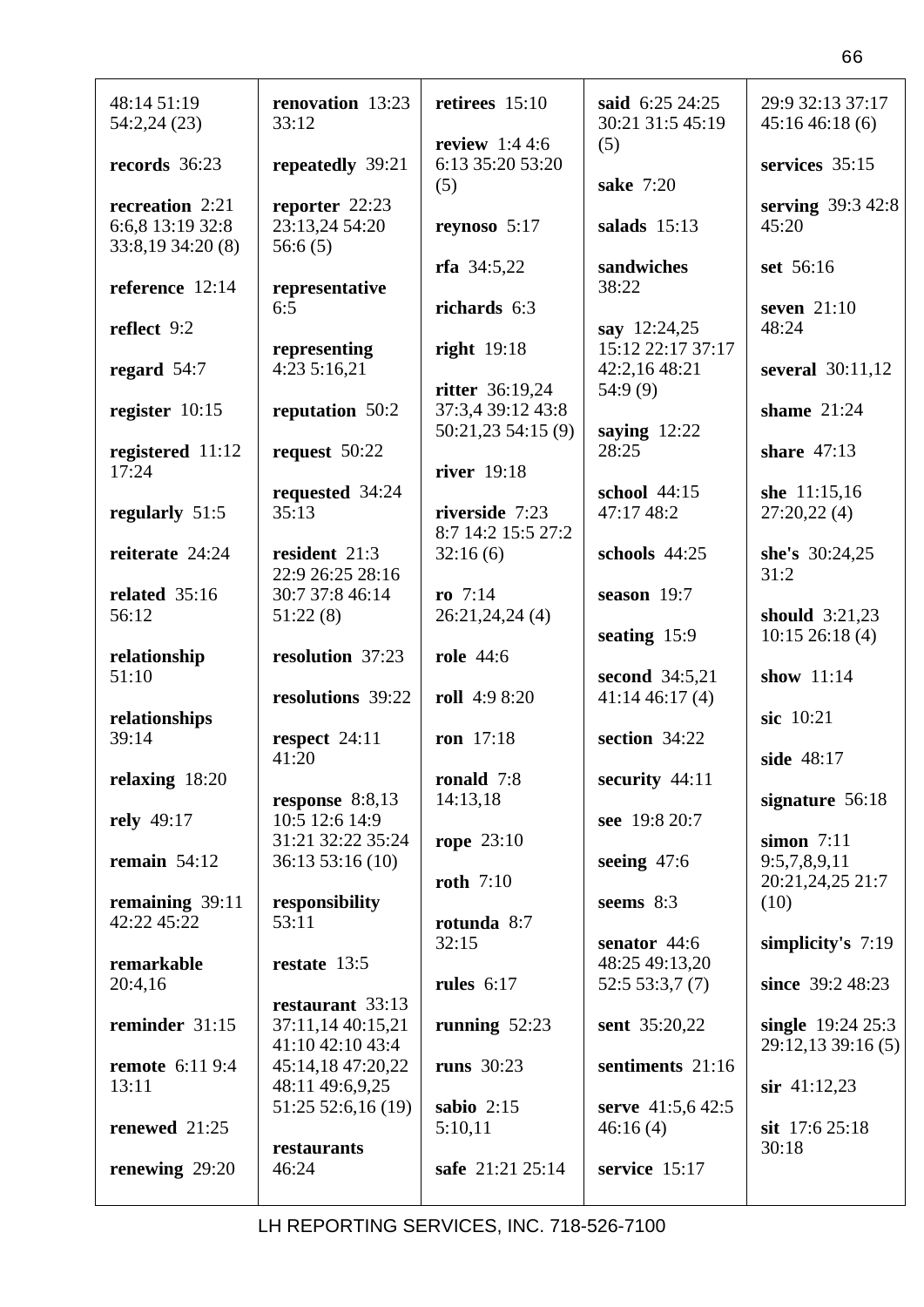| $six$ 21:10       | 15:8                            | 31:13,14 34:6,13                     | stronger 44:22       | (5)                                      |
|-------------------|---------------------------------|--------------------------------------|----------------------|------------------------------------------|
|                   |                                 | 39:10 41:12 42:21                    |                      |                                          |
| small 23:7 46:23  | speak 3:16 6:21<br>9:24 10:7,14 | 45:21(18)                            | students<br>47:16,24 | <b>taken</b> 16:20<br>29:15 39:22 56:9   |
| smaller 38:23     | 17:24 24:7 31:20                | star $24:8$                          |                      |                                          |
|                   | 34:8 40:11 46:21                |                                      | su 7:13 26:21,24     | (4)                                      |
| smoothly 24:14    | 48:11 54:18 (13)                | start $12:16$                        |                      | taking 23:5 44:7                         |
|                   |                                 |                                      | submissions          | 47:1053:11(4)                            |
| snack 38:13       | speaker $4:20$                  | started 3:6 30:13                    | 13:10                |                                          |
|                   | 11:25 12:9,13,21                | 40:2052:13(4)                        |                      | <b>talked</b> 37:24                      |
| so $6:20$         | 13:2 16:18 32:2,5               |                                      | submit $13:7$        | 47:15                                    |
| 7:4,5,5,8,25 9:12 | (9)                             | starting $50:16$                     |                      |                                          |
| 10:19             |                                 |                                      | such 23:12 25:8      | talking $12:9$                           |
| 12:2,14,17,25     | speakers 52:4                   | state 56:3,7                         | 29:15 45:2 (4)       |                                          |
| 15:21 17:5,9      |                                 |                                      |                      | teach $45:6$                             |
| 20:5,12,14,16     | speaking $3:18,21$              | statement 9:19                       | suffolk 56:4         |                                          |
| 22:14 23:20 26:18 | 10:12 24:3 33:24                | 34:17                                |                      | teaching                                 |
| 31:11 33:18       | 41:17,22(7)                     |                                      | suggestions $31:7$   | 44:16,20                                 |
| 36:7,9 37:10      |                                 | statements 14:8                      |                      |                                          |
| 42:8,20,23 43:8   | specialoccasion                 | 32:21 35:8 54:2                      | summer 19:2          | teams $1:103:13$                         |
| 50:5,16 53:8      | 38:11                           | (4)                                  |                      |                                          |
| 54:15(35)         |                                 |                                      | summers 30:12        | ten 16:17                                |
|                   | specifically $46:16$            | staten 2:20 8:17                     |                      |                                          |
| social $45:11$    |                                 | 9:2                                  | sunday $30:14$       | term 14:4 32:17                          |
|                   | spectrum 38:5                   |                                      |                      | 33:15                                    |
| solid 39:13       | 39:4                            | stein 9:8                            | sunsets 19:2         | terrific 15:14                           |
|                   |                                 |                                      |                      |                                          |
|                   |                                 |                                      |                      |                                          |
| some 35:13,20     | spell 43:21                     | stephanie 56:6                       | support $10:20$      |                                          |
| 44:14 47:17 (4)   |                                 |                                      | 11:14 17:15 39:15    | testament 21:16                          |
|                   | spelling $18:12$                | stephen $2:20$                       | 41:4 43:2 45:5       |                                          |
| somebody 16:20    | 43:11                           | 8:16,22                              | 46:21(8)             | testified 31:16                          |
| 29:13             |                                 |                                      | sure 4:15 6:18       |                                          |
| someplace 22:15   | spent $20:6$                    | stewardship 45:9                     | 26:24 29:11          | testify $6:247:21$<br>8:4,6,10 9:14 10:4 |
|                   | spirit $22:17$                  | stoddard 2:4                         | 43:13,23(6)          | 12:5,7,19 13:4                           |
| something 15:18   |                                 |                                      |                      | 14:12 29:23                              |
| 30:19             | spoke 50:23                     | stoddart                             | survive 16:14        | 31:17,19 32:25                           |
|                   |                                 | 4:2,4,11,15,16                       |                      | 36:16,20 40:4                            |
| somewhere 23:3    | spoken 45:3 53:9                | 6:9,107:15 12:21                     | sutton 2:9 5:3,3     | 43:18 46:6 48:8                          |
|                   |                                 | 13:2 14:5,10                         |                      | 50:19 51:13 53:15                        |
| sorry 4:20 9:9    | spot 52:19                      | 31:24 32:4,18,23                     | swisher 2:18         | (25)                                     |
| 12:22 17:19,22    |                                 | 33:4,22 35:4                         | 5:25,25              |                                          |
| 27:23 28:11 31:13 | $ss$ 56:3                       | 36:10 53:22 54:17                    |                      | testifying $7:18$                        |
| 34:6(9)           |                                 | (22)                                 | system $44:15$       | 9:16                                     |
|                   | staff $20:321:18$               |                                      |                      |                                          |
| sort 38:4 44:14   | 22:16 26:14 27:6                | stopped $30:10$                      | t $56:2,2$           | testimonies 54:8                         |
|                   | 28:24 30:21 31:2                |                                      |                      |                                          |
| south $14:3$      | (8)                             | stops $16:22$                        | table $29:12$        | testimony                                |
|                   |                                 |                                      |                      | 10:12,16 13:8                            |
| space $23:9$      | stamoulis                       | street $14:2,19$                     | tables $29:14$       | 14:6,25 20:20                            |
| 37:3,12 47:23 (4) | 7:19,20,25 8:5                  | 19:18 21:2 28:17<br>32:16 37:15 47:7 | take 14:5 23:9       | 22:4 23:23 24:22                         |
| spaciousness      | 9:9,12,22 11:19<br>12:23 24:2   | 49:15(9)                             | 32:18 35:5 54:9      | 26:2,20 27:14<br>28:13 31:23 32:19       |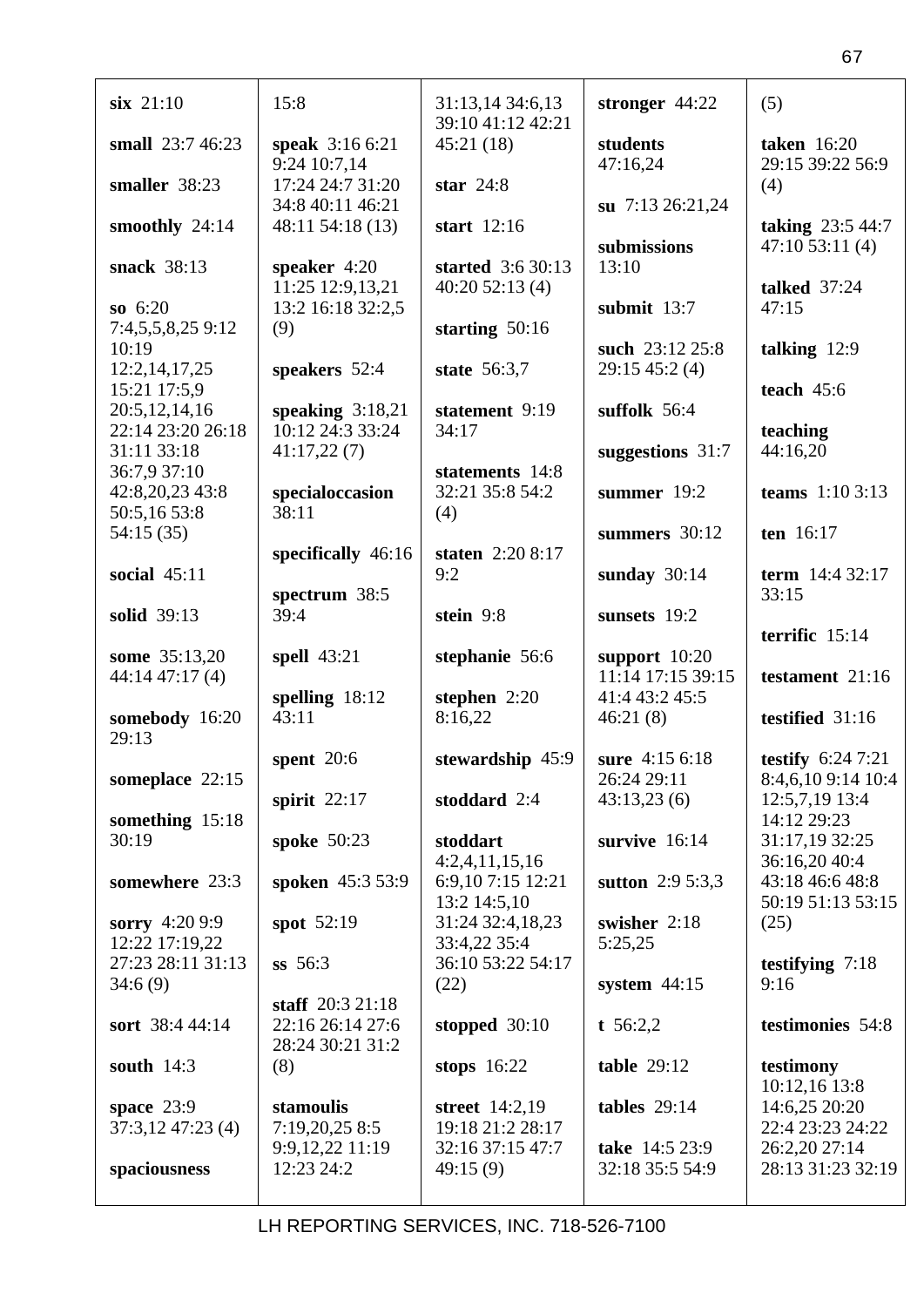| 33:3 35:5                                   | (11)                                  | towards $47:11$           | <b>upper</b> $21:2,22$<br>24:19 28:18 31:9 | view 15:6 23:18           |
|---------------------------------------------|---------------------------------------|---------------------------|--------------------------------------------|---------------------------|
| 36:11,18 40:3<br>41:20 48:7                 | thing $20:1028:20$                    | town 26:16                | 48:17(6)                                   | views 52:20               |
| 53:17,19 54:6 (25)                          | 30:24 38:11,15<br>50:17(6)            | traditionally             | us $12:15,1523:5$                          | virtually 52:3            |
| texted 27:20                                | things $17:3$                         | 47:25                     | 24:13 29:16 30:12<br>35:18(7)              | vogal 7:11 27:24          |
| than $39:24$                                | 37:18,21 38:24                        | transcript 56:9           |                                            | 28:7,10,12(5)             |
|                                             | 39:7,19(6)                            |                           | use 20:9                                   |                           |
| <b>thank</b> $4:310:2$<br>11:11,19,21,23,24 | think $8:19$ 11:15                    | transcription<br>3:174:14 | <b>used</b> 30:9                           | vogalkaplan<br>28:7,14,15 |
| 14:21 15:21,24<br>17:16                     | 12:13,23 16:12,14<br>18:12 19:21 20:3 | treat $31:5$              | useful $51:11$                             | wait 26:14                |
| 18:4,5,7,8,14                               | 26:7 27:19 29:17                      |                           |                                            |                           |
| 19:11,16 20:18,19                           | 31:8,9 48:3                           | tried 24:4                | using $19:24$                              | walk 28:22,22             |
| 22:3 23:19,22                               | 50:6,12,16 51:10                      |                           |                                            | 30:938:24(4)              |
| 25:24,25 26:5,6,19                          | 52:11 53:4 (21)                       | true 56:8                 | values 45:8                                |                           |
| 27:13,21 28:14                              |                                       |                           |                                            | walkup 38:17              |
| 29:20,22 31:12,20                           | those 7:17 33:19                      | truly 25:22 27:9          | vanessa 5:12                               |                           |
| 32:5 34:14,18                               | 39:19                                 |                           |                                            | want 6:18 8:6,10          |
| 35:3,4 36:7,10,24                           |                                       | try 24:12                 |                                            | 10:20 11:13 12:15         |
|                                             |                                       |                           | vargas $7:13$                              |                           |
| 40:2 41:23,25                               | though $11:24$                        |                           | 21:6,6 22:2                                | 21:15 24:23 35:12         |
| 43:7,9,10,15,25                             | 48:19                                 | trying $34:11$            | 24:15,18,18,23 (8)                         | 40:11 42:10,16            |
| 46:3,5 48:5,6                               |                                       |                           |                                            | 52:253:23(14)             |
| 50:18 51:12                                 | three 13:3                            | tryon 8:12 33:14          | various 39:14                              |                           |
| 53:12,13                                    |                                       | 35:16 50:12 52:17         |                                            | wanted 8:24 42:2          |
| 54:5,14,15 55:2                             | through $7:4$                         | (5)                       | vazquez                                    | 54:5,8(4)                 |
| (63)                                        | 36:3,9 44:21 (4)                      |                           | 46:8,9,13,14(4)                            |                           |
|                                             |                                       | turn $52:15$              |                                            | wants $8:4$               |
| thanks $7:15$                               | time $3:15,227:2$                     |                           | vegetables 44:19                           |                           |
|                                             |                                       |                           |                                            |                           |
|                                             |                                       |                           |                                            |                           |
| 53:22                                       | 10:18 20:6                            | twenties 47:2             |                                            | warm 30:18                |
|                                             | 29:4,13 37:23                         |                           | venue 18:25                                |                           |
| their 3:15 6:21                             | 40:7,1955:3(11)                       | two 13:25 25:16           | 21:18                                      | washington                |
| 17:11 38:14 39:25                           |                                       | 32:144:17(4)              |                                            | 44:12 46:15 48:18         |
| 40:13,20 41:6                               | <b>times</b> 19:24                    |                           | very 11:19,21                              | 50:551:22(5)              |
| 42:19,25 43:4                               | 23:16                                 | umbrella 15:8             | 17:4,8 18:5,20,22                          |                           |
| 47:2 52:4 53:2,20                           |                                       |                           | 22:10,16,20 23:19                          | watch $17:6$              |
| 54:6(16)                                    | today 6:14 44:3                       | unable $22:24$            | 25:13 26:15,15                             | 25:19,19                  |
|                                             | 53:2554:6(4)                          | 23:14                     | 27:10 31:6 32:5                            |                           |
| them $16:1529:20$                           |                                       |                           | 34:7,14                                    | watched 19:19             |
| 38:21 39:15 40:22                           | today's $3:7,12$                      | understand                | 37:16,16,21 38:11                          |                           |
| 42:3,13 49:17                               | 9:4 10:4,13                           | 17:10,13                  | 39:2 40:19                                 | water 16:25               |
|                                             |                                       |                           |                                            |                           |
| 50:5(9)                                     | 12:5,8,19 54:19                       |                           | 42:17,18 43:15                             | 22:21 25:18               |
|                                             | (9)                                   | units 13:25 32:14         | 46:3 52:13,13,25                           |                           |
| themselves 51:5                             |                                       |                           | 53:8 (33)                                  | way 56:13                 |
|                                             | together $30:13$                      | unmute $24:8$             |                                            |                           |
| these $35:22$                               | 31:2                                  |                           | via $1:103:13$                             | ways 39:16                |
| 52:14,22 53:10 (4)                          |                                       | up 13:25 17:11            | 13:12                                      |                           |
|                                             | took 50:6                             | 28:17,24 29:14            |                                            | we'll 11:20               |
| they're $7:18$                              |                                       | 31:20 32:14 38:24         | vice 46:17,19                              |                           |
| 22:17,19 23:4,5                             | touch $47:14$                         | 47:8 50:11 (10)           |                                            | we're 12:13               |
| 28:25 31:6 42:15                            |                                       |                           | videoconference                            | 29:17 31:18 32:3          |
| 49:16,19 52:11                              | tough $52:7$                          | upon $24:7$               | 1:10                                       | 35:25 41:17 44:23         |